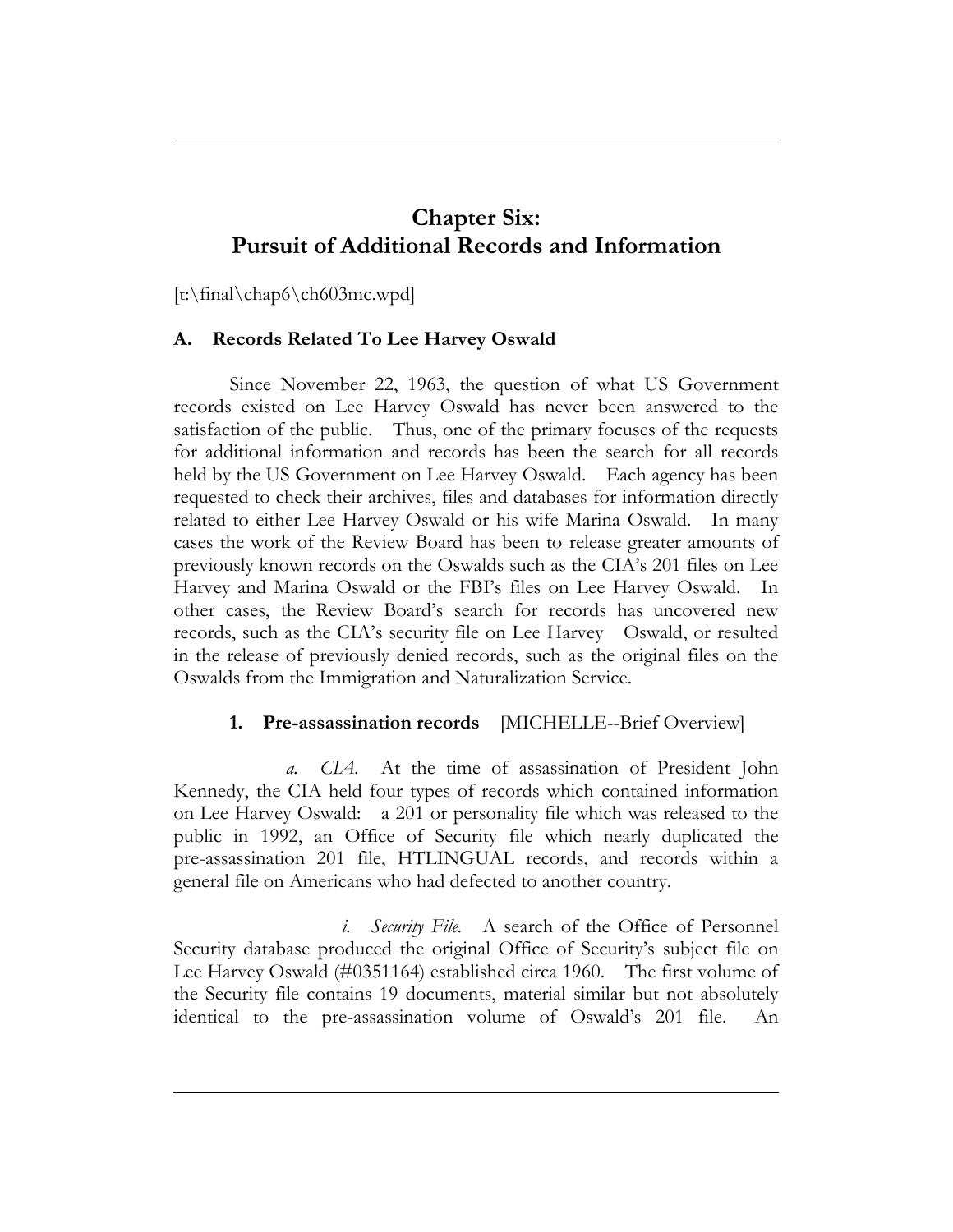additional six documents, which appear to pre-date the assassination were identified in later volumes of the Security file. The Office of Security file has been released to the public. Additional information on this file can be found in the CIA Additional Requests for Information and Records under #16.

*ii. Records in the Defector File.* The 12 volume Defectors file (#0341008) was established circa 1950 for the purpose of recording information on US citizen who defected to other countries and information on foreign citizens considering defecting to the United States. A member of the Review Board staff reviewed the entire Defector file for records related to Lee Harvey Oswald. The records on Lee Harvey Oswald found in Defector files included research notes, press clippings, and duplicates of records found in the Security file. These records were all marked by the Review Board staff as assassination records for inclusion in the JFK Collection at the National Archives. Additional information on this file can be found in the CIA Additional Requests for Information and Records under #16.

*iii. HTLINGUAL records.* [MICHELLE--Awaiting

CIA full response]

*b. FBI*. (mainly on \$\$ transferred to USSR) [LAURA &

KEVIN]

*c. Secret Service.* [KIM]

*d. IRS/Social Security Administration.* To resolve any dispute regarding Lee Harvey Oswald's employment history or sources of income, the Review Board sought to inspect and publicly release Internal Revenue Service and Social Security Administration records on Oswald. However, IRS would not open up these records, citing Section 6103 of the IRS Code, which prohibits disclosure of tax-related information (the JFK Act explicitly preserved this confidentiality provision). Accordingly, the Review Board asked Marina Oswald to consent to the release of Oswald's tax returns, but she would not do so. The Review Board also requested IRS to consider any legal avenue for releasing these records, but IRS concluded -- in a 20-page legal analysis -- that Oswald's tax records could not be released to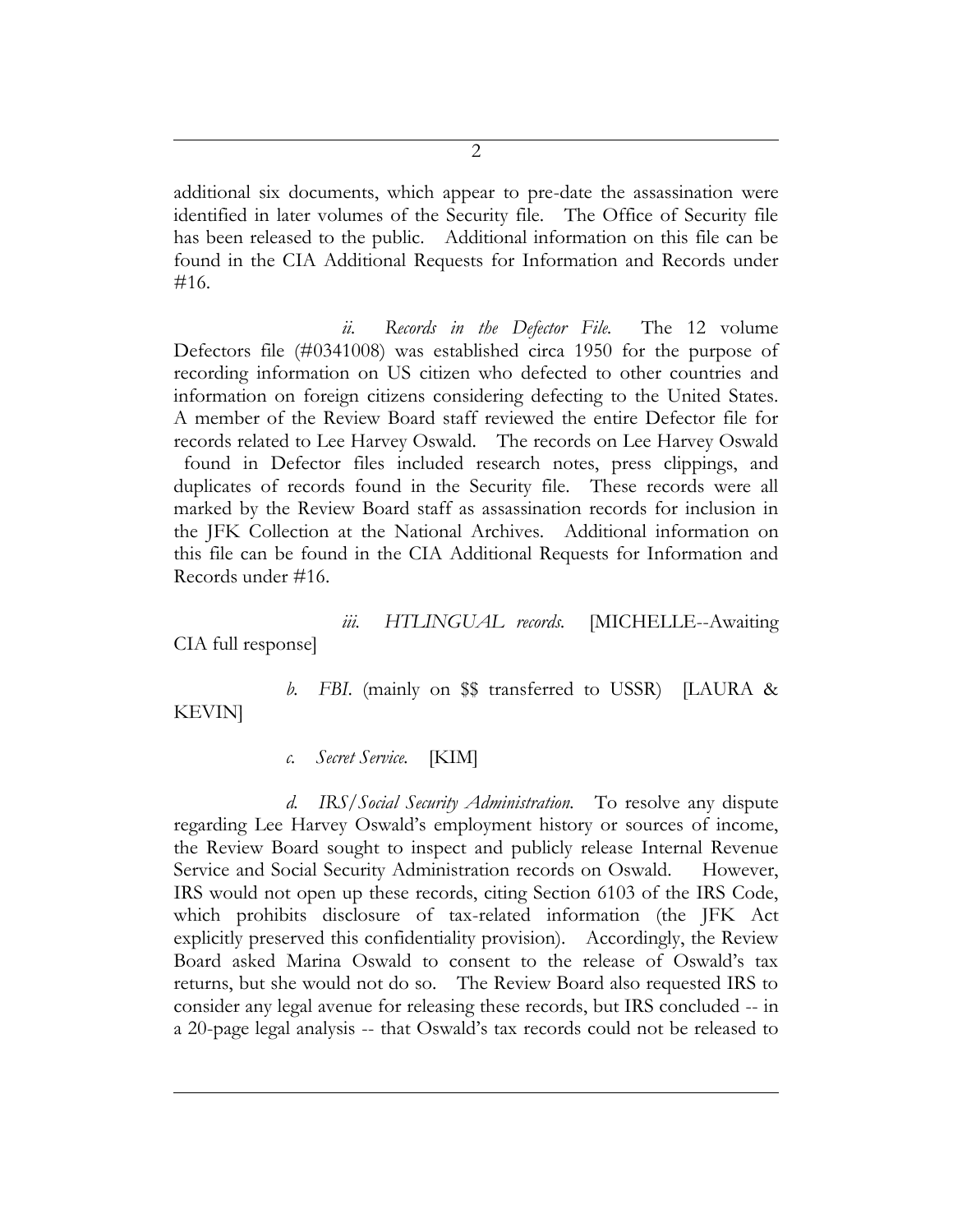the public. Oswald's tax return records, and other tax related information in Warren Commission files, remain closed to the public.

Nonetheless, the Review Board inspected certain quarterly reports submitted by Oswald's employers to the Social Security Administration and thereby verified Oswald's employment history and income through records that, we believe, were not inspected by the Warren Commission. The records are consistent with what is known and reported about Oswald's employment and income. **See [cite Doug's memo]**.

*e. INS records on Lee and Marina Oswald.* One of the issues that have related to Lee Harvey Oswald and Marina invlove their admittance to the United States in 1962. The public has often asked how Lee Harvey Oswald could have been allowed to re-enter the United States after defecting and how Marina could have been allowed to leave the Soviet Union when emigration was not normally permitted. Regarding this issue, the Review Board secured from the Immigration and Naturalization Service the public release of its original files on Lee and Marina.

### **2. Military records.**

 $\overline{a}$ 

Members of the public have long wondered whether the Marine Corps conducted a post-assassination investigation of Lee Harvey Oswald, circa late 1963 and early 1964, and produced a written report that has not yet been seen. Similarly, many have wondered whether ONI conducted a post-defection, "net damage assessment" investigation of Lee Harvey Oswald , circa 1959 or 1960. (Some evidence exists for both, based on human recollection.<sup>1</sup>) Some have wondered whether Oswald was an "authentic" defector, or part of a false defector program run by an agency of the U.S. government, or a false defector sent on a mission to the USSR for one particular purpose, and then used for different purposes by some members

<sup>&</sup>lt;sup>1</sup>In Volume 11 of the HSCA report, a section was written that attempted to deal with allegations of a possible military investigation of Oswald by the Marine Corps following the assassination; also, some former USMC associates of Oswald have told researchers that they recall civilian investigators asking questions about Oswald following his defection in late 1959 or early 1960.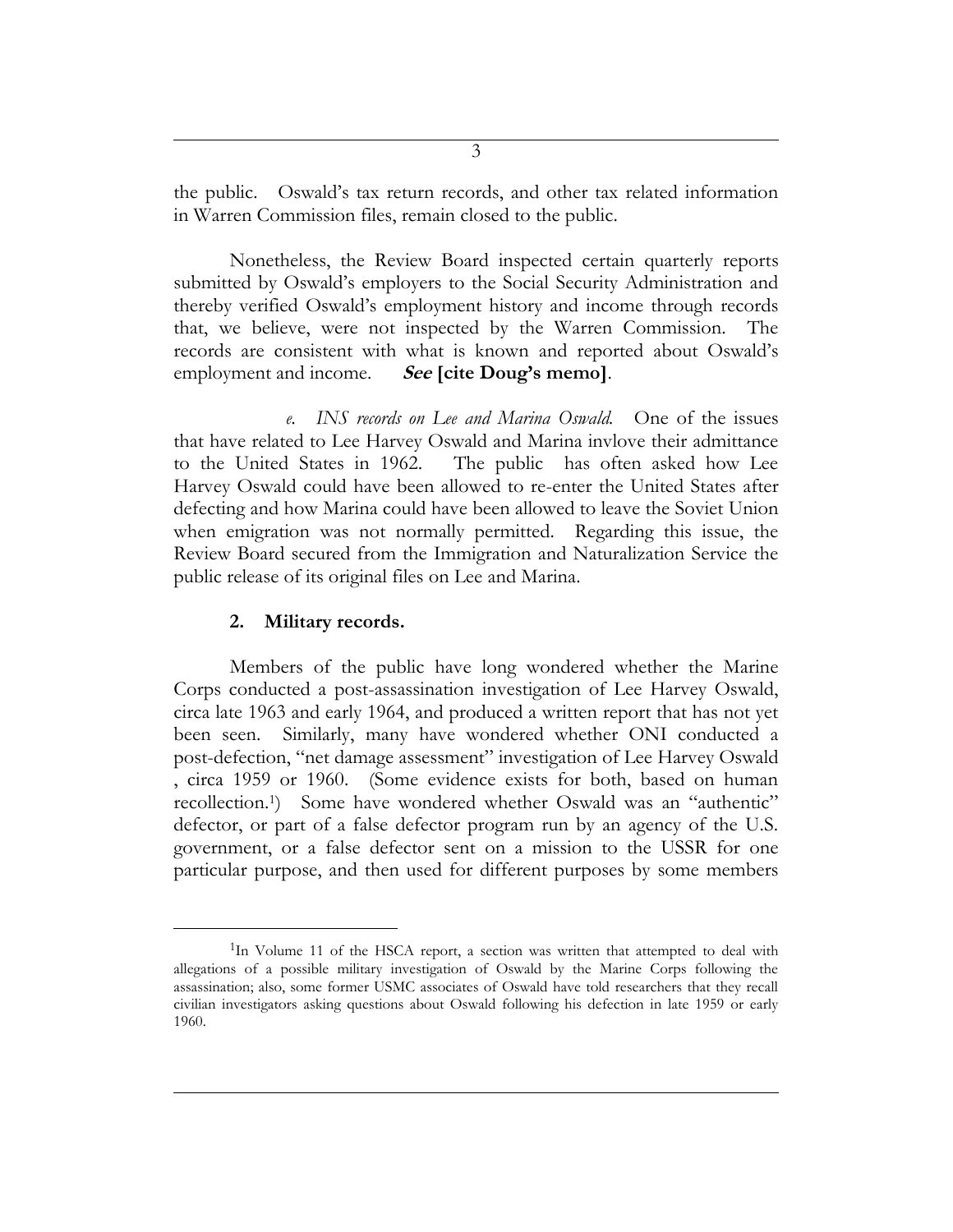of the intelligence community following his return to the United States.<sup>2</sup>

*a. Military identification card*. Leads provided by researchers Ray and Mary LaFontaine in both an 11/22/92 newspaper article in the Houston Post titled "Oswald I.D. Card May Be Missing Link," and in their book *Oswald Talked: The New Evidence in the JFK Assassination* (pages 65-90, and 390-391), as well as in a Paul Hoch 3/8/93 "Echoes of Conspiracy" newsletter (pages 5-7), led to the subject of Oswald's DD-1173 Military I.D. card being assigned to an ARRB staff member on the Military Records Team as a research project. Documents germane to the issues surrounding the DD-1173 I.D. card were obtained from the St. Louis Federal Records Center from the personnel files of other Marines who had served with Oswald (for comparison purposes), and also from the U.S. Marine Corps and the U.S. Army's Military History Institute. Staff member Douglas Horne wrote a close-out memo on this subject (file series 4.50), titled "Oswald's DD 1173 I.D. Card," originally published on August 7, 1996, with a Final Revision Date of February 20, 1997.

*b. USMC records.* The Marine Corps was unable to locate in files searched at both USMC HQ in Quantico, and at the Federal Records Center in Suitland, Maryland, any internal investigation of Lee Harvey Oswald (other than correspondence already published in the Warren Report and its volumes) from either the immediate post-defection period (1959-60), or from the post assassination period (1963-4). [The Review Board asked the Marine Corps to search for such records because of allegations made to the HSCA that there had been a "military (*i.e.,* USMC internal) investigation" of Lee Harvey Oswald following the assassination, and because of hearsay concerning a government damage-control investigation in 1959 or 1960 at MCAS El Toro immediately following Oswald's defection to the USSR.]

*i. paper USMC Headquarters copy of enlisted personnel file* 

 $\overline{a}$ 

<sup>2</sup>Author Anthony Summers writes in his book *Conspiracy* that former CIA official Victor Marchetti told him in a 1978 interview that ONI ran a "fake" defector program, run out of Nag's Head, South Carolina, in which three dozen, maybe forty, young men were trained to appear to be disenchanted, disillusioned youths who had rejected the West and wanted to see what communism was about--hence their defection, to see how the USSR and Eastern Bloc treated defectors, and to study USSR and KGB methods of recruitment, and "doubling."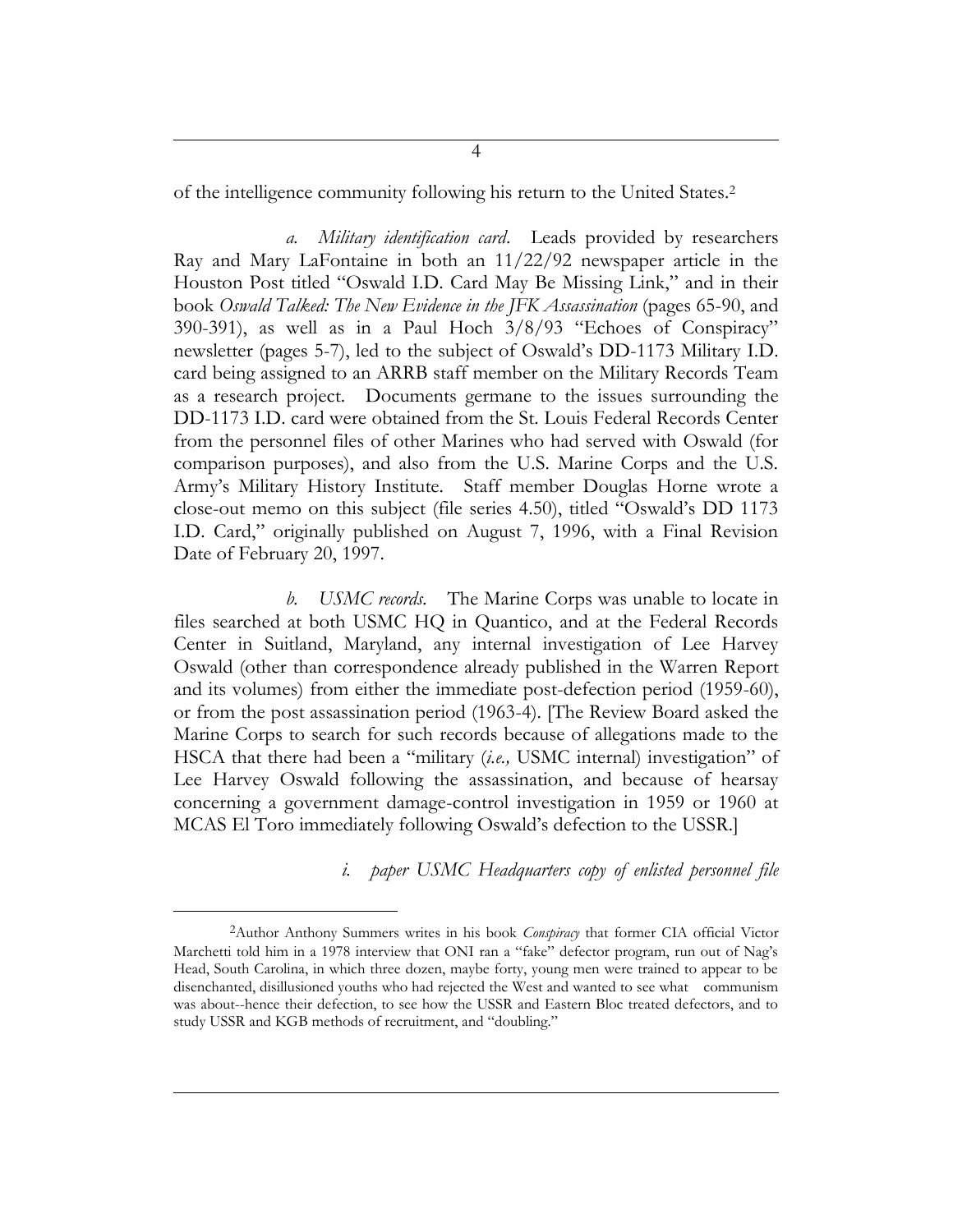*and medical file.* In 1997 the Review Board transferred to the JFK Collection the original (paper) copies of Lee Harvey Oswald's USMC Enlisted Personnel File, and Medical Treatment File. [Previously, they had been maintained at USMC Headquarters in Quantico, Virginia, and had only been available in microfiche format via FOIA requests made to the Marine Corps.]

*iii. additional relevant USMC Unit Diaries, supplementing the work of the HSCA.* The Review Board was successful in obtaining from USMC Headquarters at Quantico, Virginia USMC Unit Diaries from units in which Oswald served that complement the partial collection of Unit Diaries in the HSCA's records. Together, the ARRB and HSCA Unit Diary records appear to constitute a complete Unit Diary record. Researchers who wish could compare Oswald's in-and-out transfer dates in his personnel file with original entries in the pertinent diaries to see if they correspond.

*c. Possible ONI post-defection investigation.* Through fortuitous circumstance*,* the Review Board staff became aware of a Mr. Fred Reeves of California, who was reputed to have been in charge of a post-defection "net damage assessment" of Oswald by ONI shortly after his defection to the USSR. Mr. Reeves was contacted, interviewed twice by telephone, and then flown to Washington, and interviewed in person by the ARRB staff. [The

in-person, unsworn interview was tape-recorded, and the three written interview reports are dated August 5, August 13, and September 16, 1997, respectively.] Mr. Reeves was a Navy civilian Intelligence Operations Specialist with the 11th Naval District (San Diego) District Intelligence Office in 1959. He told the Review Board staff that about a week or so after Oswald defected, two officers from ONI in Washington, one of them Rufus Taylor (who was Director of Naval Intelligence in 1964), called him and asked him to conduct a background investigation at El Toro MCAS, Oswald's last duty station prior to his discharge from the Marine Corps. Mr. Reeves said that he went to El Toro, copied Oswald's enlisted personnel file, obtained the names of many of his associates, and mailed this information to ONI in Washington. He said that the post-defection investigation of Oswald was run by ONI in Washington, directing various agents in the field. Although he did not interview anyone himself, he said that later (circa late 1959 or early 1960) he did see approximately 12-15 "119" reports concerning Oswald (OPNAV Forms 5520-119, ONI's equivalent of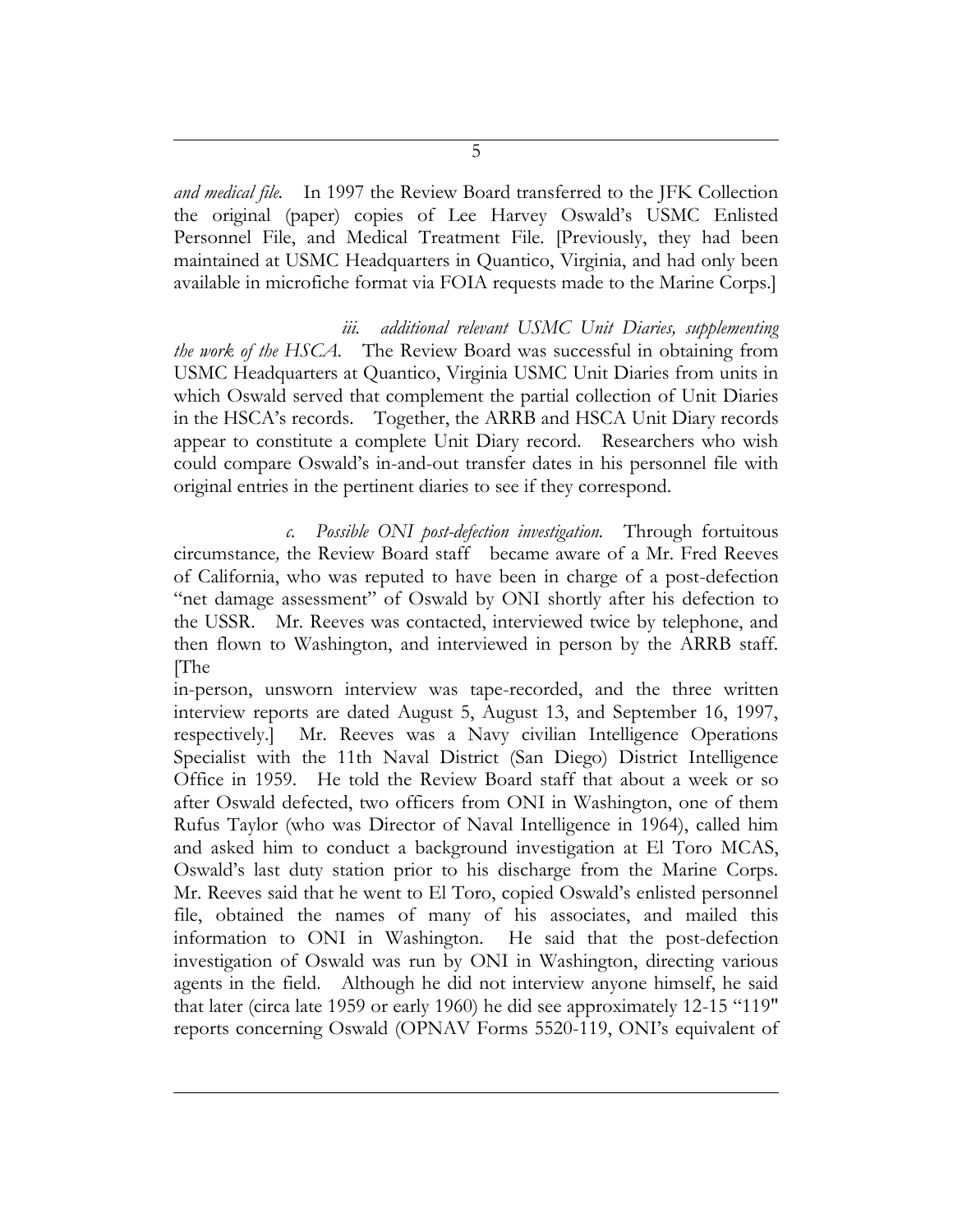an FBI FD-302 investigative report), cross his desk. He said he was aware of "119" reports from Japan and Texas, and that the primary concern of the reports he read on Oswald were in attempting to ascertain what damage had been done to national security by Oswald's defection. Mr. Reeves said he had also seen 8 to 10 "119" reports on Oswald after the assassination, but that he was confident he was not confusing the two events in his mind. He seemed quite credible in his recollection that the two investigations were separate and distinct events. On March 25, 1998, ARRB staff members met with 2 NCIS records management officials, one of whom personally verified that he had searched (with negative results) for DIO records from the San Diego, Dallas, and New Orleans District Intelligence Offices in 1996, including "119" reports from the time period 1959-1964, during an extensive search of record group 181--and that the search included any records that would have been related to Oswald's defection. Thus, while the three Review Board staff members who interviewed Mr. Reeves found his recollections of a "net damage assessment investigation" of Lee Harvey Oswald by ONI following his defection to the Soviet Union to be credible, and even persuasive, the Review Board could locate no documentary evidence to substantiate his claims.

### **3. In the USSR** [MICHELLE]

- *a. CIA operations in Moscow.*
- *b. American Embassy personnel.*
- *c. Search for American Embassy records.*
- *d. DCD/OO Alleged Debriefing of LHO.*

### **4. In Mexico City** [IRENE]

- *a. Technical surveillance.*
	- *I. Audio and photographic.*
	- *ii. Tapes, transcripts, and pictures in existence.*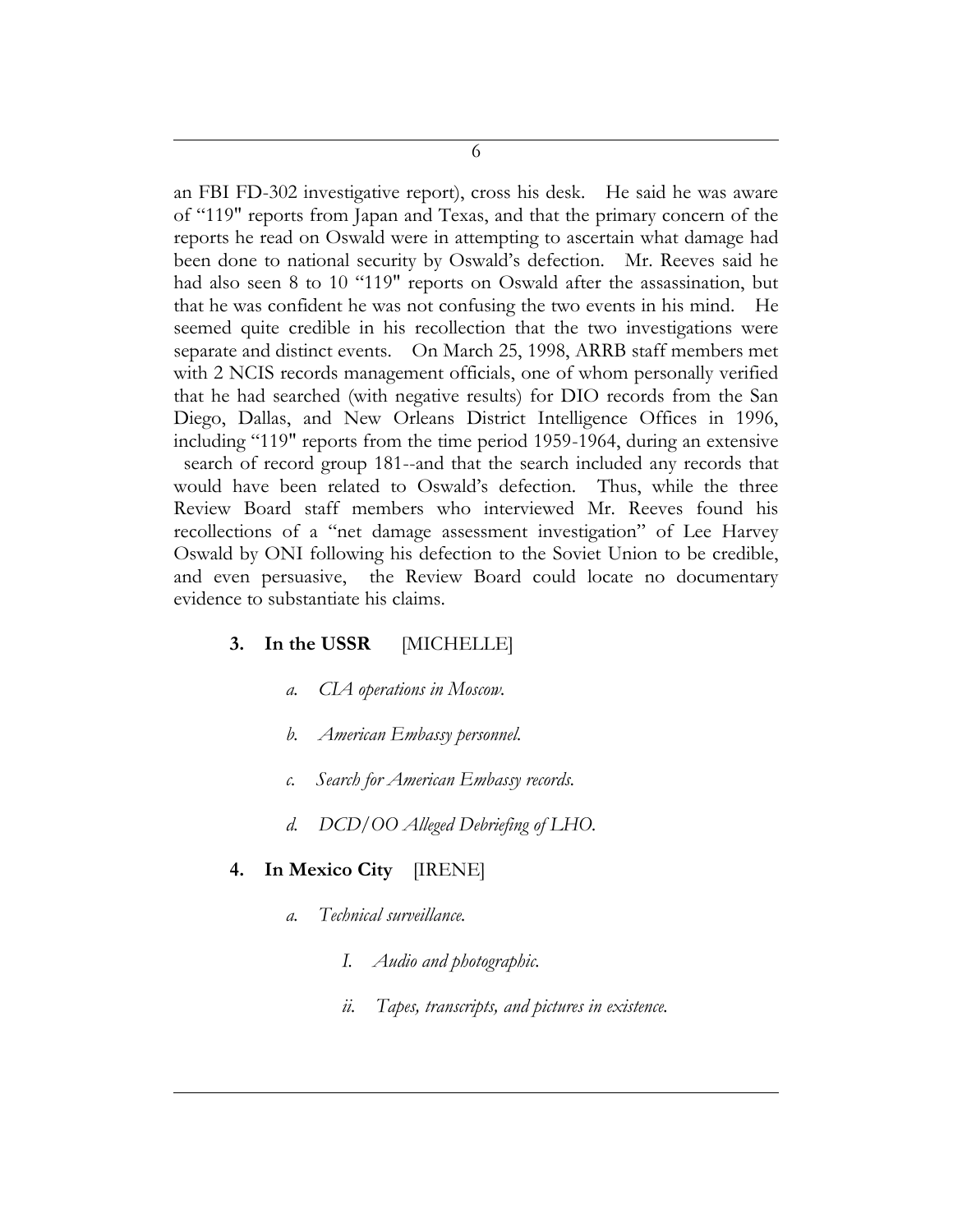*b. Cable traffic.*

- *c. Win Scott files.*
- *d. Sylvia Duran.*
- *e. Legat administrative files.* [LAURA AND KEVIN]
- *f. Anne Goodpasture deposition.* [JEREMY??]

#### **B. Records On Cuba**

It was first publicly alleged by journalists in 1967, and then publicly revealed during the Senate's Church Committee hearings during the mid-1970s, that the U.S. government had sponsored assassination attempts at various times against Fidel Castro. Castro, of course, presumably knew about many of these attempts long before the U.S. public, and many historians and researchers have wondered whether he retaliated by assassinating President Kennedy. The Review Board sought to find records that would illuminate a slightly different but related area of interest, namely, the degree of U.S. sponsorship of potential uprisings and military coups within Cuba, and possible U.S. plans to invade Cuba with overt military force; i.e, the armed forces of the United States. If found and opened, the Board felt that such records would be of interest not only to mainstream historians, but also to many who feel there was a conspiracy to kill President Kennedy--for example, evidence of serious, or imminent, contingency plans to invade Cuba with U.S. military forces during the Kennedy administration, if found, could provide either a motive for retaliation by Castro, or a motive for domestic malcontents who may have been extremely displeased that such plans were not being carried out by the administration. It was clear that all sides interested in Cuba policy following Castro's rise to power, or in the Kennedy administration's foreign policy, would be very interested in any records the Review Board could find that would illuminate U.S. government policy deliberations on Cuba. Furthermore, accused assassin Lee Harvey Oswald's connection with the Fair Play for Cuba Committee makes a search for any records on U.S. Cuba policy relevant to the assassination. The degree to which U.S. policy toward Cuba following President Kennedy's assassination may (or may not) have changed was another reason for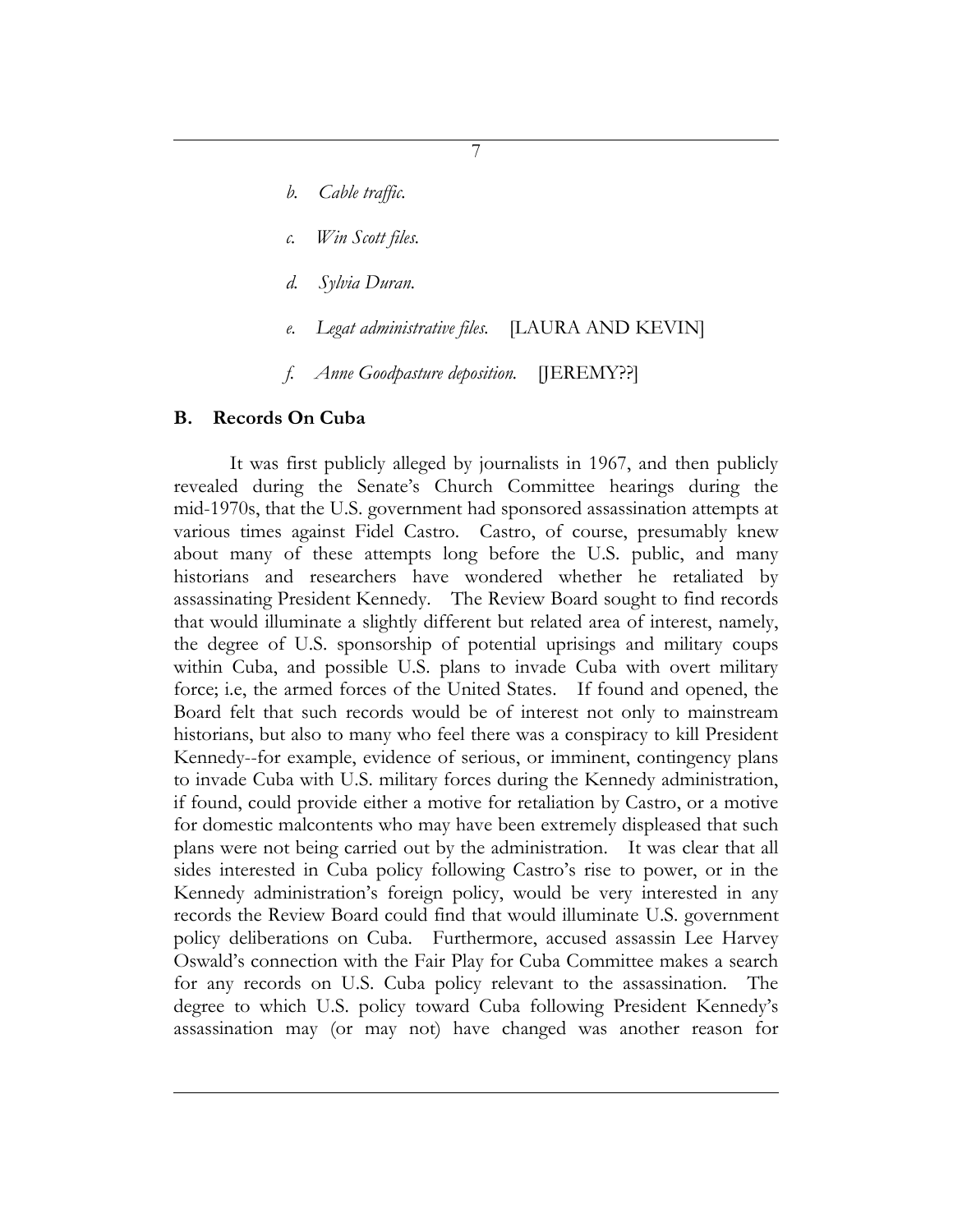searching for such records, for any such records would surely enhance the historical understanding, or context, of the assassination.

**1. CIA records.** Most of the relevant CIA records on Cuba identified by the Review Board staff existed in the CIA Sequestered Collection prior to the Review Board beginning its requests for additional records and information. Additional records pertaining to the period 1960-1964 were identified from some contemporary working files of a CIA office concerned with Latin American issues. Most of these records concerned the existence or activities of the JMWAVE station in Miami. Small numbers of records pertaining to Cuba or U.S. anti-Cuban activities were identified in the records of the Directorate of Operations and in the files of several senior officers of the CIA during the 1960-65 period. The records which were marked assassination records, were processed for inclusion in the JFK Collection at the National Archives.

**2. Military records.** The Review Board staff located military records on Cuba in four different collections of records.

*a. Joint Staff Secretariat.* First, personnel of the Information Management Division of the Joint Staff Secretariat spent approximately 210 man-hours searching for records related to both Cuba and Vietnam policy in Record Group 218 at the National Archives. Among forty different FRC boxes and 8 Hollinger boxes of RG 218 materials, staff members of the Information Management Division flagged selected records from the time period 1961-1964 from the files of Joint Chiefs of Staff Chairmen Lemnitzer, Taylor and Wheeler, and selected records from 1961-1964 from the Central Files of the Joint Staff, for examination and consideration by the Review Board Staff. Of the records reviewed, 146 of the 147 records flagged were considered by the staff to meet the requirements for either assassination records, or "EHUs," records that enhance the historical understanding of the assassination, or of the Kennedy administration and its policies. Approximately 2 out of every 3 records from RG 218 were related to Cuba policy; approximately 1 out of every 3 was related to Vietnam policy. About half of these Cuba records date from 1962, and half from 1963; very few records on Cuba from RG 218 originated in 1961 or 1964. All JCS records in the JFK Collection are part of the "202" number series.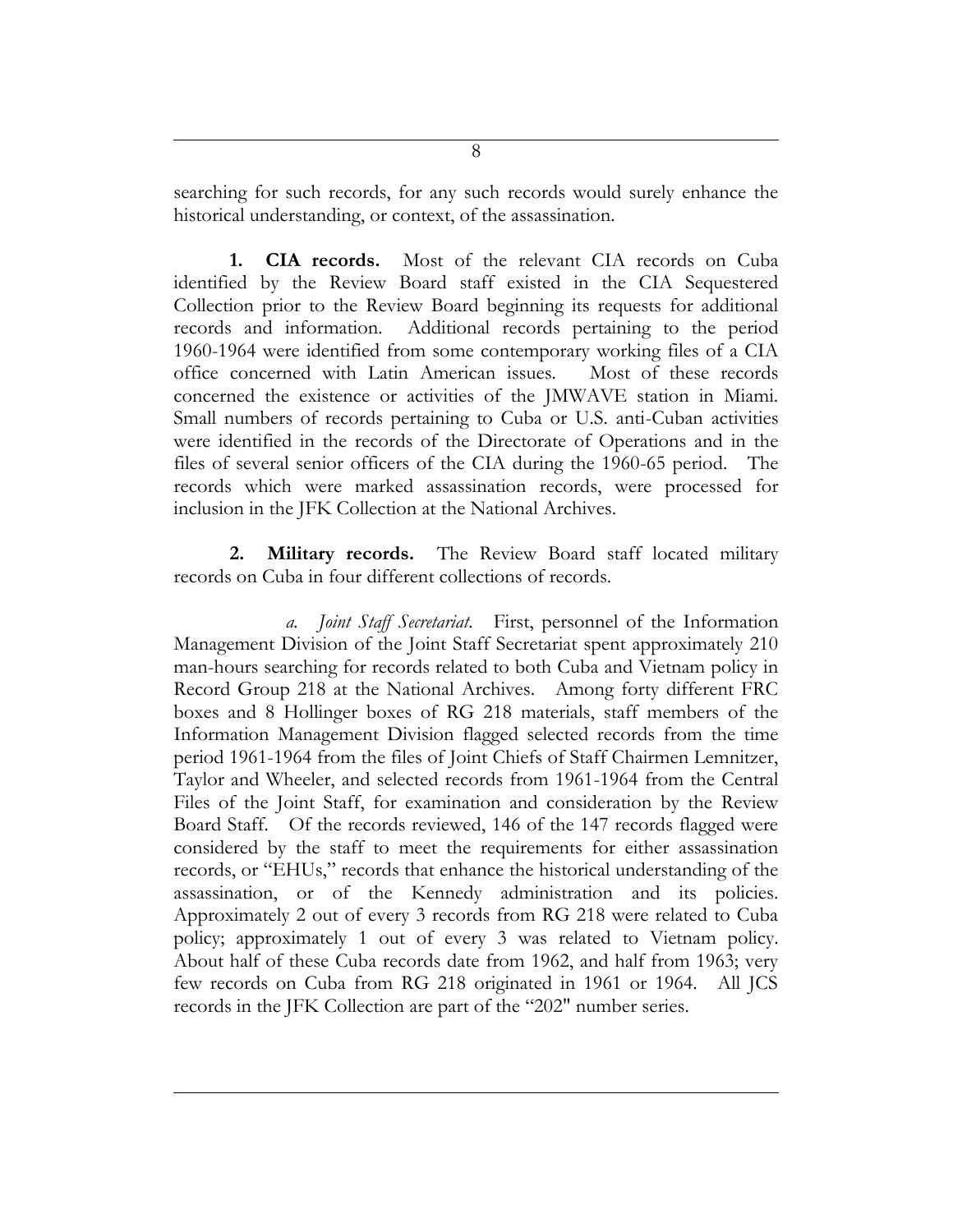*b. Army.* JFK Liaison officer at the National Archives, Mr. Steve Tilley, identified 6 FRC boxes (Accession Number 69A6412) containing the Cuba policy papers of Mr. Joseph Califano from 1963. During this period of time Mr. Califano was both General Counsel to Secretary of the Army Cyrus Vance, and also Special Assistant to the Army Secretary. Mr. Tilley, and Military Records Team Leader Mr. Tim Wray, jointly decided (and the Review Board agreed) to simply consider the 6 boxes of "Califano Papers," in their entirety, as either assassination records, or "EHUs." During 1963, Secretary of the Army Vance was designated as "DOD Executive Agent" for all meetings of the government task force titled the "Interdepartmental Coordinating Committee on Cuban Affairs," or ICCCA. As his special assistant, Mr. Califano often represented him at meetings of the ICCCA, and was completely "in the loop" on all ICCCA policy deliberations; thus, this collection is a unique find, and reflects much of the interagency planning activities related to Cuba during 1963. All Califano Papers in the JFK Collection are part of the "198" number series.

*c. Office of the Secretary of Defense.* A small number of records (approximately 40) from the personal papers of Secretary of Defense Robert McNamara at the National Archives contain some records on Cuba policy, and have had JFK Collection RIFs created for them by the Review Board staff under the Office of Secretary of Defense (OSD) "195" number series. Although from a Deed of Gift collection, this collection is different from that of the autopsy materials in that the Deed of Gift does not restrict access of the pertinent materials to the government.

*d. Joint Chiefs of Staff history.* Two separate volumes of The History of the Joint Chiefs of Staff, written by Dr. Walter S. Poole (namely, Volume VIII: 1961-1964, Part II--The Succession of Crises; and Volume VIII: 1961-1964, Part III--The Global Challenge), were identified by the Review Board staff as "EHUs." Dr. Poole is presently in the process of updating and rewriting these two volumes to improve their scholarship. Following this, Dr. Poole will submit the volumes for a security review, and the Joint Staff Secretariat will coordinate the forwarding of the sanitized version of each volume to Steve Tilley, JFK Liaison offer at the National Archives, for inclusion in the JFK Collection as EHUs. [This is not expected to happen until sometime well after the ARRB shuts down, presumably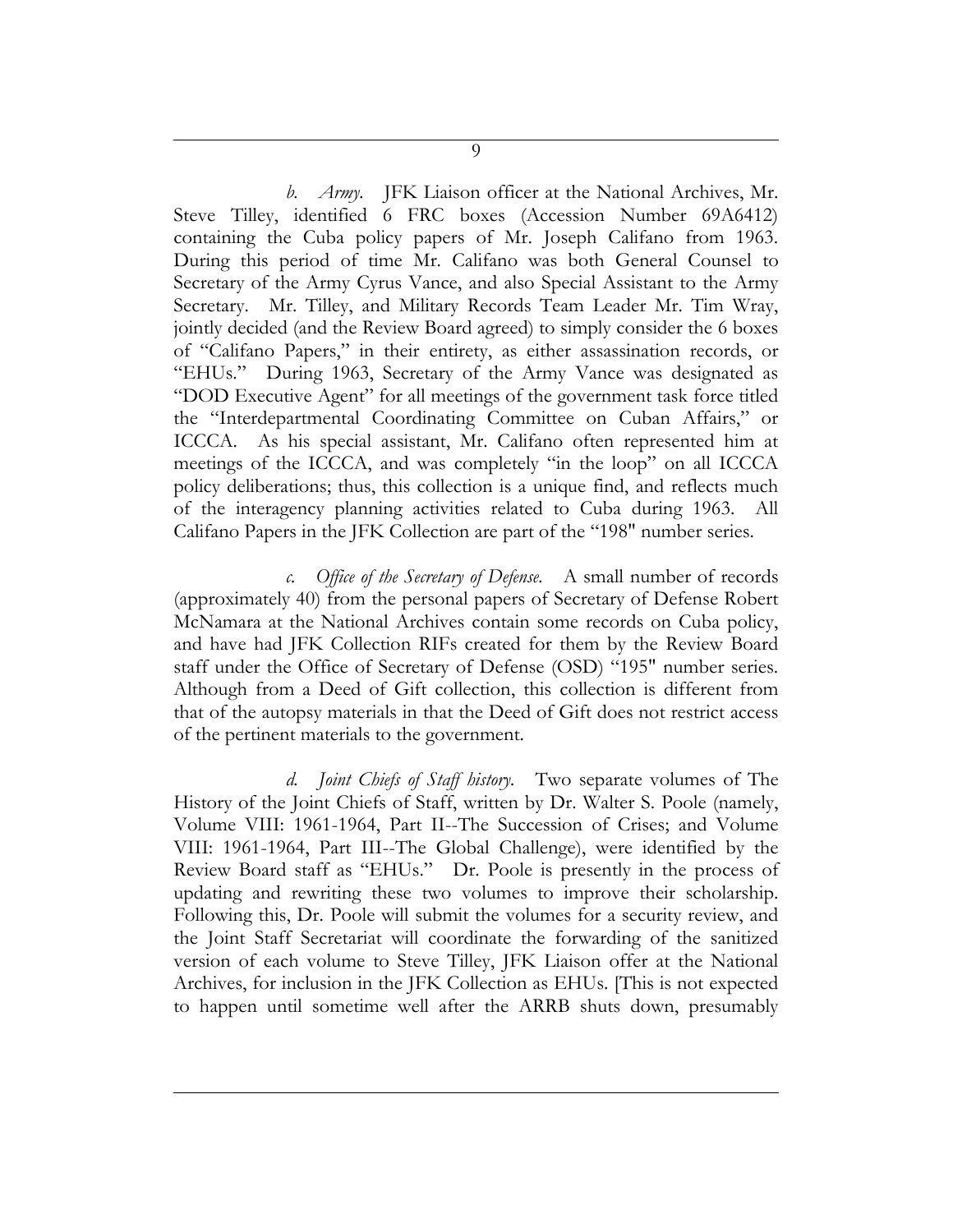sometime in 1999.]<sup>3</sup>

The first three categories of Cuba records mentioned above were processed for declassification in accordance with JFK Act standards via the vehicle of the ARRB-Sponsored Joint Declassification Sessions, from the summer of 1997 through the summer of 1998.

#### **3. Presidential library collections** [IRENE]

#### **C. Records On Vietnam**

 $\overline{a}$ 

The debate among historians continues over whether President Kennedy would have escalated U.S. involvement in the Vietnam War had he lived, or whether he would have lessened involvement and even withdrawn. The Review Board, therefore, sought to locate any records that would illuminate this debate, and similarly illuminate any differences in Vietnam policy (if any) between the Kennedy administration's mid-and-late 1963 policy, and the Johnson administration's 1964 policy in Vietnam. Much of the interest here, as in the case of the Review Board's search for Cuba records, is in enhancing the historical understanding, or context, of the assassination. Individual citizens who study the documents found will determine for themselves whether they are directly relevant to the assassination, or not.

**1. CIA records.** Given the non-policy nature of CIA records, few records on Vietnam existed in the CIA Sequestered Collection prior to the Review Board beginning its requests for additional records and information, and few records were added as a result of these requests. A small number of records pertaining to Vietnam were identified in the files of the Directorate of Operations and in the contemporary files of several senior CIA officials from the period 1963-65. Some records marked as assassination records concern CIA reporting on the assassination of South Vietnamese President Ngo Dinh Diem and his brother in November1963. Many of the Vietnam records examined by the Review Board staff dealt

<sup>3</sup> In *The Succession of Crises,* chapters on Cuba are Chapter VIII, "The Cuban Debacle," and Chapter XI, "The Cuban Missile Crisis." In *The Global Challenge,* the one chapter pertaining to Cuba is Chapter XV, "Countering Communism in Latin America."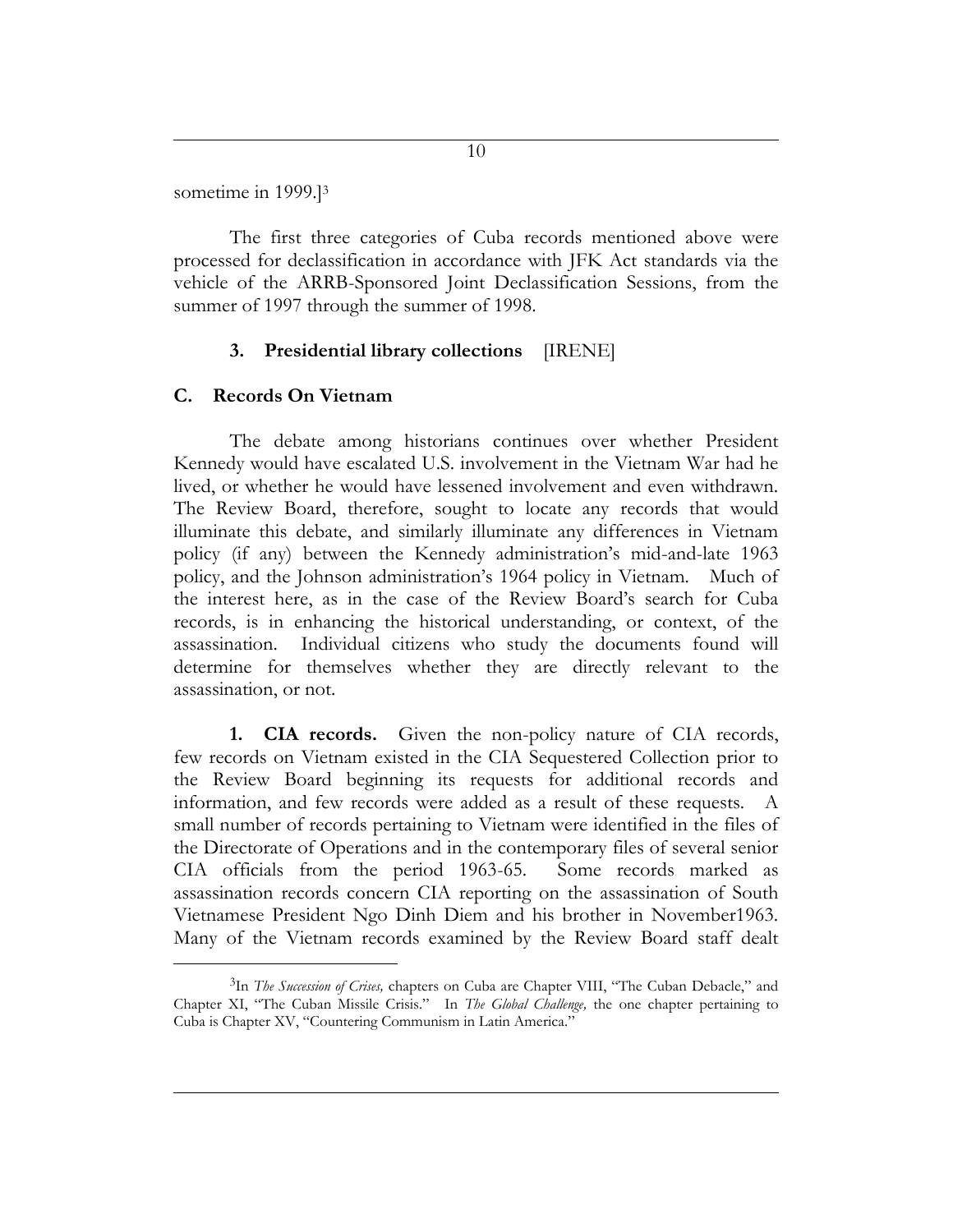wholly with CIA and military liason and operations after 1965. The few Vietnam records identified as relevant to the assassination of President John F. Kennedy have been processed for inclusion in the JFK Collection at the National Archives.

**2. Military records.** The Review Board staff located military records on Vietnam in three different collections of records.

*a. Joint Staff Secretariat.* Personnel of the Information Management Division of the Joint Staff Secretariat spent approximately 210 man-hours searching for records related to both Cuba and Vietnam policy in Record Group 218 at the National Archives. As in the case of the Cuba records cited above in Section II, Vietnam records were flagged from within the 1961-1964 records of JCS Chairmen Lemnitzer, Taylor and Wheeler, and the Central Files of the Joint Staff for the same time period. Of the 146 flagged records that the Review Board staff agreed pertained to either Cuba or Vietnam, about one third were related to U.S. policy or activities in Vietnam. Most of the Vietnam records originated in 1963 or 1964; a small number dated from 1961.

*b. Office of the Secretary of Defense.* A small number of records (approximately 40) from the personal papers of Secretary of Defense Robert McNamara at the National Archives contain some records on Vietnam policy, and have had JFK Collection RIFs created for them by the Review Board staff under the Office of Secretary of Defense (OSD) "195" number series. Although from a Deed of Gift collection, these records are different from the autopsy materials in that the Deed of Gift does not restrict access of the materials to the government.

*c. Joint Chiefs of Staff history.* A three-part Joint Chiefs of Staff official history titled "The Joint Chiefs of Staff and the War in Vietnam, 1960-1968," made available by the Joint Staff Secretariat, was photocopied for transmission to the Review Board staff and placement in the JFK Collection. The Review Board agreed to the Executive Director's recommendation to treat this document as an "EHU," with the proviso that it not be RIFed, and not be designated an assassination record. As released to the Review Board staff, the document is reputed to be in the same "open" format in which it can be obtained at the OSD Office of History through any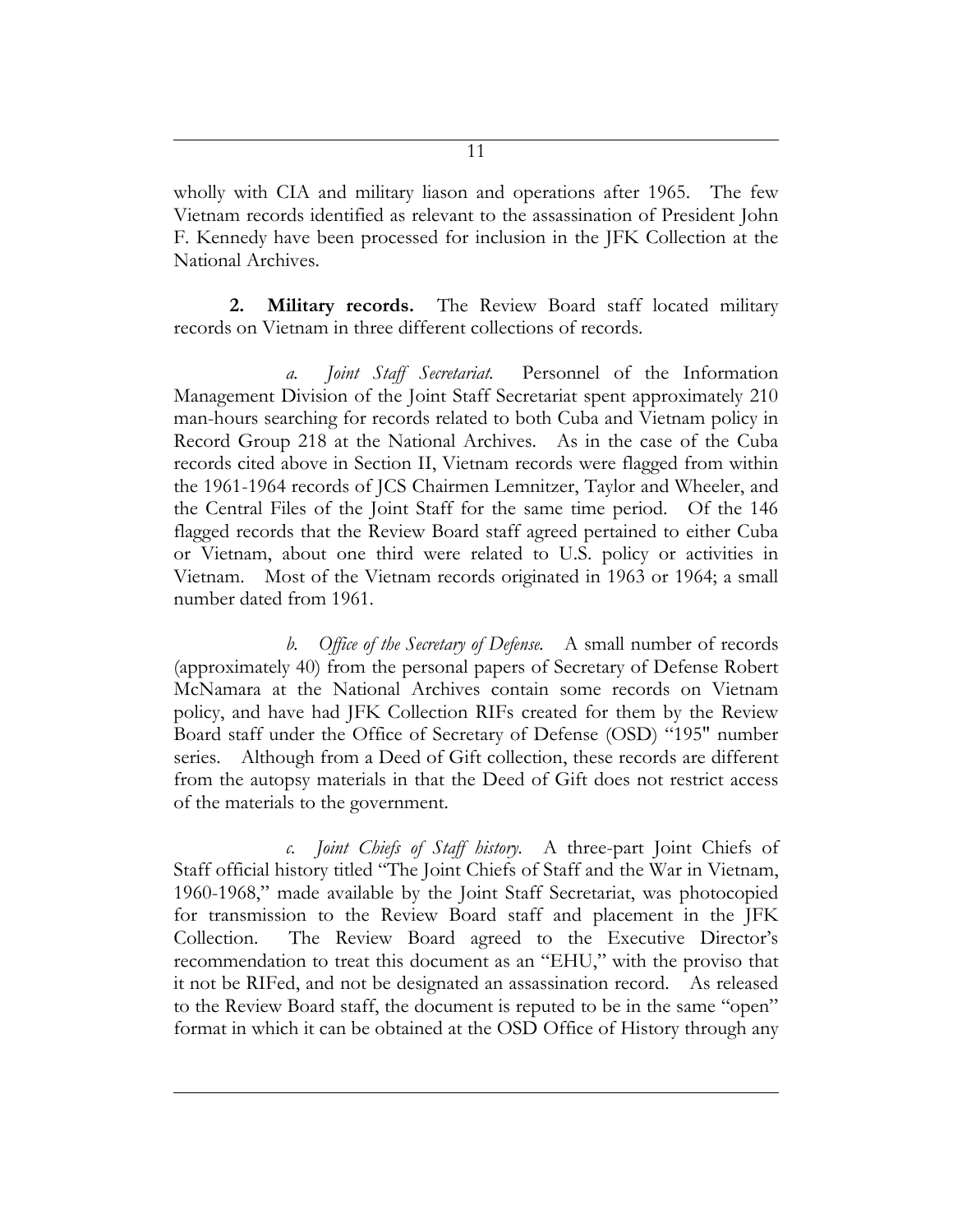FOIA request, having already been sanitized by the CIA (with minimal redactions).

#### **4. Presidential library collections.** [IRENE]

**5. Church Committee testimonies.** Among the major issues involving Vietnam was the assassination of President Diem and his brother in November 1963 (shortly before President Kennedy's assassination). The Review Board secured the public release of classified testimony on this issue by CIA officials William Colby and Conein Lucien before the Church Committee [we're still awaiting the latter testimony from SSCI]. Their testimony had been cited as a major source for the Church Committee's report on the Diem assassination, but had been classified for over 20 years.

- *a. William Colby* [RON]
- *b. L. Conein* [RON]
- *c. Other CIA types re: Diem assassination* [RON]

#### **D. Records of Senior Agency Officials** [Brief Overview Needed]

**1. CIA** The CIA maintains relatively few records as the personal or working files of senior Agency officers from the 1950's and 1060's. Most files are incorporated into the general filing system under the offfice held by the individual at the time. Thus, beyond the records of the Directors of Central Intelligence and their Deputy Directors, it is difficult to identify files as the personal working files of an individual senior officer. Even the working files identified as belonging to the DCIs and the DDCIs lean heavily toward correspondence files, briefing papers, and working files on general subjects rather than in depth collections of detailed material. The Review Board staff reviewed requested files of DCIs Allen Dulles and John McCone, DDCIs Charles Cabell and Marshall Carter, and the office files of the Deputy Director of Plans (DDP) (now the Directorate of Operations) for the time period 1958-1998. All records identified as of possible relevance to the assassination of President Kennedy were marked for processing as assassination records and inclusion in the JFK Collection at the National Archives.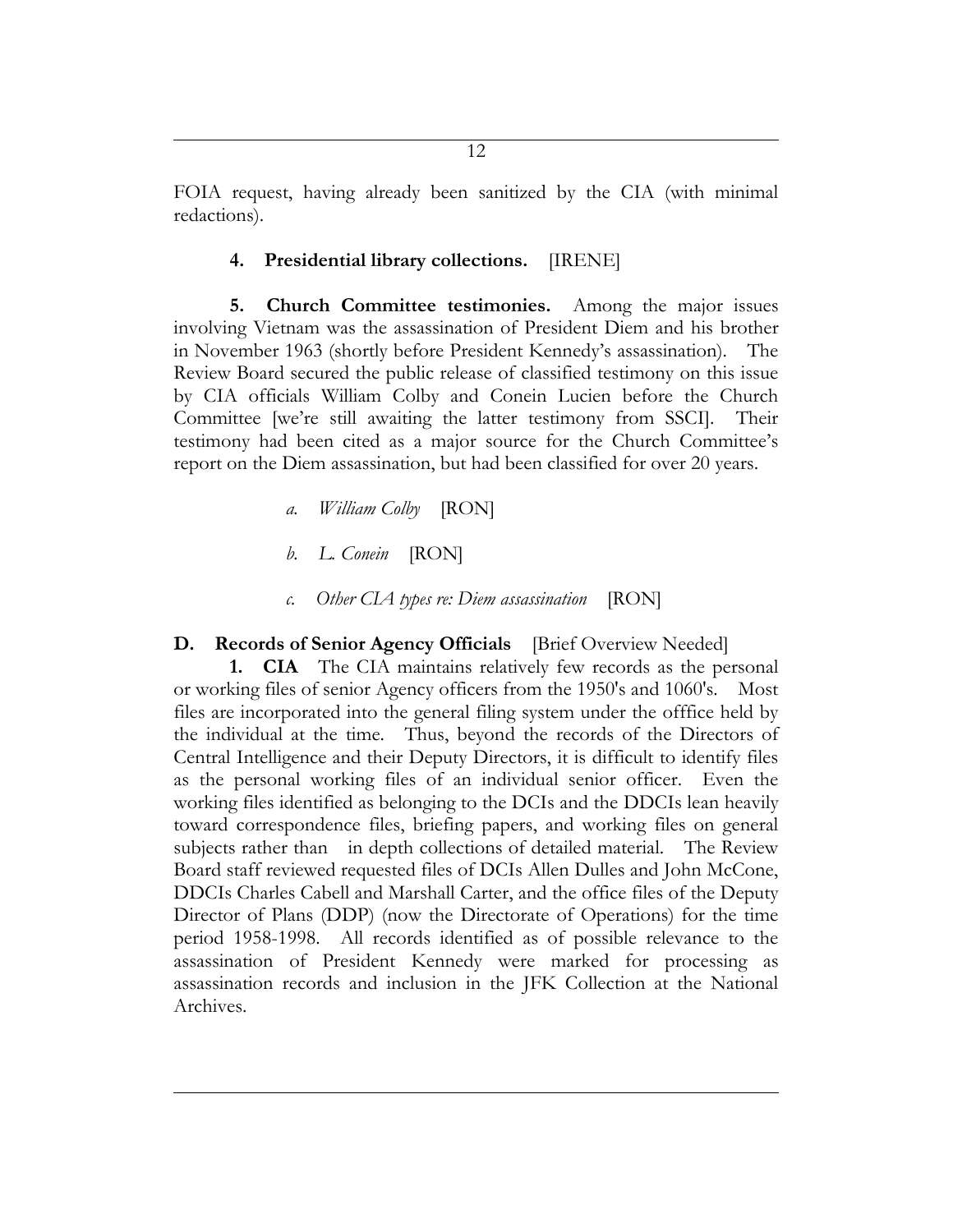*a. Allen Dulles.* Most of the files of Director of Central Intelligence Allen Dulles are being released under the CIA's Executive Order 12\_\_\_\_ declassification program. The Review Board staff did review some of Dulles' papers and his office calendars for the period. Some pages of the calendars, showing Dulles' official and social activities were marked for processing as assassination records.

*b. John McCone.* (DCI) An index to the files of Director of Central Intelligence John McCone was examined by the Review Board staff and files of possible relevance to the Kennedy assassination were selected. These files were examined and relevant documents were marked for processing as assassination records. Because of the sensitive and world-wide nature of these records, particularly of briefing papers prepared for the DCI, only the relevant portions of the records were processed as assassination records. The remaining portions were processed according to Review Board guidelines as Not Believed Relevant or NBR. According to an internal documentinventory in the McCone files, McCone at one time did have a file on the Kennedy assassination. However, a 1985 **[CHECK DATE**], note written by a CIA historian inventoring the files indicates the absence of any Kennedy assassination file at that time. Both the inventory and the note were marked as assassination records.

*c. Charles Cabell.* (DDCI) The records of DDCI Charles Cabell for the period 1959-1962 were examined by the Review Board staff. These records consisted mostly of personal correspondence, official correspondence, and briefing papers (often copies of those prepared for the DCI). Only a small number of records were marked as relevant. Like the McCone records, due to the sensitive and world-wide nature of these records, only the relevant portions of the records were processed as assassination records. The remaining portions were processed according to Review Board guidelines as Not Believed Relevant or NBR.

*d. Marshall Carter.* (DDCI) The records of DDCI Marshall Carter for the period 1962-1965 were examined by the Review Board staff. Like the records of DDCI Cabell, these records consisted mostly of personal correspondence, official correspondence, and briefing papers (often copies of those prepared for the DCI). Only a small number of records were marked as relevant. Like the McCone records, due to the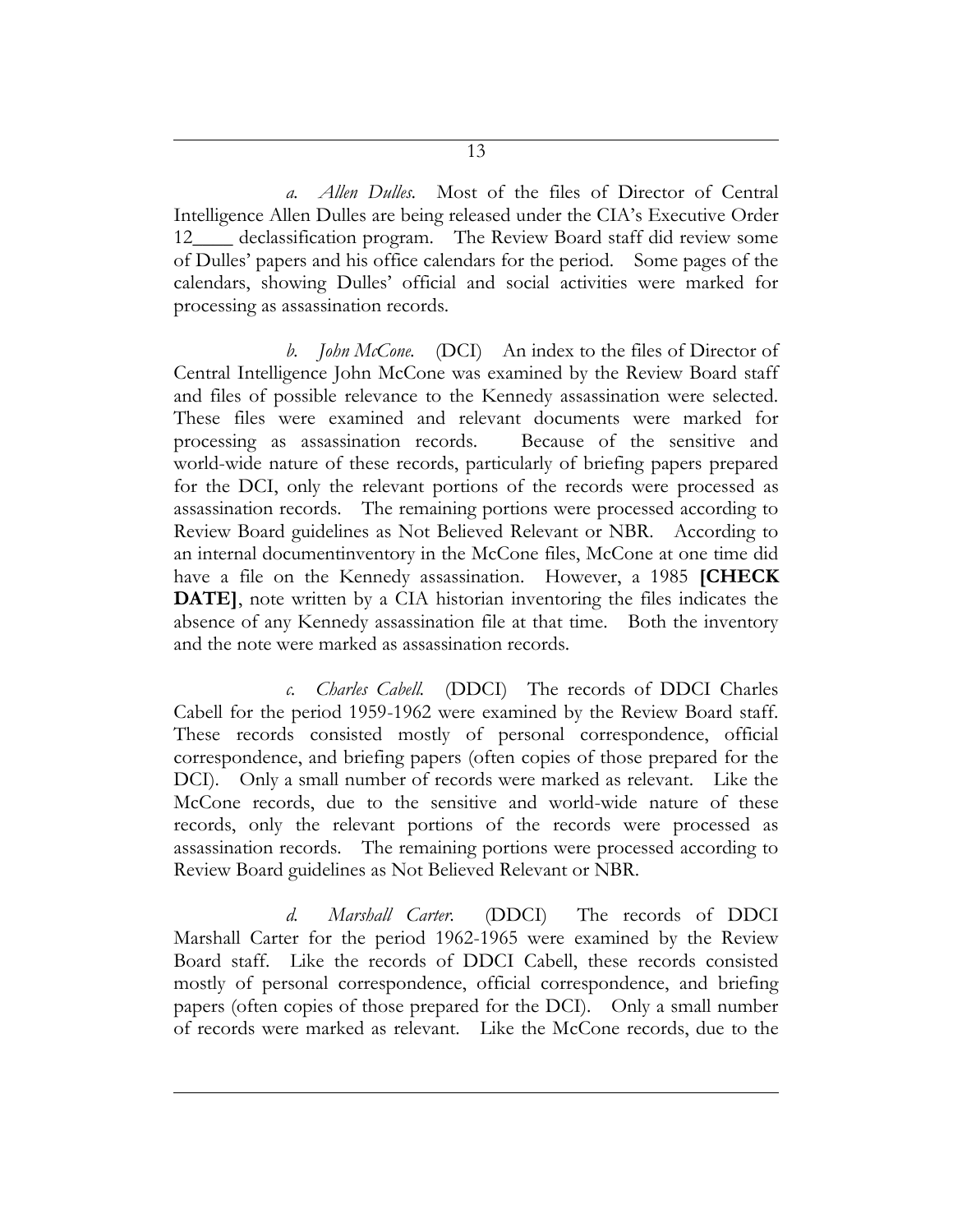sensitive and world-wide nature of these records, only the relevant portions of the records were processed as assassination records. The remaining portions were processed according to Review Board guidelines as Not Believed Relevant or NBR.

*e. Richard Bissell, William Colby, and Richard Helms.*(DDP) The Review Board staff was provided with a massive index to the complete files of the office of the Deputy Director of Plans later the Deputy Director of Operations. This index was carefully reviewed and files of possible relevance to the assassination were chosen for review. These chosen files were reviewed page by page for relevant documents, particularly during the period 1959-1965. According to CIA, all of the records of Richard Bissell, William Colby, and Richard Helms for this time period are incoporated in these office files or were not saved and thus no longer exist. Documents marked as assassination records were processed for inclusion in the JFK Collection at the National Archives. Again, due to the sensitive and world-wide nature of many of the documents, portions identified as assassination records were reviewed while non-relevant portions were declared Not Believed Relevant (NBR) under the guidelines of the Review Board.

*f. James J. Angleton.* (CCI) [MICHELLE--Awaiting CIA

response]

*g. C. Tracy Barnes.* [MICHELLE--Awaiting CIA response]

*h . Lawarence Houston.* Lawrence Houston was the General Counsel for CIA for much of its early years, however few of his working papers still exist today. The Review Board staff reviewed a small number of papers identified as belonging to the files of Lawrence Houston or the Office of the General Counsel for the time period 1959-1964. None of Houston's papers were marked as assassination records. A file held by the Office of the General Counsel concerning CIA records held by the Warren Commission was identified as an assassination record and marked for inclusion in the JFK Collection at the National Archives.

*i*. *William Harvey.* [MICHELLE--Awaiting CIA Response]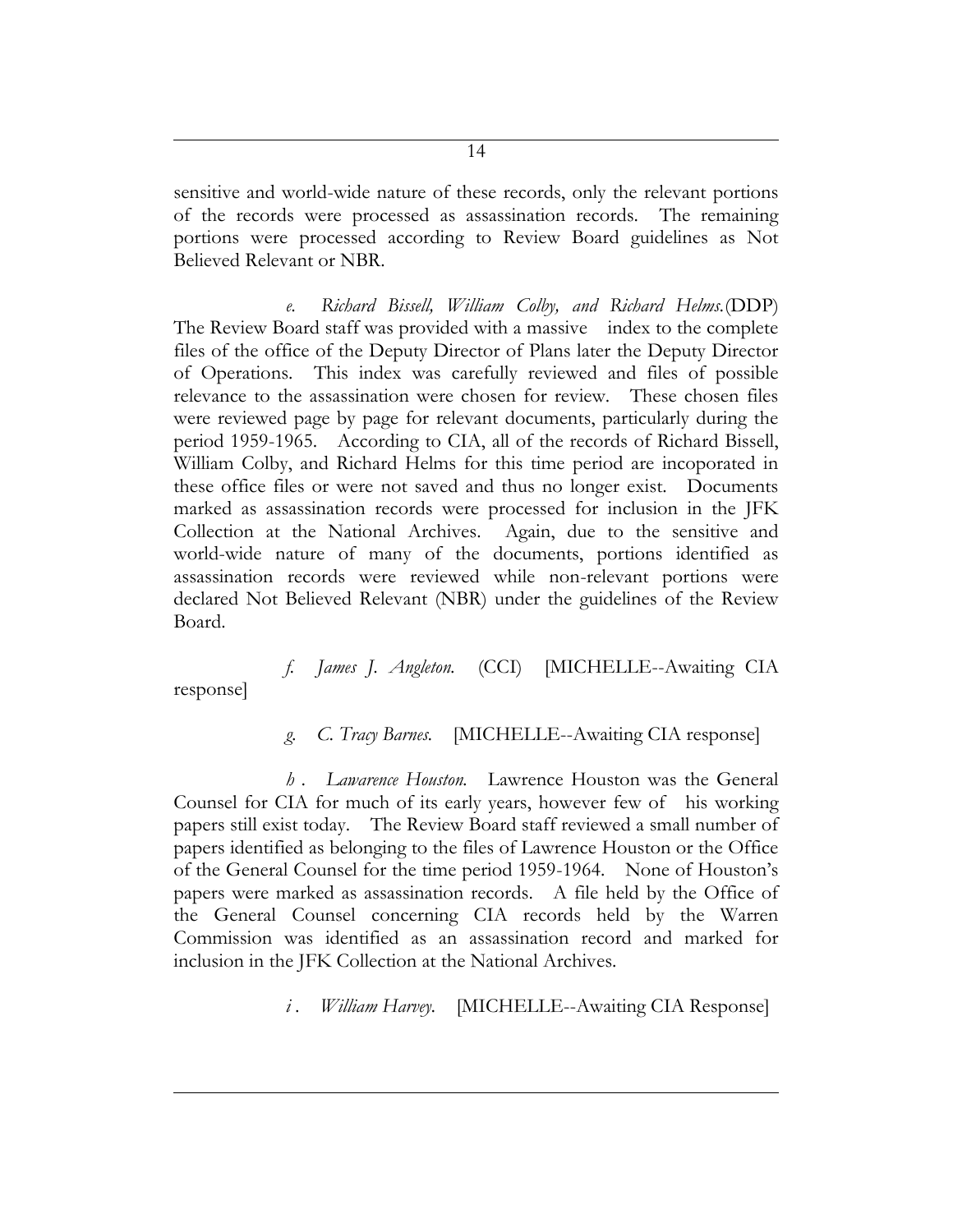#### **2. FBI** [LAURA & KEVIN--Brief Overview]

*a. Hoover and Tolson Records, including "Official and Confidential" files, chronological files, and phone logs.* The Review Board sought to ascertain whether FBI Director Hoover and Associate Director Clyde Tolson kept any separate records on President Kennedy's assassination within their own personal or working files, including within the famous "Official and Confidential" (O&C) files maintained by Hoover. Within the O&C files, the Review Board designated as assassination records the two O&C files on John Kennedy, the O&C file relating to Secret Service-FBI agreements on Presidential protection, a memorandum regarding Hoover's conversation with Lyndon Johnson about the assassination (from the Johnson O&C file), and several other documents from the O&C files. Since Hoover's telephone logs are publicly available in the FBI's reading room, the Review Board saw no need to designate those as assassination records. Finally, Hoover maintained various subject files (apart from the O&C files), including materials on the assassination. The Review Board asked the FBI to locate these materials, but the FBI (so far) has been unsuccessful. *See* January 8, 1998 Review Board Staff Memorandum regarding Assassination Records Among the Files of J. Edgar Hoover.

The Review Board also reviewed the Tolson files, which consisted soley of original memoranda from Director Hoover. Unfortunately, the chron file started with January 1965, and the FBI could not account for any 1963-64 files that Tolson may have maintained. Several documents were identified as assassination records. *See* February 12, 1998 Review Board Staff Memorandum regarding Review of Clyde Tolson Files.

*b. Miscellaneous administrative files from the Director's Office.* [LAURA & KEVIN]

#### **3. Secret Service** [KIM]

#### **4. US Military and/or Department of Defense**

Attempts were made to find records of the following Senior Agency Officials: Secretary of Defense McNamara (because of his direct and daily involvement in Cuba and Vietnam policy), and Rear Admiral Rufus Taylor,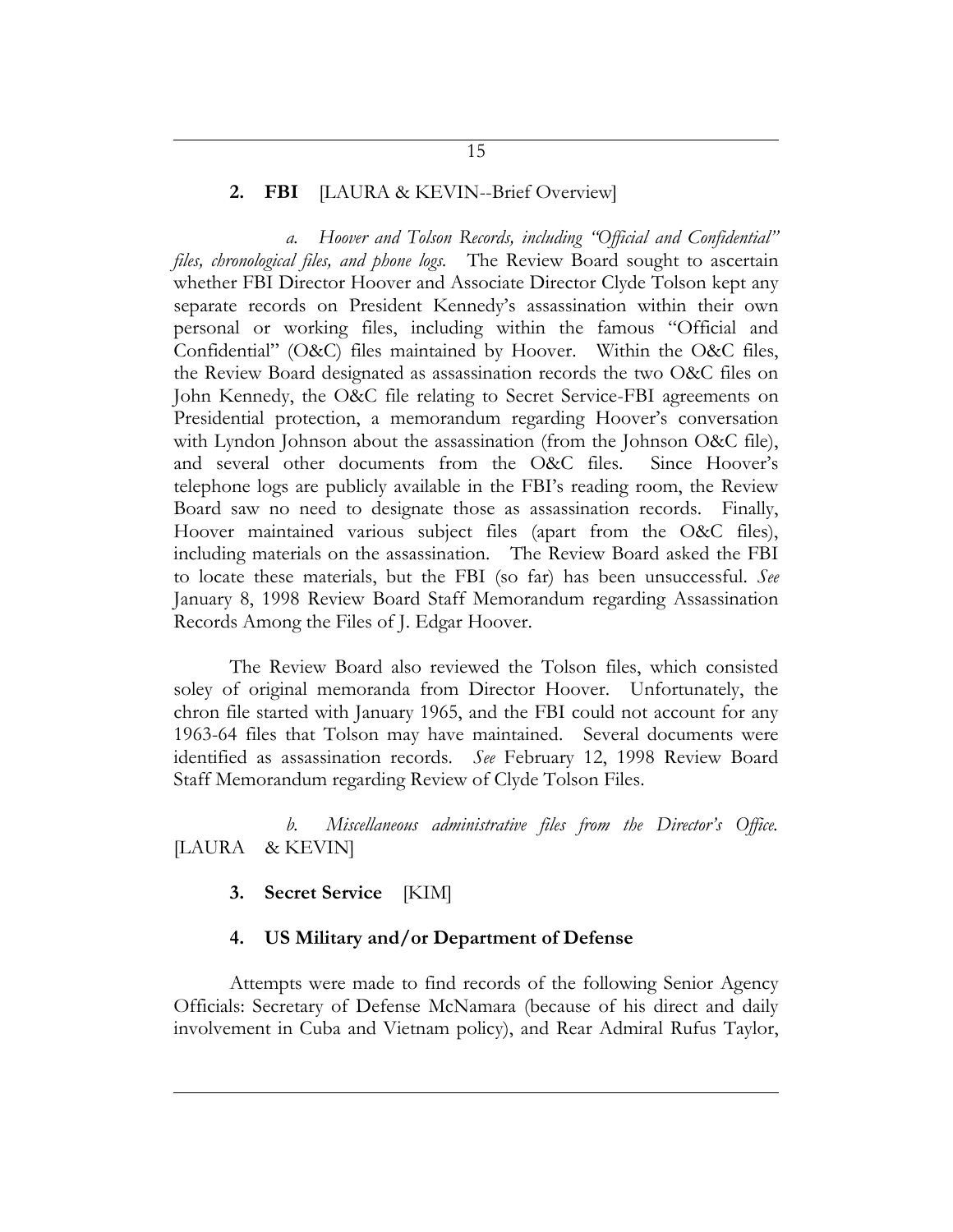Director of Naval Intelligence (because of an affidavit--uncovered during the Review Board's work with the Navy--he provided to Defense Secretary McNamara dated September 21, 1964, certifying under oath that Lee Harvey Oswald was never utilized as an agent or informant for the Office of Naval Intelligence). The Review Board located about 40 records from the files of Defense Secretary McNamara (record series "195") considered relevant to Cuba or Vietnam policy; ONI could not locate any files of Rear Admiral Rufus Taylor.

#### **E. Pro and Anti-Castro Cuban Matters**

Both the Warren Commission and the HSCA considered the possibility that pro-Castro or anti-Castro activists had some involvement in the assassination of the President. Both pro and anti-Castro Cuban groups in the United States had contact with Lee Harvey Oswald. The Warren Commission looked into Lee Harvey Oswald's Communist and pro-Castro sympathies, including his involvement with the Fair Play for Cuba Committee, and his September 1963 trip to Mexico City during which he went to the Cuban Consulate. In addition, the Church Committee, an internal CIA Task Force, and the HSCA all re-examined the extent to which the Cuban government, or pro-Castro activists in the United States might have been involved in the assassination. With regard to anti-Castro Cuban groups, the HSCA considered the possibility that anti-Castro groups were invovled in the assassination, and they examined the significance of Oswald's contacts with individuals who were activie in anti-Castro activities. The HSCA concluded that anti-Castro Cuban groups did have the motive, means, and opportunity to kill the President.

Given the amount of time that prior investigative bodies spent considering the possibility that either pro or anti-Castro Cuban forces may have played a role in President Kennedy's assassination, the Review Board wanted to collect and process all relevant records that still existed in the Government. To the extent that pro and anti-Castro Cuban groups coordinated their activities in the United States, the FBI would be likely to have investigative records on their activities. As such, many of the Review Board's efforts to uncover records beyond those that prior investigative bodies may have seen focused on the FBI's records.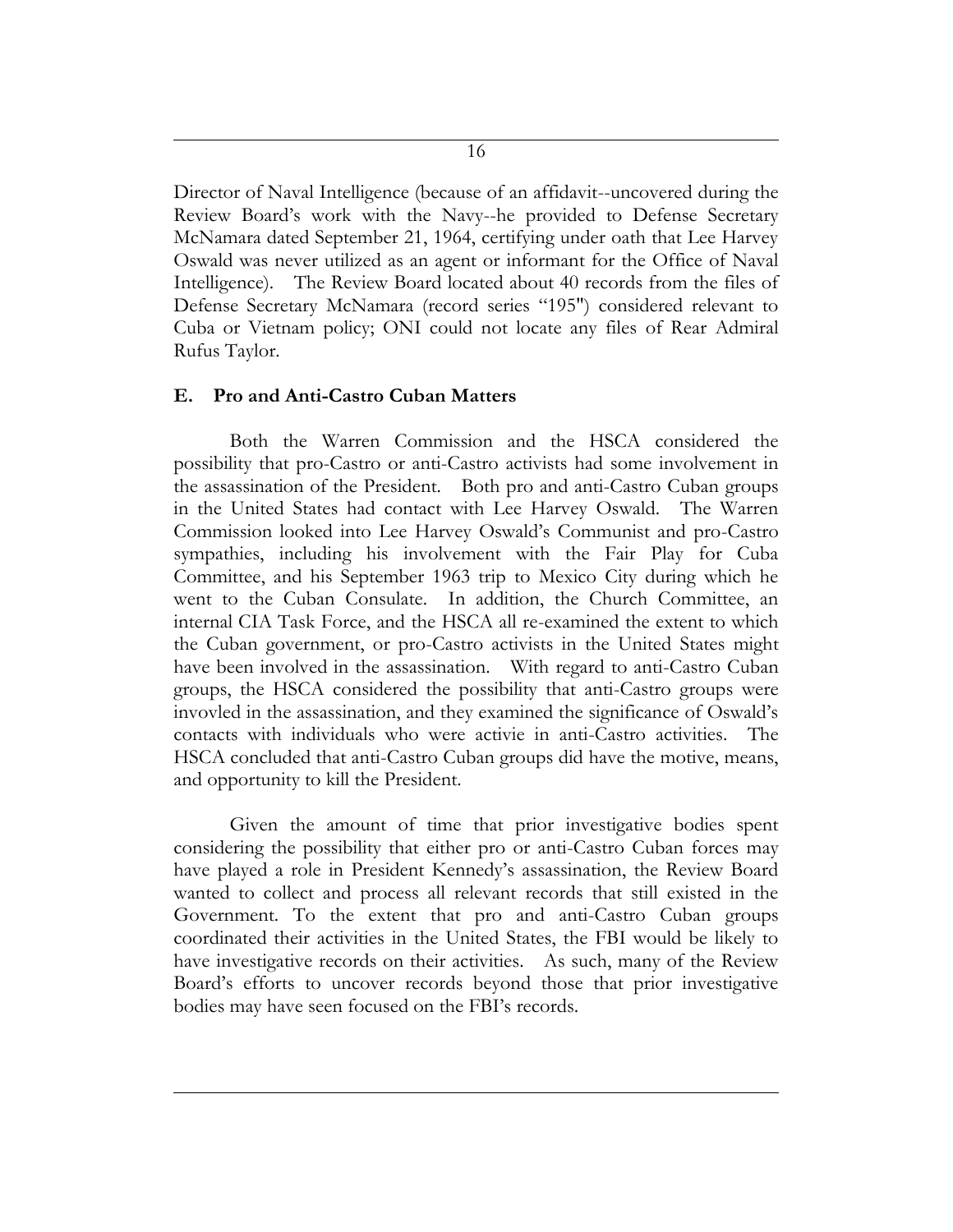#### **1. Fair Play for Cuba Committee**

The Fair Play for Cuba Committee ("FPCC") was a pro-Castro national organization headquartered in New York. The FPCC had chapters in many cities, but Lee Harvey Oswald was its founding and, it seems, only member in New Orleans. In the summer of 1963, Oswald distributed handbills that he had printed that advocated "Hands Off Cuba!" and invited members of the public to join the New Orleans chapter of the FPCC. The Warren Commission and the Congressional committees that investigated the assassination discuss Oswald's connection to the FPCC in their respective reports. As such, the Review Board's routine processing of Federal agency records from Warren Commission files and files concerning other Congressional committees contain a number of records on the FPCC. Not all FPCC records, however, found their way into the existing collections. Where Review Board staff noticed gaps in the documentation regarding the FPCC, it requested that Federal agencies provide access to additional records and information.

*a. FBI field office files*. As part of its processing of the "core and related" and "HSCA Subject" files, the FBI did not process any records from the FBI's New York and Dallas field office files on the FPCC. Thus, the Review Board staff requested access to these two field office files.

The Review Board staff located eight assassination records in the Dallas field office file, most of which were duplicates of headquarters records that the FBI had already processed as part of its "core and related" files or HSCA files.

The New York field office file proved to be much more voluminous than either the Dallas or New Orleans files and it yielded more assassination records. A number of the records that the Review Board staff designated as assassination records from the New York file involved June Cobb, a woman who was an intelligence asset during the 1960-64 period, primarily for the CIA but also for the FBI, regarding Castro, Cuba and the FPCC. She also has some links to Marita Lorenz' story. Finally, she is linked to the assassination as the asset who first informed the CIA of Elena Garro De Paz's allegation that Oswald attended a "twist" party in Mexico City with Sylvia Duran. For the above reasons, the Review Board staff recommended that any FPCC documents that referenced June Cobb be processed as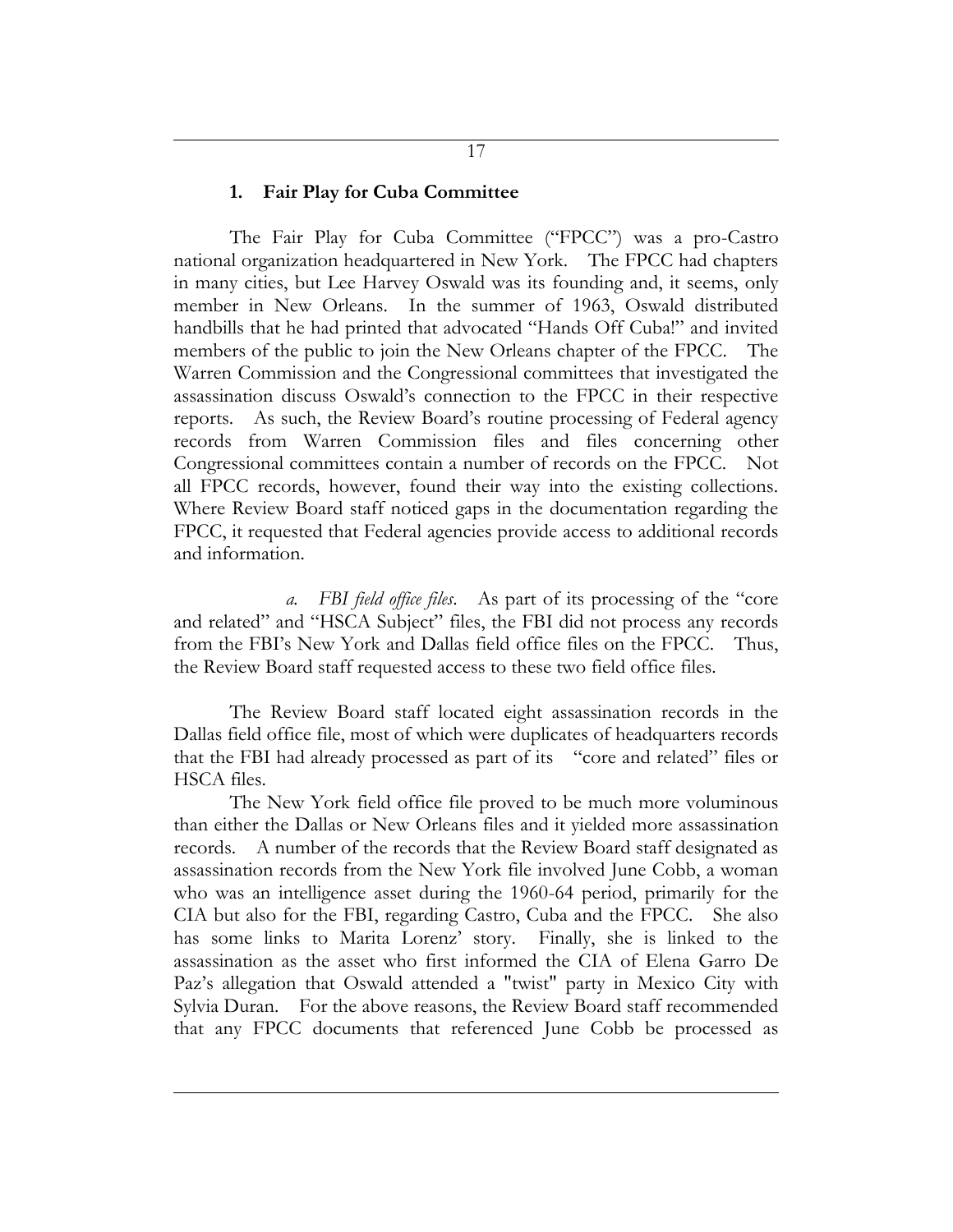assassination records. The remaining records that the Review Board found to be assassination-related involved the FBI's efforts to infiltrate and disrupt the FPCC.

The bulk of the remaining records that the Review Board staff designated as assassination records from the New York FPCC file involve the FBI's investigation of the FPCC. Many researchers view Oswald's role in the FPCC as an indication that he may have been an asset of one or more U.S. intelligence agencies. That is, they theorize that he was a plant, an intelligence asset sent on a counterintelligence mission against the FPCC. Given this theory, Review Board staff designated as assassination records those documents which address the urgency with which the Bureau viewed the FPCC, the priority the Bureau placed on infiltrating the group, and Bureau intentions/plans to initiate counterintelligence activities against the group. The Review Board staff employed similar reasoning in designation records as assassination-related in the Cuban COINTELPRO file referenced below.

#### *b. CIA records on Richard Gibson*. [MICHELLE]

#### **2. Cuban COINTELPRO**

Early in its tenure, the Review Board reviewed the FBI's FOIA "reading room" records on the FBI's counterintelligence program against pro-Castro Cubans -- primarily the FPCC and the July 26th Movement - during the early 1960s. The Review Board's review of the reading room materials led the Review Board to make a request to the FBI for a Headquarters file entitled, "Cuban Matters -- Counterintelligence Program -- Internal Security -- Cuba" and for any other Headquarters files documenting efforts by the FBI or other agencies of the U.S. Government to disrupt, discredit, or bring into disrepute the FPCC or its members or activities. The FBI made records available and, but for some very recent, unrelated documents, the Review Board designated all records in the Cuban COINTELPRO file as assassination records.

Records designated from the COINTELPRO file include membership and mailing lists that the FBI obtained concerning the FPCC and the July 26th Movement. The file further details the FBI's basis for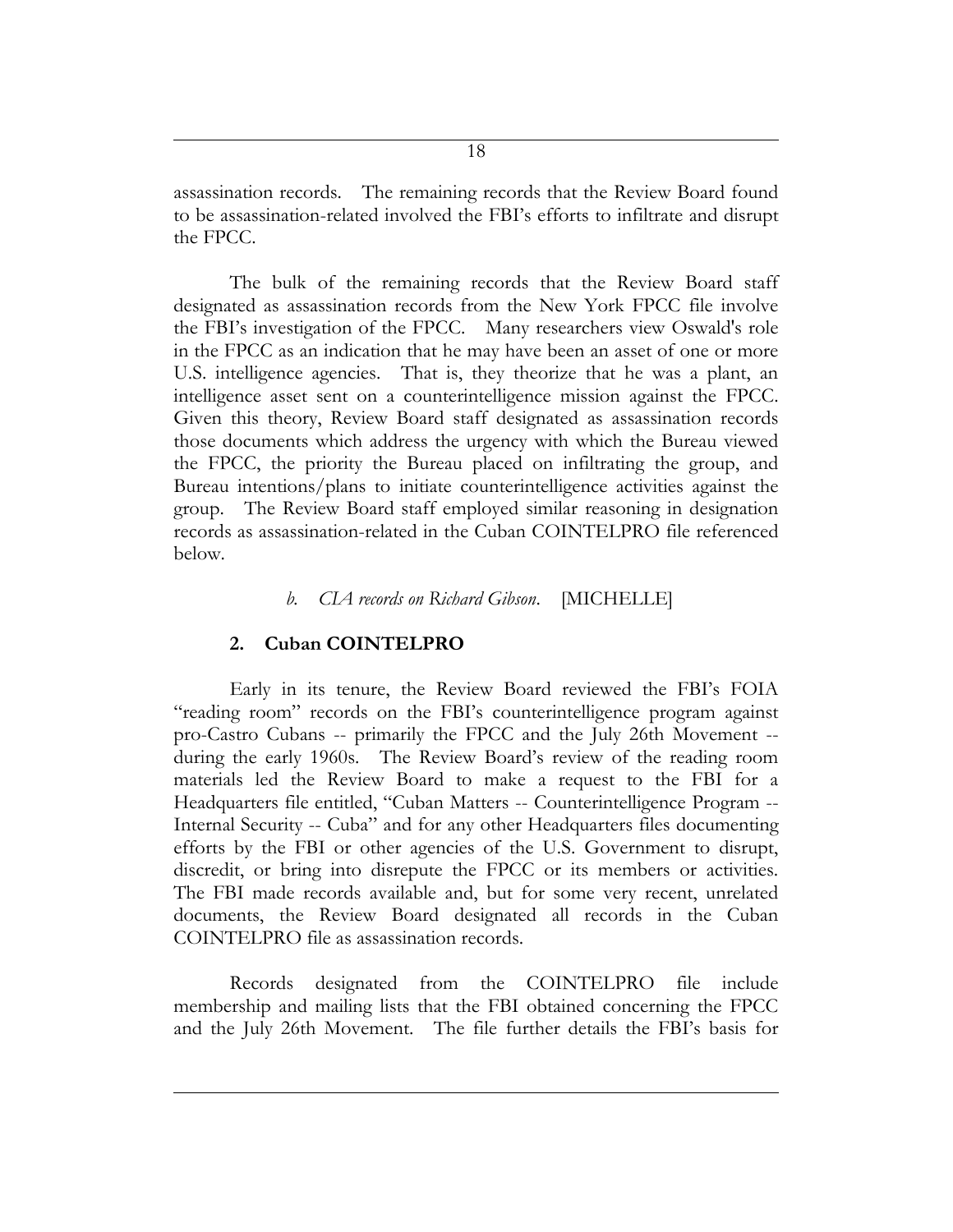initiating its counterintelligence program against the two pro-Castro organizations. Finally, the file provides details concerning the methods that the Bureau used to disrupt the activities of the FPCC and the July 26th Movement.

#### **3. Anti-Castro Activities; IS-Cuba.**

In the spring of 1996, the Review Board staff received a letter from a member of the research community noting that one of the "Hands Off Cuba" pamphlets that appeared in the New Orleans FPCC file contained a cross-reference to a file entitled "Anti-Castro activities; IS-Cuba" and numbered NO 105-1095. The Review Board staff determined that this particular file was not already part of the JFK Collection, and then requested that the FBI provide access to all files bearing the above-referenced caption from Headquarters and from the New Orleans, Miami, Tampa, New York, and Dallas field offices during the relevant time period.

After reviewing New Orleans file 105-1095, the Review Board staff recommended that two volumes of the file be designated in their entirety as assassination records.

**4. Cuban Intelligence Activities in the U.S.; Cuban Situation**  [LAURA & KEVIN]

### **5. Anti-Castro Cuban groups, including DRE, Alpha 66, SFNE, JURE, FRD, CRC, and Comandos-L**

In an effort to gather and review records relating to the activities of prominent anti-Castro Cuban groups who might have had some involvement in the assassination of President Kennedy, the Review Board requested the FBI to provide access to files on the above-referenced anti-Castro Cuban groups for HQ and the New Orleans, Miami, Tampa, New York, and Dallas field offices. The FBI kept voluminous files on the anti-Castro Cuban groups. Review Board staff members reviewed hundreds of volumes of records in search of assassination-related material. The files did yield approximately 70 assassination records from various files.

Most of the relevant CIA records on the anti-Castro Cuban groups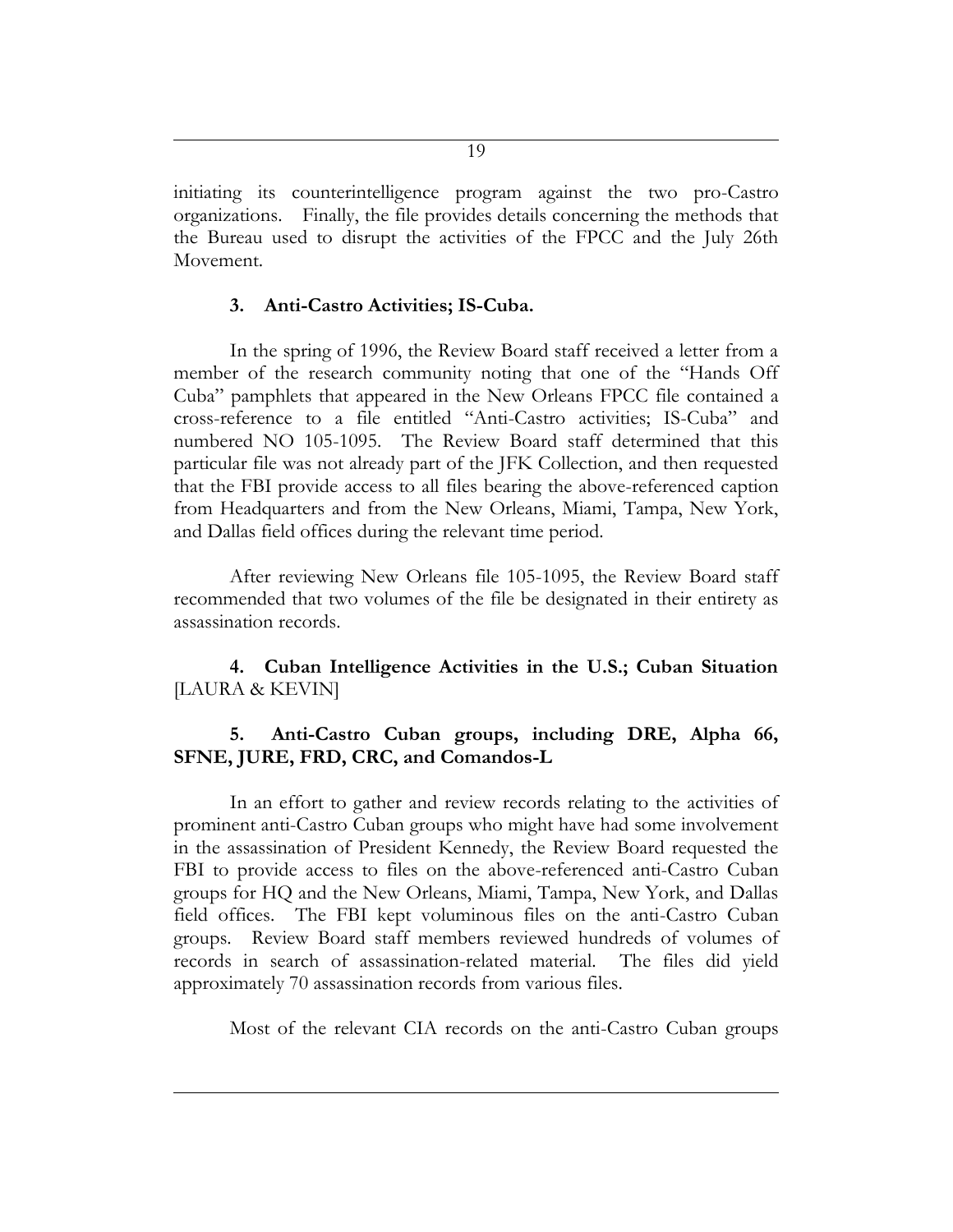identified by the Review Board staff existed in the CIA Sequestered Collection prior to the Review Board beginning its requests for additional records and information. Additional records pertaining to the period 1960-1964 were identified from some contemporary working files of a CIA office concerned with Latin American issues. Most of these records concerned the existence or activities of the JMWAVE station in Miami. Small numbers of records pertaining to U.S. anti-Cuban activities were identified in the records of the Directorate of Plans and in the files of DCI John McCone. The records which were marked assassination records, were processed for inclusion in the JFK Collection at the National Archives.

# **6. Threats against the life of Fidel Castro** [Brief Overview Needed]

*a. CIA DS&T records*. At the request of the Review Board, the CIA searched the databases and records of the Directorate of Science and Technology (DS&T) for any additional files on possible assassination attempts against the life of Fidel Castro. In the early 1960's, the Technical Services Division (TSD), which developed or studied various technical means of assassination, was a part of the Directorate of Plans (now the Directorate of Operations). Later administrative shifts moved TSD (renamed the Office of Technical Service) to the DS&T and the files of the relocated office were incorporated into the DS&T system. Only one record, a handwriting analysis, was located from this new search. The record was reviewed by the Review Board staff and deemed not relevant to the assassination of President John F. Kennedy.

- *b. DOJ Balletti file.* [LAURA & KEVIN]
- *c. FBI file*. [LAURA & KEVIN]

# **7. American Gambling Interests in Cuba**

As part of its efforts to gather records relating to a Cuban connection to the asssassination, the Review Board staff requested that the FBI provide access to any and all Headquarters, Miami, Tampa, and Havana Legat files captioned, "American Gambling Interests in Cuba."

The Miami field office (into which all Havana Legat files were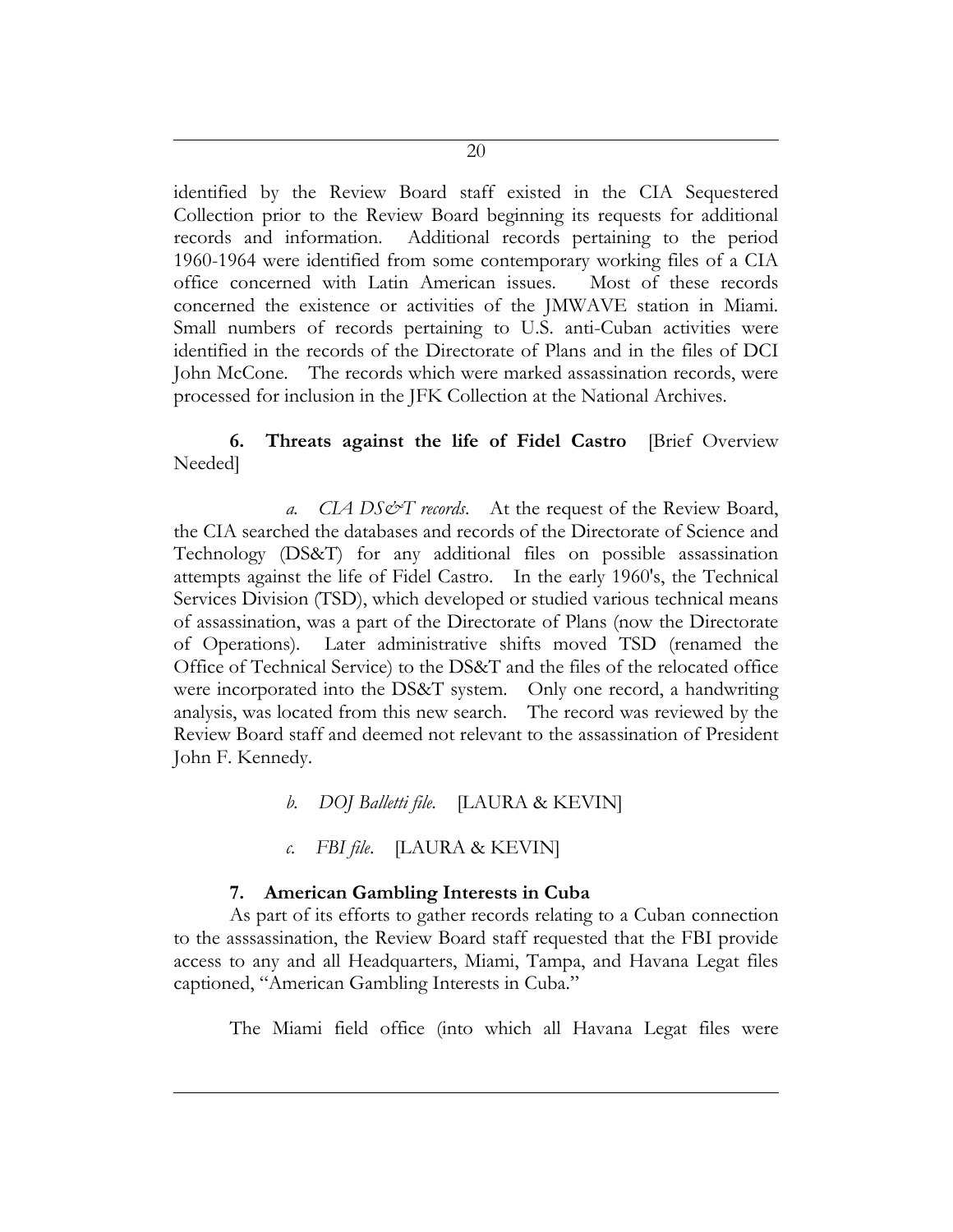forwarded when the Legat closed) and Tampa field office reported to FBI headquarters that they did not have any files with the above-referenced caption. The Review Board staff did not locate any material in the headquarters files that was related to the assassination of President Kennedy.

Most of the files that the FBI located consisted of pre-1959 records monitoring the activities of Florida racketeers who were trying to establish gambling and hotel facilities in Cuba.

# **8. Sergio Arcacha-Smith, Antonio Veciana and Bernardo de Torres**

Sergio Arcacha-Smith, Antonio Veciana and Bernardo de Torres were anti-Castro Cuban activists in the early 1960s. Arcacha-Smith was the New Orleans representative to the Cuban Revolutionary Council until 1962, and in that capacity used an office in the building at 544 Camp Street. The 544 Camp Street address was printed on FPCC literature distributed by Lee Harvey Oswald in New Orleans in August of 1963. Veciana was the head of Alpha-66, a violent anti-Castro organization that was in paramilitary operations against Castro's Cuba as well as assassination attempts against Castro himself. Veciana testified to the HSCA that he was an agent of the US government, and that he met Lee Harvey Oswald in Dallas in 1963 in the presence of his American handler. Torres was a Cuban exile living in Miami who later worked with New Orleans District Attorney Jim Garrison in his investigation of the assassination. The HSCA reviewed the Headquarters files on Arcacha-Smith, Veciana, and de Torres. The Review Board requested an additional search for files from Headquarters, New Orleans, Houston, and Dallas field office files to determine whether the FBI had any other assassination related information on these three individuals. The Review Board designated 33 documents for processing as assassination records from the many files produced responsive to this request. The designated documents were primarily concerned with reactions to assassination within the Cuban exile community.

# **F. Defectors**

Because the Warren Commission and HSCA were interested in studying whether Lee Harvey Oswald was treated by the Soviets the same as other defectors to the Soviet Union, both upon his entry into and his exit from that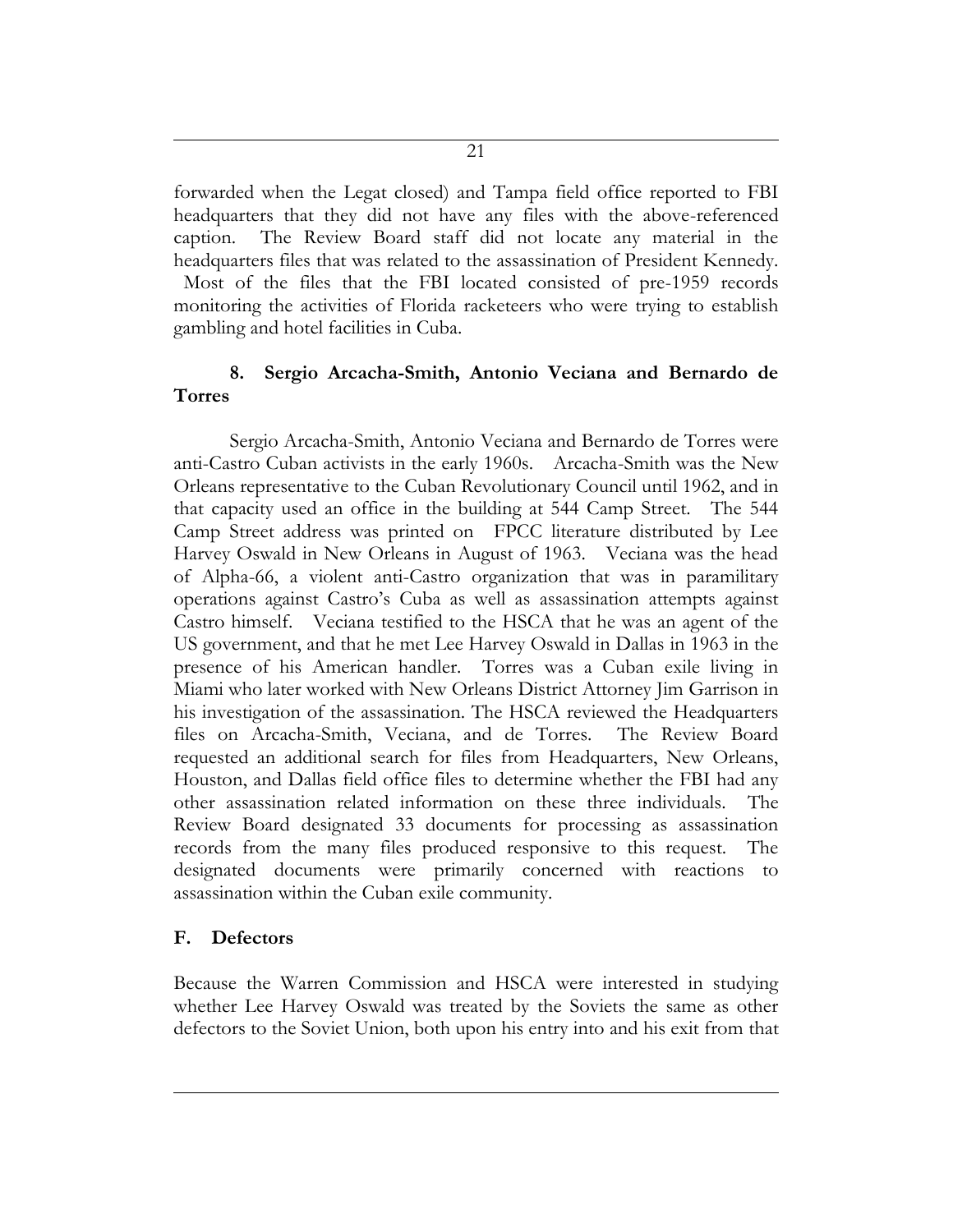country, and because many assassination researchers are equally interested in studying whether the U.S. government treated Oswald the same following his departure from, and upon his return to, the United States as other U.S. defectors, this topic is of interest to virtually everyone who studies the assassination of President Kennedy.

# **1. Robert Edward Webster files** [MICHELLE]

**2. ONI's extant files on defectors to-and-from the communist bloc** [DOUG]

# **G. Yuri Ivanovich Nosenko** [MICHELLE--WORK ON THIS]

KGB Lieutenant Colonel Yuriy Ivanovich Nosenko first secretly contacted the CIA in Geneva in June 1962. One and one half years later on February 4, 1964, he defected to the United States for what he said were ideological reasons. His case became the single most difficult counterintelligence case in the history of the CIA to date. Nosenko's information on the assassination of President Kennedy made his bona fides of more importance than simply a means to determine his true identity or whether he was the prototype of a KGB disinformation plot against Western intelligence agencies.

The conflict over Nosenko began two and a half years prior to his actual defection, in December 1961, when Anatoliy Golitsyn, a 1960 KGB defector, predicted that the KGB would dispatch false defectors after him to discredit him and confuse Western intelligence agencies as part of a massive disinformation campaign. Golitsyn, who had described a darkly intentioned monolithic Russian master deception plan and Soviet intelligence agencies of brutal efficiency, claimed that Nosenko was the most important of these fake defectors and that any Soviet sources who came later and supported Nosenko's bona fides would also be false. Golitsyn was wholly believed by Counterintelligence Chief James Angleton, who shared Golitsyn's world view. Golitsyn argued that any CIA officers who believed Nosenko should be considered as moles themselves.

Nosenko's first four meetings with the CIA in Geneva in June 1962 produced an intelligence bonanza and the two CIA officers (George Kisevalter and Peter Bagley) who met with him believed he conclusively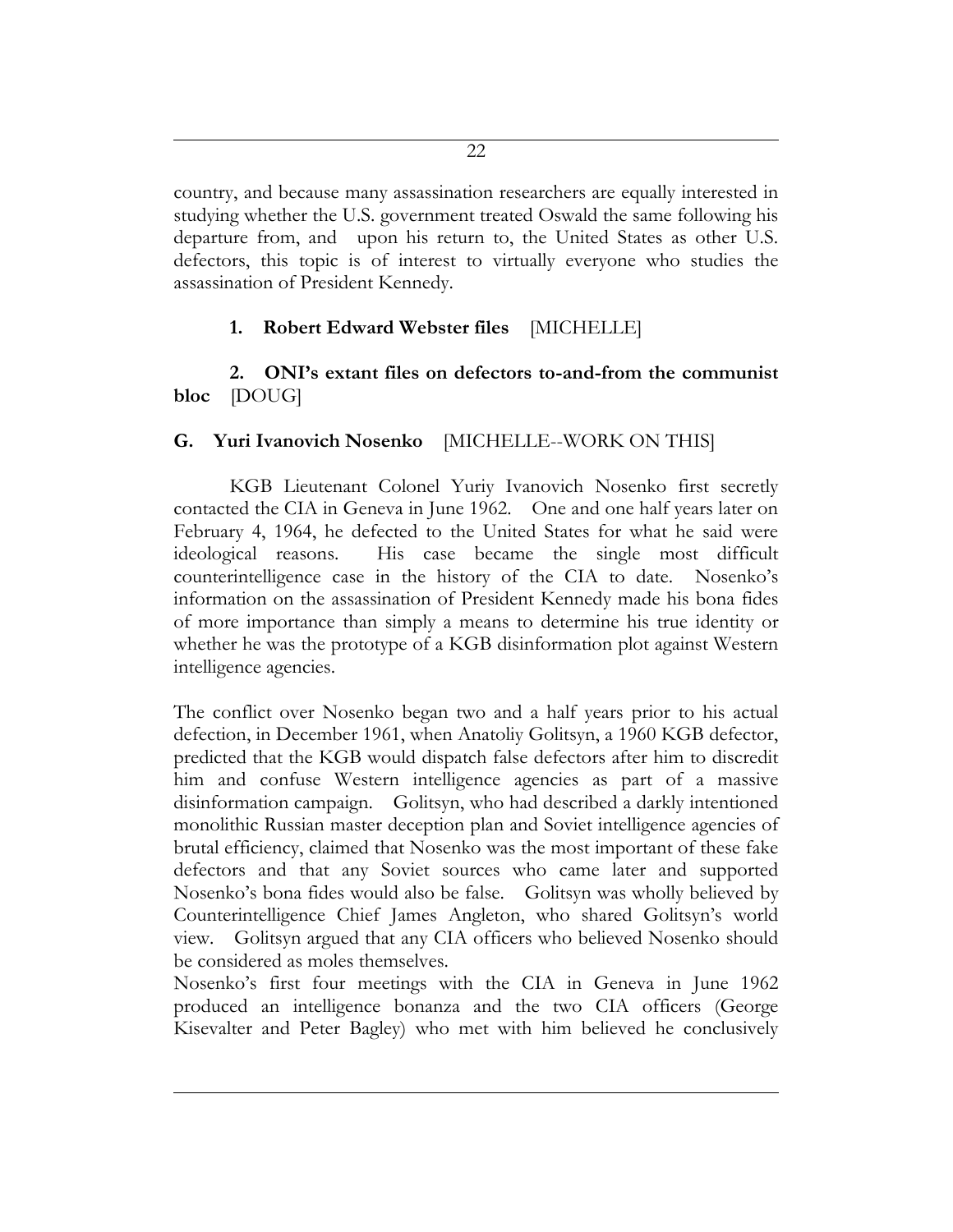proved his bona fides. During his debriefings in 1964, Nosenko provided detailed information about Lee Harvey Oswald's stay in the USSR which, he said, had come across his desk routinely as the deputy chief of the Second Chief Directorate (SCD) department responsible for watching American visitors in the USSR.

With Golitsyn arguing against Nosenko's bona fides, plans were made in March 1964, to imprison Nosenko and begin hostile interrogations to find any shifts in his information. On April 2, Deputy Director for Plans Richard Helms and Soviet Division Chief David Murphy met with the Deputy U.S. Attorney General and obtained legal approval from the Justice Department to imprison Nosenko so that he could not communicate with his supposed KGB controllers. On April 4, he was imprisoned in an attic room in a CIA safe house near Washington. Nosenko was kept in solitary confinement, subjected to physical and mental torture, and submitted to hostile interrogations from April 4, 1964 to October 27, 1967 first at the safe house and then in a specially built cement house in Virginia. Despite over three years of severe treatment, Nosenko's original story remained unchanged, no "confession" was forthcoming, and no evidence was produced indicating he was, as Golitsyn still claimed, a fake defector.

On August 8, 1968, Nosenko was polygraphed for the third time by an Office of Security specialist. During the examination, Nosenko was asked whether he had told the truth about Oswald and the Kennedy assassination; the polygraph operator found only positive responses to the questions. Security Officer Bruce Solie submitted a comprehensive report in October 1968 which evaluated all of Nosenko's information, to date, and concluded that he was what and who he had claimed to be all along. After a review of his case by the Soviet Division, Nosenko was finally released from CIA custody on March 1, 1969 and employed as an independent consultant by the CIA.

In the 35 years since Nosenko first approached the CIA in Geneva, no prima facie evidence has ever emerged to prove that he was a KGB provocation and subsequent defectors have affirmed him as a bona fide defector. He has identified many hundreds of Soviet intelligence officers, provided a considerable quantity of useful information on the organization, doctrine and methods of the KGB, and conducted numerous special studies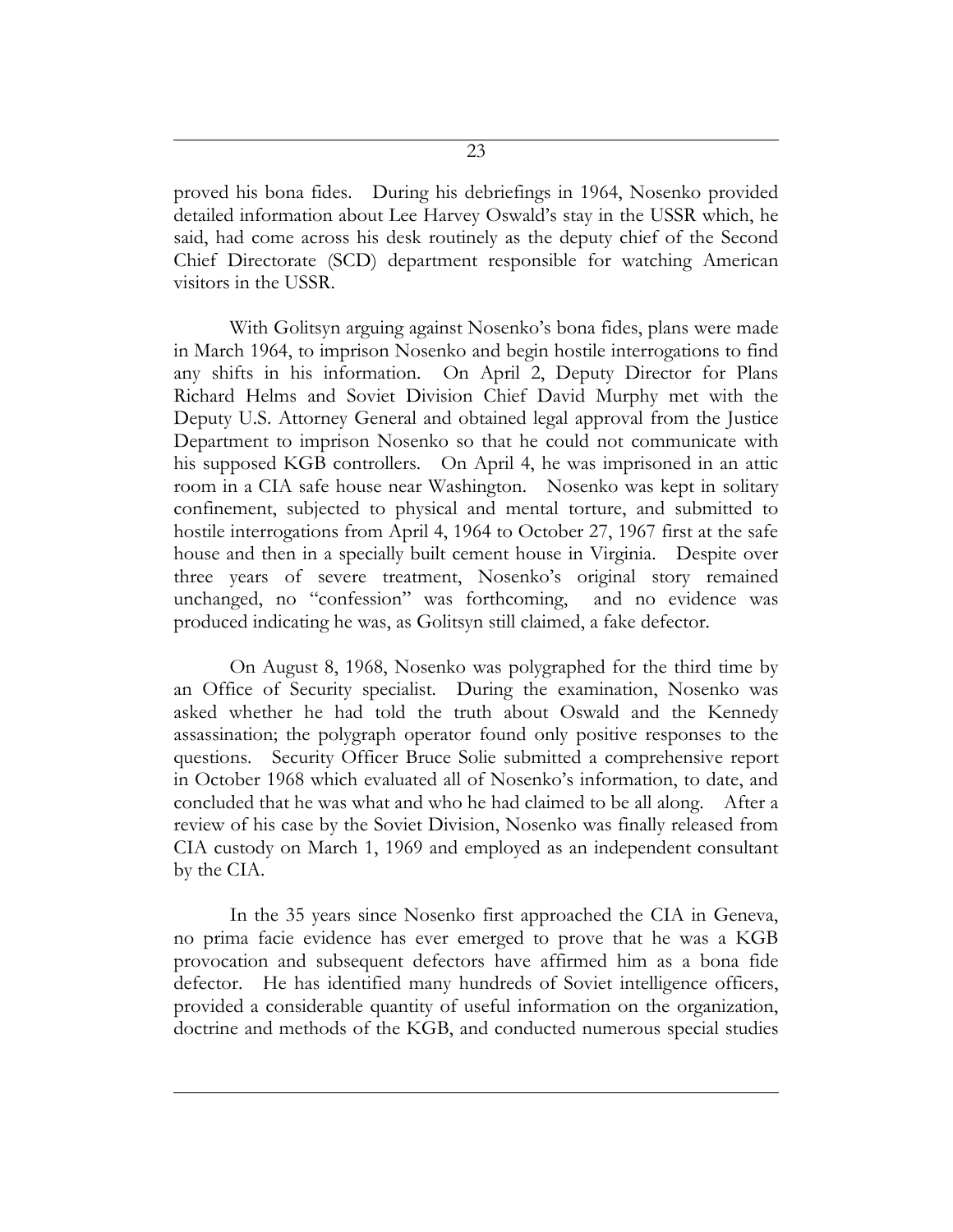on Soviet subjects. Today, Nosenko is seventy years old, recently retired as a contractor from the CIA, an American citizen, married, and living quietly in the Sunbelt.

# **1. CIA records.** [MICHELLE--WORK ON THIS]

The information on Yuriy Ivanovich Nosenko contained in the CIA Sequestered Collection microfilm consists of approximately 3500 pages of interviews, transcripts, memos, and reports. Of the total, approximately 1200 have been released to the public as open in full or with only minor redactions. Of the 1200 released pages, roughly 800 contain information directly relevant to Lee Harvey Oswald and the Kennedy assassination. It is the staff's judgement that, after an initial review, the remaining 2300 pages are unrelated to the assassination of President Kennedy and should be processed as "NBR." These NBR records consist of such items as general family and professional contact information, Soviet intelligence methodology and operations, and Soviet navy information dating to Nosenko's early career in Soviet Naval Intelligence.

# **FROM NBR MEMO**

The information on Yuriy Ivanovich Nosenko contained in the CIA Sequestered Collection microfilm consists of approximately 3600 pages of interviews, transcripts, memos, and reports. Of the total, approximately 1200 pages have been released to the public as open in full or with redactions. Of the 1200 released pages, roughly 800 contain information directly relevant to Lee Harvey Oswald and the assassination of President John F. Kennedy. Although all of these 800 pages have been released in redacted form, we have asked the Agency to re-review them under the standards of the JFK Act before we submit them to the Board.

After my review of the Nosenko records and our discussion of the issues, it is my judgment that the remaining approximately 2400 pages are unrelated to the assassination of President Kennedy and should be processed as "NBR." These NBR records, which are described on the attached list, consist of such items as general family and professional contact information, Soviet intelligence methodology, personalities, and specific operations, and Soviet Navy information dating to Nosenko's early career in Soviet Naval Intelligence. Much of the information consists of various attempts by the Agency in the 1960's to establish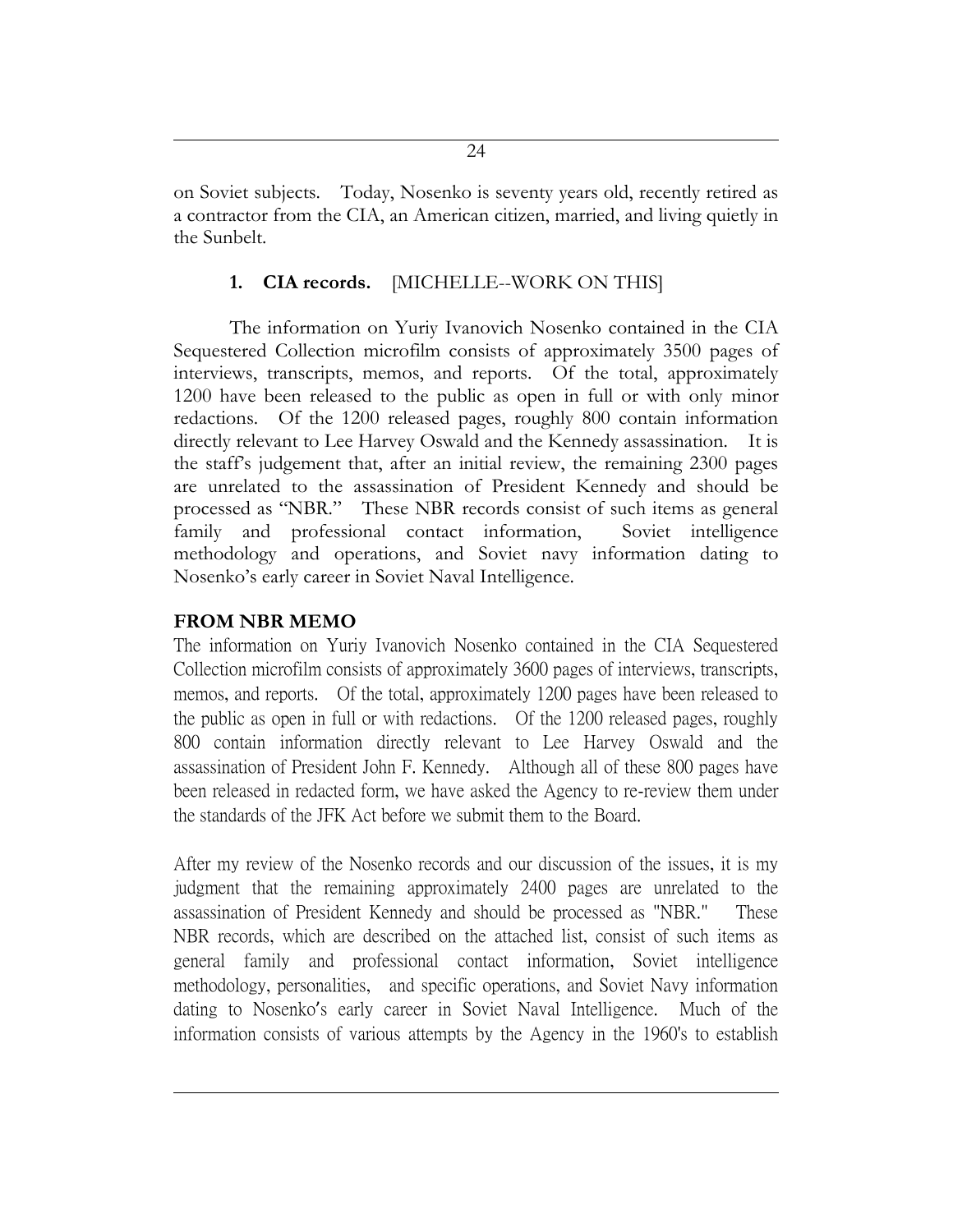Nosenko's bona fides. The October 1968 Solie Report, which has been released in redacted form and will be re-reviewed under the JFK Act, establishes Nosenko's bona fides. The conclusions of the Solie report were reaffirmed in a 1976 report by John Hart. A brief summary of the conclusions of the Hart Report will also be processed for release.

The approximately 2400 pages of proposed Nosenko NBR records have been reviewed carefully to confirm that they contain no material helpful to a deeper understanding of the assassination. During the review some additional material, not previously released, which may add to an understanding of the Nosenko story, was marked relevant and identified for processing and review.

# **2. FBI records.** [LAURA & KEVIN]

# **H. Records on Organized Crime**

The question as to whether organized crime played a role in a possible conspiracy to assassinate President Kennedy is one that nearly every Government investigation into the assassination has addressed. Thus, the Review Board processed a large number of files on organized crime figures and organized crime activities simply because Federal agencies made their organized crime files available to previous Government investigations. For example, the FBI's "Segregated Collection" contains large portions of the FBI's files on organized crime figures such as Santos Trafficante, Carlos Marcello, Angelo Bruno, Frank Ragano, the Lansky brothers, Johnny Roselli, Nick Civella, Frank Sinatra, and Joe Campisi. The majority of records that Review Board analysts processed in these files were *not* directly assassination-related, but because prior investigative bodies considered these men to be relevant, the records have been included in the JFK Collection. In several instances, however, the Review Board pursued additional records that had not been reviewed by prior investigative bodies.

# **1. Sam Giancana.**

From the time he was a young man, Sam Giancana rose within the Chicago organized crime syndicate until he became syndicate leader in 1957. After an 8 year stint in Mexico, Giancana was deported back to Chicago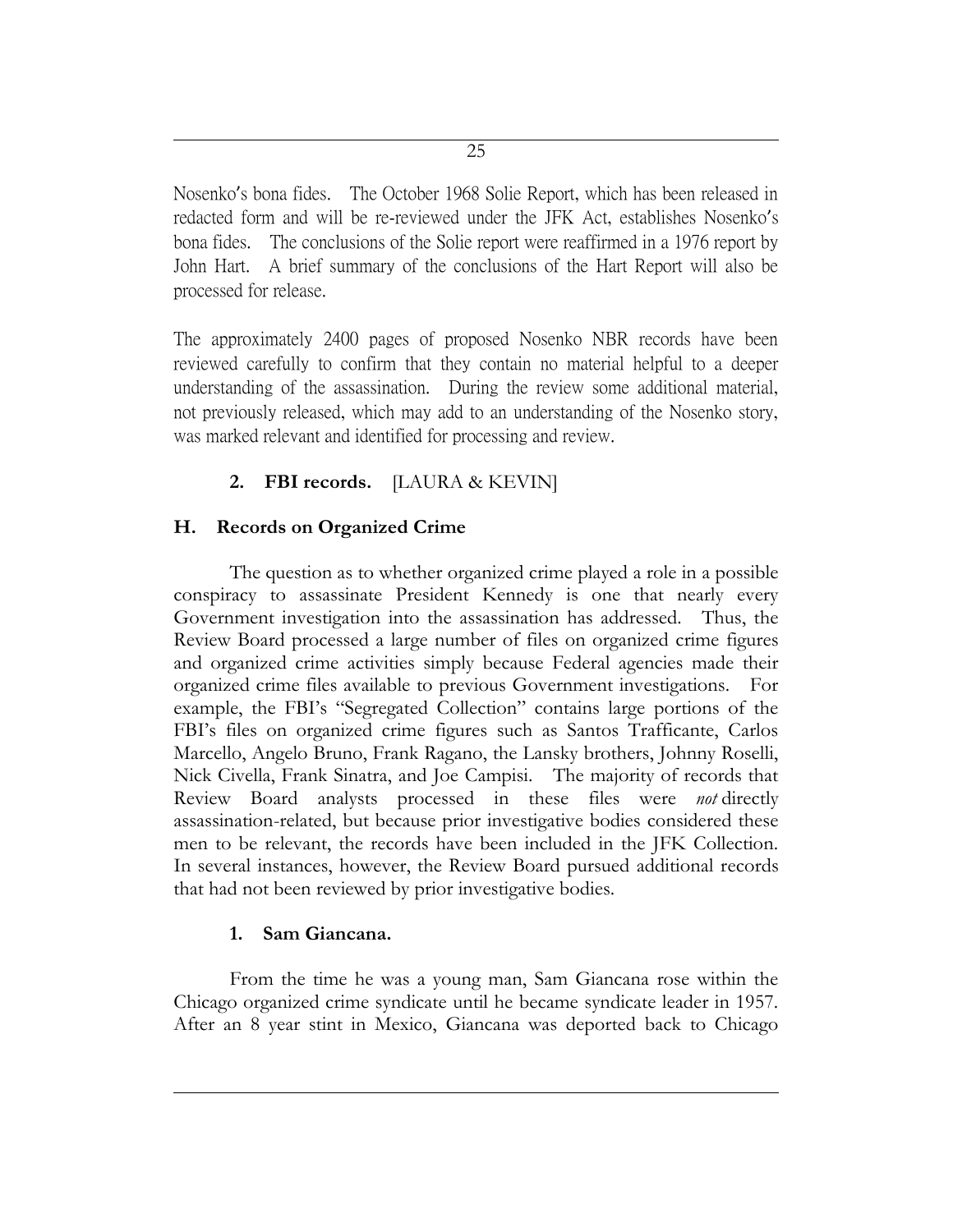where he was murdered in 1975, shortly before he was scheduled to testify before the Church Committee. The Review Board considered Giancana to be of historical interest with respect to the Kennedy assassination for a number of reasons: (1) Giancana was involved in the CIA plots to assassination Fidel Castro, (2) Giancana expressed hostility toward the Kennedys because of the Kennedy's war against organized crime, (3) Giancana had associates in common with President Kennedy (namely, Frank Sinatra and Judith Campbell Exner), (4) Giancana allegedly contributed to Kennedy's 1960 presidential campaign, (5) Giancana was allegedly linked to Joseph P. Kennedy through the illicit liquor trade.

The FBI's Headquarters file on Sam Giancana consists of 37 volumes of records dating from 1954 to 1975. When the Review Board staff began to review the FBI's "main" file on Sam Giancana (FBI file number HQ 92-3171) in early 1995, it realized that the FBI had only designated for processing under the JFK Act sections 17-18 and 20-37 of the Giancana file. Section 17 of the file began with the year 1963, and so the FBI had not designated for processing any volumes of records that predated January 1, 1963. Apparently, the HSCA had requested access to the entire FBI file on Giancana, but the FBI provided only portions of its file to the HSCA. The Review Board staff requested and received access to sections 1-16 and section 19, spanning the years 1958-1962. After reviewing the additional volumes, the Review Board determined that the earlier dated material would make a valuable contribution to the JFK Collection. The FBI agreed to process volume 19, and the Review Board designated volumes 1-16 as assassination records in the summer of 1995.

### **2. BriLab**

Many of the books on the assassination of President Kennedy discuss the possibility that Carlos Marcello, alleged organized crime boss of New Orleans, was involved in the assassination. In the late 1970s, the FBI investigated Marcello on an unrelated matter -- the bribery of organized labor. As part of the "BriLab" investigation, the FBI conducted approximately eight months of electronic surveillance on Marcello's home and on his office at the Town and Country Motel. According to several sources, the "BriLab" tapes contained conversations in which Carlos Marcello or his brother Joseph admitted that they were involved in the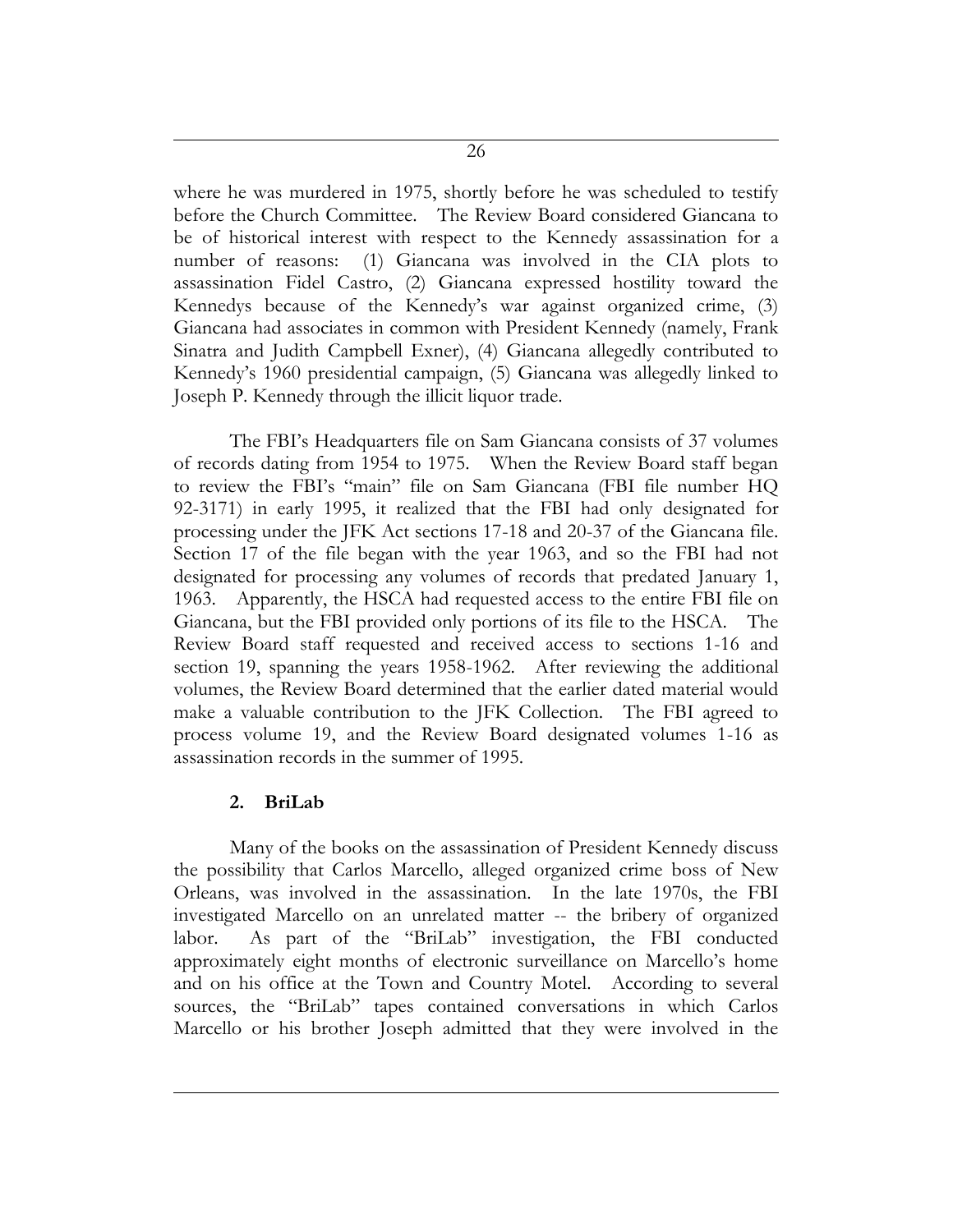Kennedy assassination.<sup>4</sup>

 $\overline{a}$ 

The FBI maintains its tapes and transcripts from the surveillance, but because the FBI's source of authority for the surveillance was 18 U.S.C. § 2501 *et seq.* ("Title III"), the "take" from the surveillance was under court seal. Thus, the assassination research community was not able to confirm or reject allegations that the tapes or transcripts contain information relevant to the assassination.<sup>5</sup> Once the Review Board staff obtained a court order allowing it access to the materials, the staff reviewed all of the transcripts from the FBI's surveillance on Marcello in New Orleans. Although the staff did not locate the specific conversations that the researchers mentioned, it did locate thirteen conversations that it believed to be assassination records. Most of the conversations took place in the summer of 1979 during the period that the HSCA released its report. The conversations primarily focused on Marcello's reaction to the HSCA's allegations that he may have been involved in the assassination. With the help of the U. S. Attorney's Office in the Eastern District of New Orleans, the Review Board staff obtained an order to release transcripts of the thirteen conversations to the public.

#### **3. Metropolitan Crime Commission**

The MCC is a private, anti-crime organization which, since the 1950s, has investigated public corruption and organized crime in the New Orleans

<sup>4</sup>*See, e.g.,* G. Robert Blakey and Richard Billings, *Fatal Hour* (page) (1981); Anthony Summers, *Conspiracy* 503-504 (1980); Gerald Posner, *Case Closed* 459-460 (1993); John H. Davis, *Mafia Kingfish*, 519-524 (1989); Ronald Goldfarb, *Did the Mob Kill JFK?,* Washington Post, Dec. 10, 1995 at C3:1.

<sup>5</sup>When the FBI determines that electronic surveillance is a necessary component of a particular investigation, the FBI goes to a Federal court and obtains authorization pursuant to Title III to establish the surveillance. Title III operates to automatically place *all* materials obtained from the overhear under court seal. Then, if the U.S. Attorney wants to use the tapes in a prosecution, they have to petition the Federal court to have the seal lifted only for the portions of the tapes that will be played at trial. The practical effect of this procedure is that everything that is *not* played at trial remains under seal. Thus, in order for the Review Board staff to obtain access to the BriLab surveillance, it had to move to unseal the materials for the purpose of its review. Then, when the Review Board staff located assassination records within the BriLab materials, it requested the Title III court to unseal the records for the purpose of public disclosure.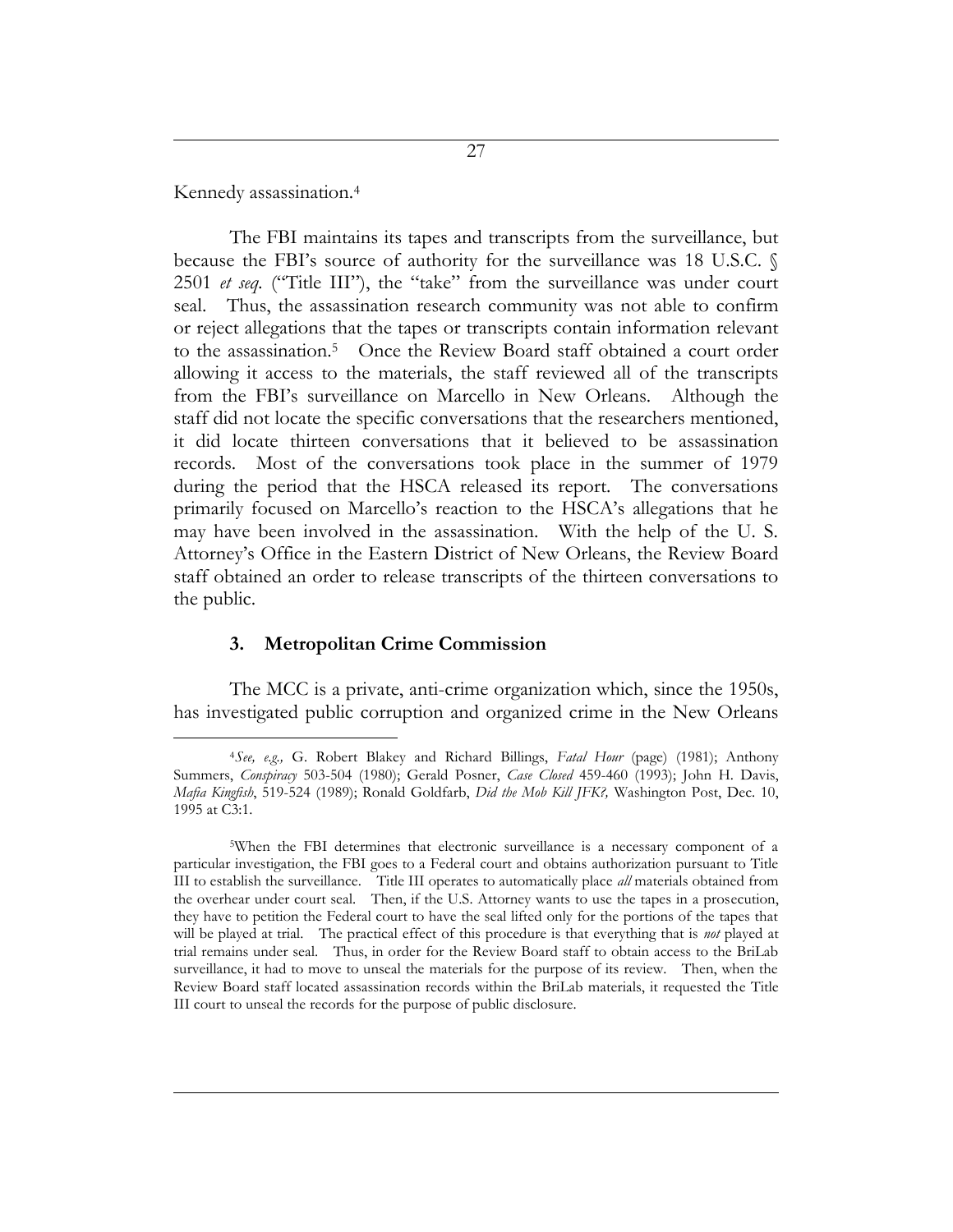area. HSCA staffers Patricia Orr and Ann Taylor reviewed the MCC's records on the organized crime figures such as Carlos Marcello and MCC records on the Garrison investigation. The Review Board believed that the MCC records involving organized crime figures in the New Orleans area were of particular interest and contacted the MCC to determine whether the MCC would allow the Review Board staff to review its records. The MCC agreed to provide access to the records, and in the summer of 1996, Review Board staff members traveled to New Orleans to review MCC records. Reviewers identified a number of records that they believed should be included in the JFK Collection. The Review Board and the MCC agreed that the MCC would allow copies of the MCC records to become part of the JFK Collection.

The Review Board copied and 12 boxes of MCC records in New Orleans. Approximately half of the MCC records that the Review Board staff copied consisted of information concerning former District Attorney James Garrison's investigation into the assassination. All Garrison investigation files became part of the JFK Collection. The remaining half of the records consisted of files that formerly belonged to Guy Banister. Despite the enormous interest in Banister activities during the late 1950s and early 1960s, the vast majority of the MCC's Banister material date from the early 1950s when Banister worked for the New Orleans Police Department. A large number of the MCC's Banister records are N.O.P.D. "Internal Affairs" investigative files that detail small time corruption of N.O.P.D. police officers. Because the internal affairs investigative files were not relevant to the assassination of President Kennedy, Review Board staff members designated as assassination records only those documents that were *not* exclusively related to the internal affairs of the N.O.P.D. Ultimately, the Review Board added approximately 3000 pages of MCC records to the JFK Collection.

### **I. Warren Commission Staff and Critics**

Given that the Warren Commission constituted the first official investigation into the events surrounding the assassination of President Kennedy, the Review Board clearly had an interest in ensuring that all Federal agency records on the Warren Commission and its activities became part of the JFK Collection. Although the agencies processed a large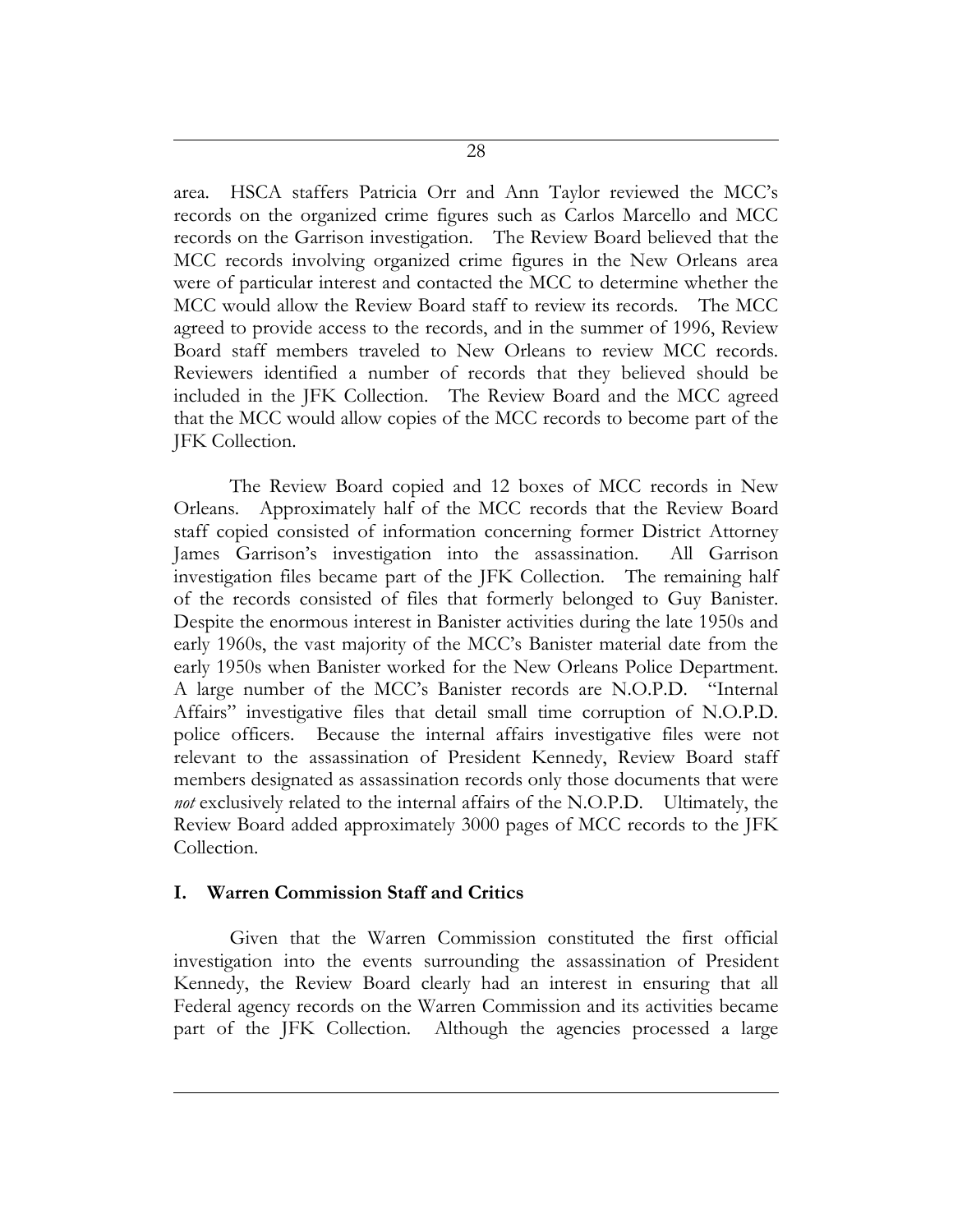number of Warren Commission era documents as part of the core files, the Review Board staff wondered whether Federal agencies such as the FBI and the CIA opened and maintained files on the Warren Commission staff members because they were working for the Warren Commission. Likewise, the Review Board staff wondered whether Federal agencies such as the FBI and CIA opened and maintained files on critics of the Warren Commission because they were criticizing the Warren Commission's conclusions.

#### **1. FBI files on Warren Commission staff**

In an effort to determine whether the FBI opened or maintained files on Warren Commission staff, the Review Board made a request for any FBI headquarters file references on Warren Commission Assistant Counsel Norman Redlich. While reviewing the files provided in response to the Review Board's request for Norman Redlich's files, the Review Board staff observed a reference to General Counsel J. Lee Rankin's request that the FBI conduct a background investigation on Redlich and also on Assistant Counsel Joseph A. Ball. The staff then asked for FBI headquarters file references on Rankin and Ball, as it seemed that the FBI may have maintained a file on Ball's investigation. Redlich's file also showed that the Civil Service Commission ("CSC") had conducted a background investigation on Redlich *before* Rankin asked the FBI to do an investigation, so the Review Board staff wondered whether the CSC may have done background checks on other Warren Commission staff members. In an effort to determine whether similar files existed at the FBI for other Warren Commission staffers, the Review Board extended the request to include Assistant Counsel Leon D. Hubert, Jr. (whose file the Review Board thought may also contain references to Hubert's career in New Orleans politics.) In addition, the Review Board asked the FBI to provide a statement on whether it opened any files, individually or collectively, on other individuals who worked as Warren Commission Assistant Counsels or staff members, because of their employment by the Warren Commission.

In response to the Review Board's request, the FBI provided all of its headquarters file references on all of the Warren Commission staff members. From the Redlich request, the Review Board did designate as assassination-related a group of records on Redlich within the FBI's file on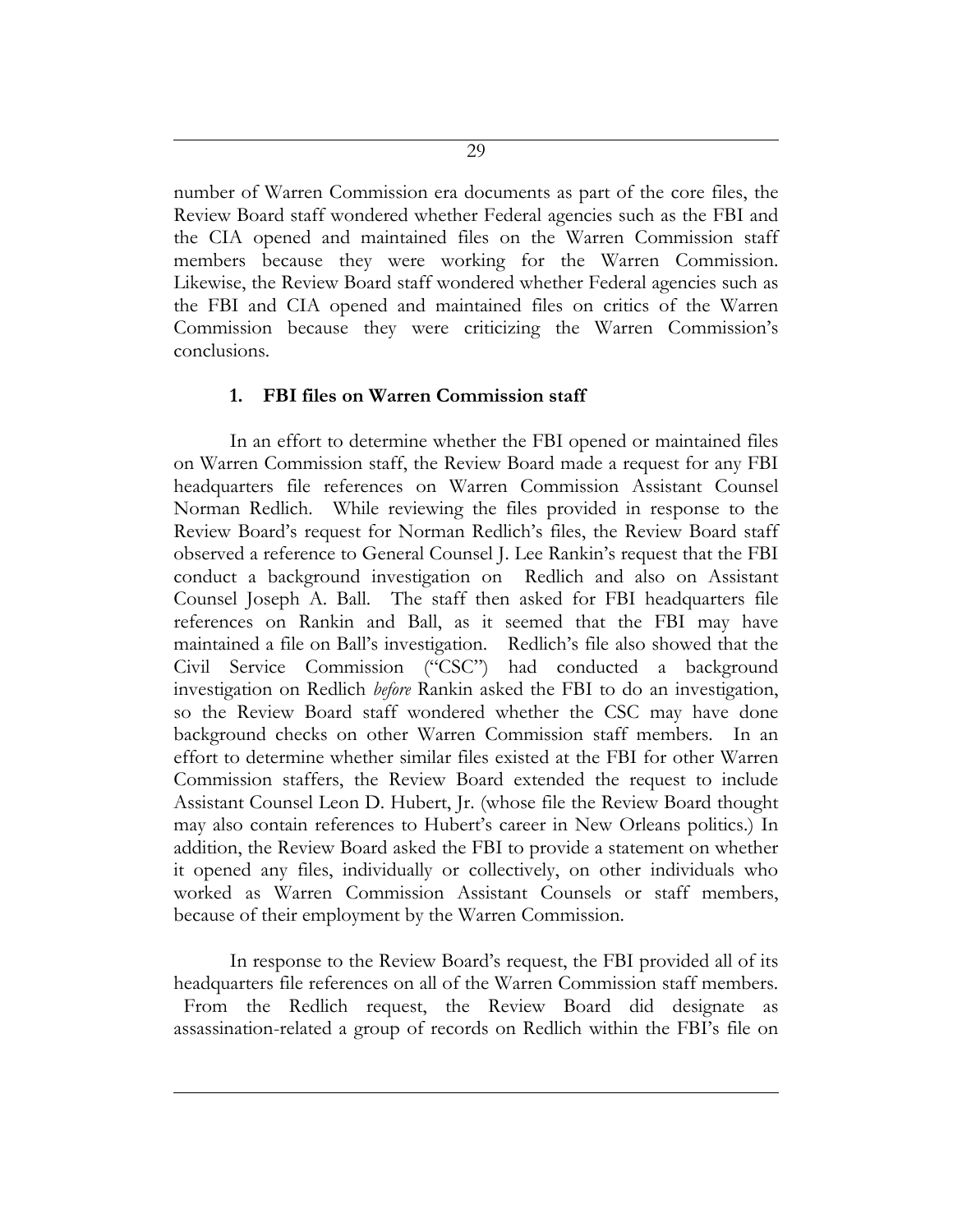the Emergency Civil Liberties Committee. Otherwise, although Review Board staff did locate some assassination-related records, the FBI had already processed most of the records as part of the core files. The Review Board staff did *not* locate any information to indicate that the FBI systematically kept records on Warren Commission staff members simply because they were employed by the Warren Commission.

# **2. CIA and FBI files on Warren Commission critics** [MICHELLE--Awaiting CIA response]

In an effort to determine whether the FBI opened or maintained files on Warren Commission critics because they criticized the Warren Commission's work and findings, the Review Board requested access to all records on Mark Lane and to all pre-1973 Headquarters file references to the other Warren Commission critics listed below.

*a. Mark Lane*. When the Review Board began to process the FBI's "core and related" files, it noted that a number of records that mentioned the name Mark Lane cross-referenced the FBI's main file on Lane. Because the main file was not in line for JFK Act processing, the Review Board requested acess to all file references to Mark Lane or to Lane's Citizens Committee of Inquiry in the files of FBI Headquarters and the New York field office. The Review Board staff's examination of the Lane main file revealed that approximately eight volumes of the file contained a significant percentage of documents relating to the Kennedy assassination. The Review Board identified those volumes as records that should be processed under the JFK Act. In addition to the Lane main file, the Review Board designated as assassination-related the entire file on the Citizens' Committee of Inquiry, as well as records in the FBI's Communist Party COINTELPRO file, and a select few records about Lane that appeared in the files of other individuals. The Review Board's inquiry revealed that the FBI did maintain substantial files on Lane's professional and personal activities, and kept detailed files on Lane's political activism.

*b. Harold Weisberg.* FBI files containing the name Harold Weisberg contained documents concerning Weisberg's previous employment with the Department of State (including a 1940s loyalty review and records regarding his resignation), Weisberg's public participation in political issues,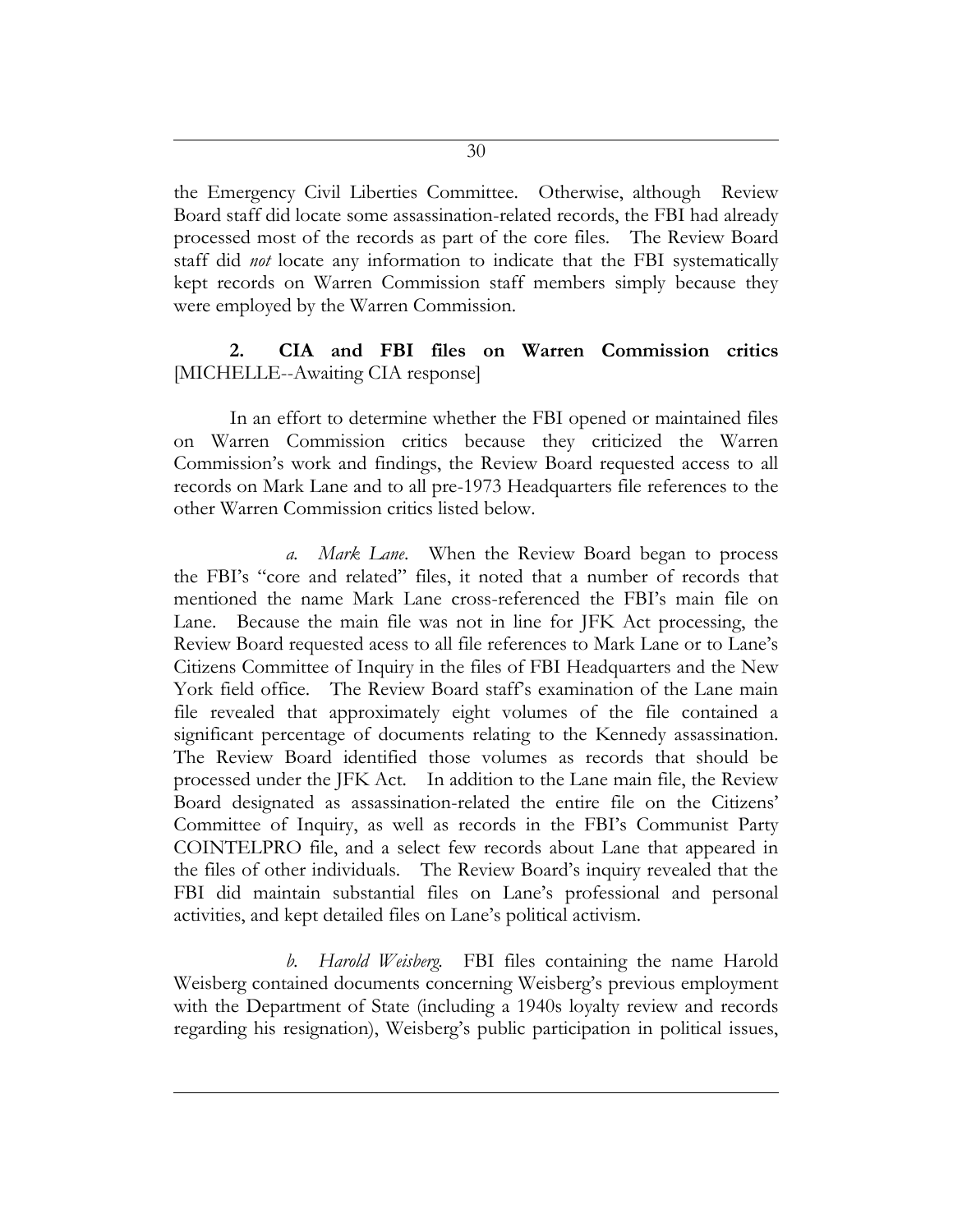and Weisberg's published work as a journalist. A significant majority of the documents on Weisberg were dated before 1960. The only assassination-related file on Weisberg that the FBI produced in response to the Review Board's request was the FBI file on a FOIA lawsuit that Weisberg brought against the Department of Justice. This FOIA litigation file, number 197-636, contains ten serials. The Review Board recommended that the FBI process the FOIA litigation file as an assassination record under the JFK Act.

*c. Josiah Thompson.* FBI files containing the name of Josiah Thompson dealt primarily with Thompson's activities as an anti-Vietnam war activist, and especially with Thompson's alleged violation of Selective Service laws. Review Board staff located one assassination-related document that the FBI had processed as part of the "core" file on the JFK Assassination. The document was about the book *Six Seconds in Dallas*. The Review Board instructed the FBI to process the document as a duplicate of the record that appeared in the "core" files.

*d. Edward J. Epstein*. FBI files containing the name Edward Jay Epstein addressed Epstein's general journalistic activities, including a significant amount of information on his work related to the Black Panther Party. The few assassination-related records in Epstein's file were processed by the FBI as part of their "core" files on the JFK Assassination Investigation and the Warren Commission. Thus, the Review Board staff did not designate any additional records as assassination records.

*e. Paul Hoch.* FBI files containing the name of Paul Kenneth Hoch dealt solely with Hoch's activities as an anti-Vietnam war activist. The few assassination-related records in Epstein's file were processed by the FBI as part of their "core" files on the JFK Assassination Investigation and the Warren Commission.

*f. David S. Lifton*. The name David S. Lifton appeared only in the FBI's "core" files on the JFK Assassination Investigation and the Warren Commission. The FBI did not produce any additional files that contained Lifton's name.

*g. Sylvia Meagher.* FBI files relating to Sylvia Meagher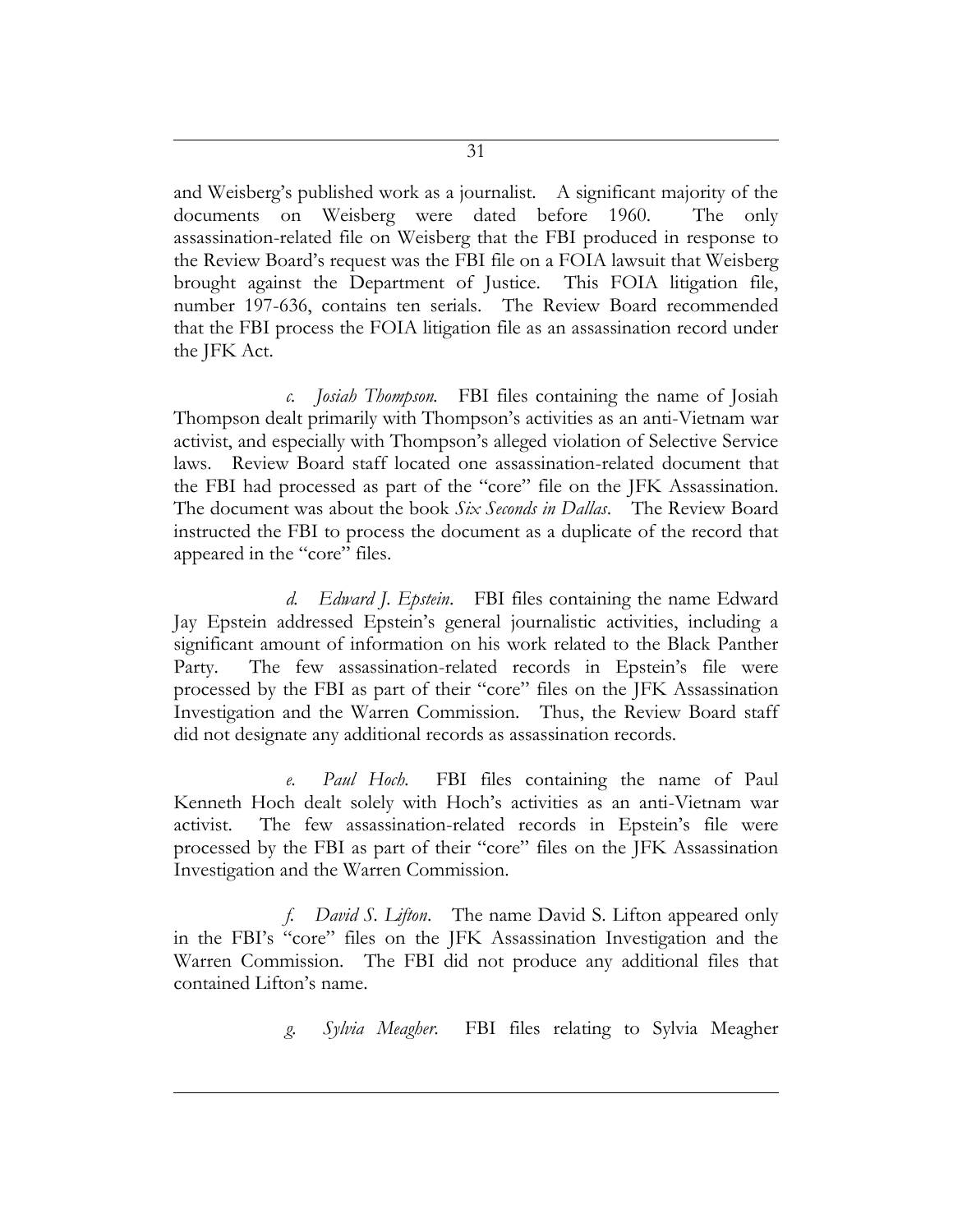contained five documents that the Review Board believed to be assassination-related. The FBI processed these five documents as part of the "core" files on the JFK Assassination Investigation and the Warren Commission. One of the five documents was an internal FBI document that discussed purchasing Meagher's Warren Commission index. Two of the five documents were letters that Meagher wrote to Director Hoover in 1966, and the remaining two documents related to a letter that Meagher wrote to *Time* magazine in 1966. The Review Board instructed the FBI to process these five documents as duplicates of records that appeared in the "core" files.

### **J. Zapruder Film**

In the spring of 1996 the Review Board staff began considering which photographic issues might be worth pursuing as "research projects," within the spirit of the JFK Act--namely, in regard to what might be done either to answer questions about chain-of-custody, or provenance, of selected film records; or to enhance, or better preserve, selected film records. (From the beginning, it was understood that the Review Board would not endeavor to reach conclusions regarding what various films say, or do not say, about the events of the assassination, since image interpretation is subjective.)

# **1. Staff examinations of films designated as "in-camera" original, and first-generation copies, by NARA**

An ARRB staff member was asked by the Head of Research and Analysis to examine the Zapruder films at NARA designated as the original and two Secret Service copies (believed to be first-generation copies), and record observations made about the characteristics of these films. The purpose was twofold: to record observations that could be used later by others who could not obtain physical access to these films, and also to determine whether there was merit in proceeding with examinations by Kodak. Two memos produced as a result were written by staff member Doug Horne, and are dated August 2, 1996, and April 9, 1997, respectively. Subsequently, what apparently is the third first-generation copy made on 11/22/63 was located in the possession of the LMH Co., during the ARRB staff's inspection of the LMH Co. inventory in the company of Jamie Silverberg. A third memo recording the circumstances of the discovery of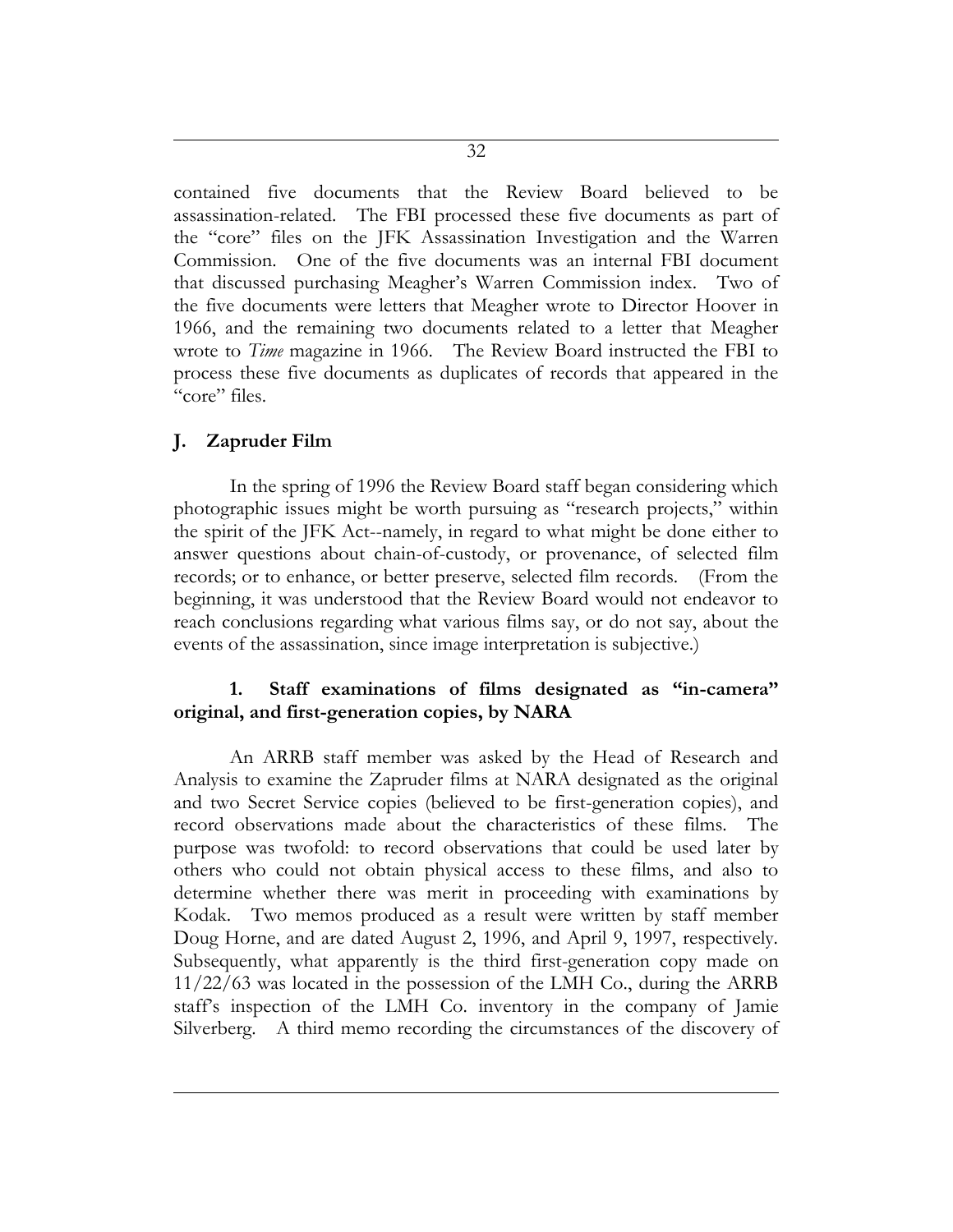this item, also written by Doug Horne, is dated April 15, 1997.

### **2. Eastman Kodak's Pro Bono Work for the Review Board Related to the Zapruder Film**

The ARRB staff first met with the Eastman Kodak Company in June of 1996 in Washington, and discussed a wide variety of possible research topics. At this meeting, on June 11, Kodak reaffirmed its intent to provide a limited amount of *pro bono* work for the Review Board, and requested that the Review Board staff define its broadest possible range of potential interests in writing. This was done in a Review Board letter to Eastman Kodak dated July 26, 1996.

Telephonic liaison was established and discussions continued with Eastman Kodak laboratory officials in Rochester, New York. A meeting was held in Washington between Eastman Kodak technical experts from Rochester (Mr. James R. Milch and Mr. Roland J. Zavada), and Review Board staff, on September 11, 1996, at which time the Review Board staff identified three major areas of interest: (1) possible enhancement and, if necessary, optical (film) analysis of autopsy images; (2) possible digitization and enhancement of the Zapruder film, as well as edge print analysis of the original and first generation copies, and study of the optical characteristics of the Zapruder camera in relation to perceived "anomalies" in the original film; and (3) study of the provenance of film materials subpoenaed by the Review Board from Mr. Robert J. Groden for examination. Kodak laboratory experts from Rochester viewed the original Zapruder film, a Secret Service first generation copy, and some of the Groden materials for the first time during a visit to the National Archives.

In a January 7, 1997 letter addressed to the Review Board, Kodak offered to contribute up to \$ 20,000.00 of labor and materials to the ARRB in *pro bono* work--the equivalent of roughly 35 man-days of effort.

The Review Board staff defined and prioritized a list of potential work items in a February 6, 1997 letter to Kodak; Eastman Kodak responded with an April 14, 1997 letter that itemized, by cost, the potential work items identified in the February 6 Review Board letter.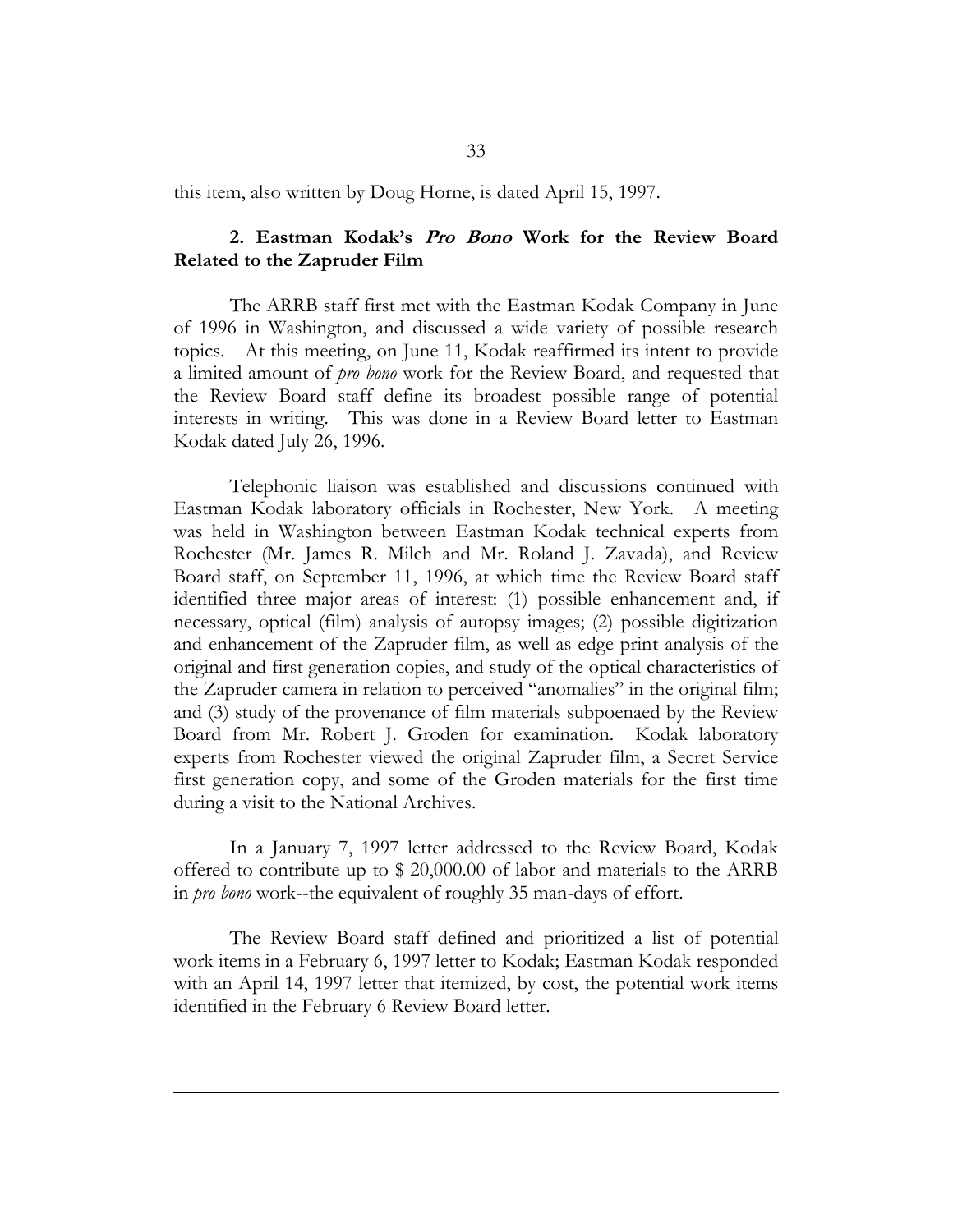34

In depth discussions were held between the Review Board staff, the National Archives JFK Liaison representative (Mr. Steve Tilley), and Eastman Kodak officials during an August 21, 1997 meeting in Rochester, New York. In addition to making arrangements for the digital preservation and enhancement of the autopsy images of President Kennedy, Mr. Roland J. Zavada, a retired Eastman Kodak film chemist who was formerly Kodak's pre-eminent 8 mm film expert, was identified as the consultant rehired by Kodak to attempt to write a "primer" explaining the optical operating characteristics of Abraham Zapruder's 8 mm Bell and Howell home movie camera, the relationship (if any) between the camera's optical operating characteristics and perceived "anomalies" in the original film, and questions about the provenance of the original film and the first generation copies. (It was subsequently determined that "provenance" issues included studying the paperwork chain-of-custody documents that exist today; conducting interviews of surviving personnel involved in the development of the original film, and the exposure and subsequent development of the 3 first generation copies; studying manufacturer's edge print and processing lab edge print, and optical printer characteristics.) In addition, Mr. James K. Toner of Kodak (Laboratory Head, Imaging Sciences Resources Lab) presented a methodology for making the best possible direct digitization of the original Zapruder film, in the event that course of action was pursued by the Review Board and the National Archives.

In September, 1997, Mr. Toner and Mr. Zavada visited Washington and, in addition to studying selected autopsy film and x-ray images of President Kennedy at the National Archives, also studied perceived anomalies in the inter-sprocket areas of the original film, and the emulsion characteristics and edge print characteristics of what the Archives presumes to be the camera-original Zapruder film and the two Secret Service first generation copies. Following this visit, Mr. Zavada began writing his extensive report on Zapruder film issues, which expanded in scope as his research into camera optics and printer characteristics continued. This report should have been provided to the Review Board by Eastman Kodak, for transmittal to the JFK Collection at the National Archives, prior to ARRB shut-down on September 30, 1998.

Eastman Kodak deserves the highest accolades for the spirit of public service demonstrated by its selfless *pro bono* work for the Review Board. In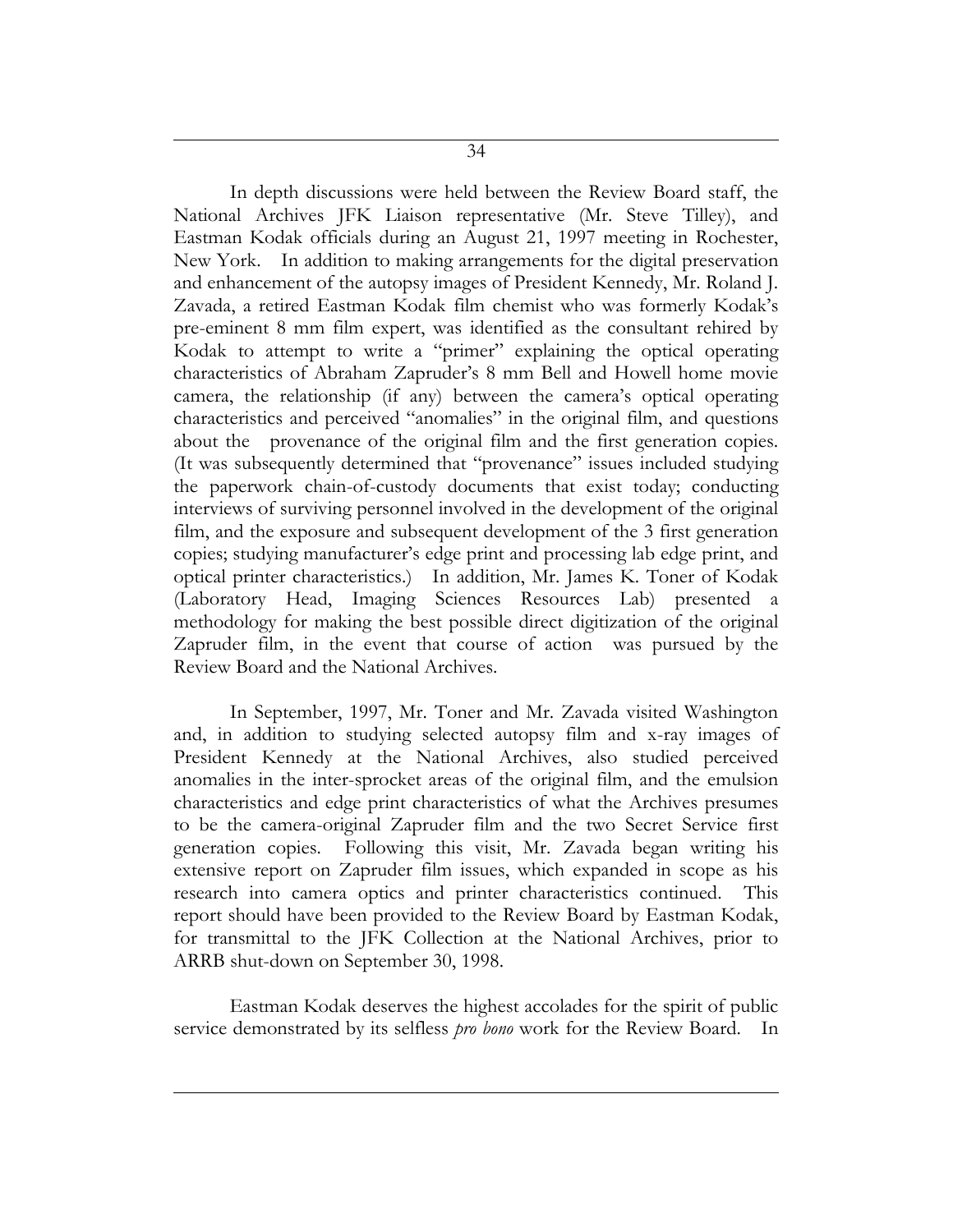expending approximately \$ 53,000.00 on work related to the digitization and enhancement of autopsy images, and approximately \$11,000.00 on work related to Zapruder film issues, Eastman Kodak significantly exceeded its original estimate of \$ 20,000.00 maximum in donated labor and materials.

### **3. The Review Board Staff's Study and Clarification of Paul Hoch's FOIA Lead "CIA Document 450"**

The ARRB staff located and interviewed two former employees of the CIA's National Photographic Interpretation Center (NPIC) and questioned them about "CIA Document 450," a 1970s FOIA release--original document undated--that indicates NPIC had a version of the Zapruder film, made "internegatives" and "copies" and conducted a "print test," and conducted a shot-and-timing analysis based on interpretation of the film's content.

Both men interviewed indicated that the internegatives made were of single frames only, and the prints made (from these same internegatives) were of single frames only--for briefing boards--and that they never reproduced (or altered) the film as a motion picture. They identified portions of the document related to this activity--magnification and reproduction of small motion picture frames as prints. To this extent, the document has been demystified. However, other questions, such as who conducted the shot-and-timing analysis, and who assembled the briefing boards, remain unanswered. Staff member Doug Horne's memo dated July 16, 1997 records the details of Review Board staff interaction with these two men.

**4. Fate of the Zapruder film: final resolution of the "takings issue," when known; i.e., status of the film's ownership as of time of publication of the Final Report.** [RON]

**K. Ballistics** [LAURA]

**L. Gun Running** [????]

**M. Foreign Government Records** [LAURA--Need Brief Overview]

**1. Russia and Byelorussia**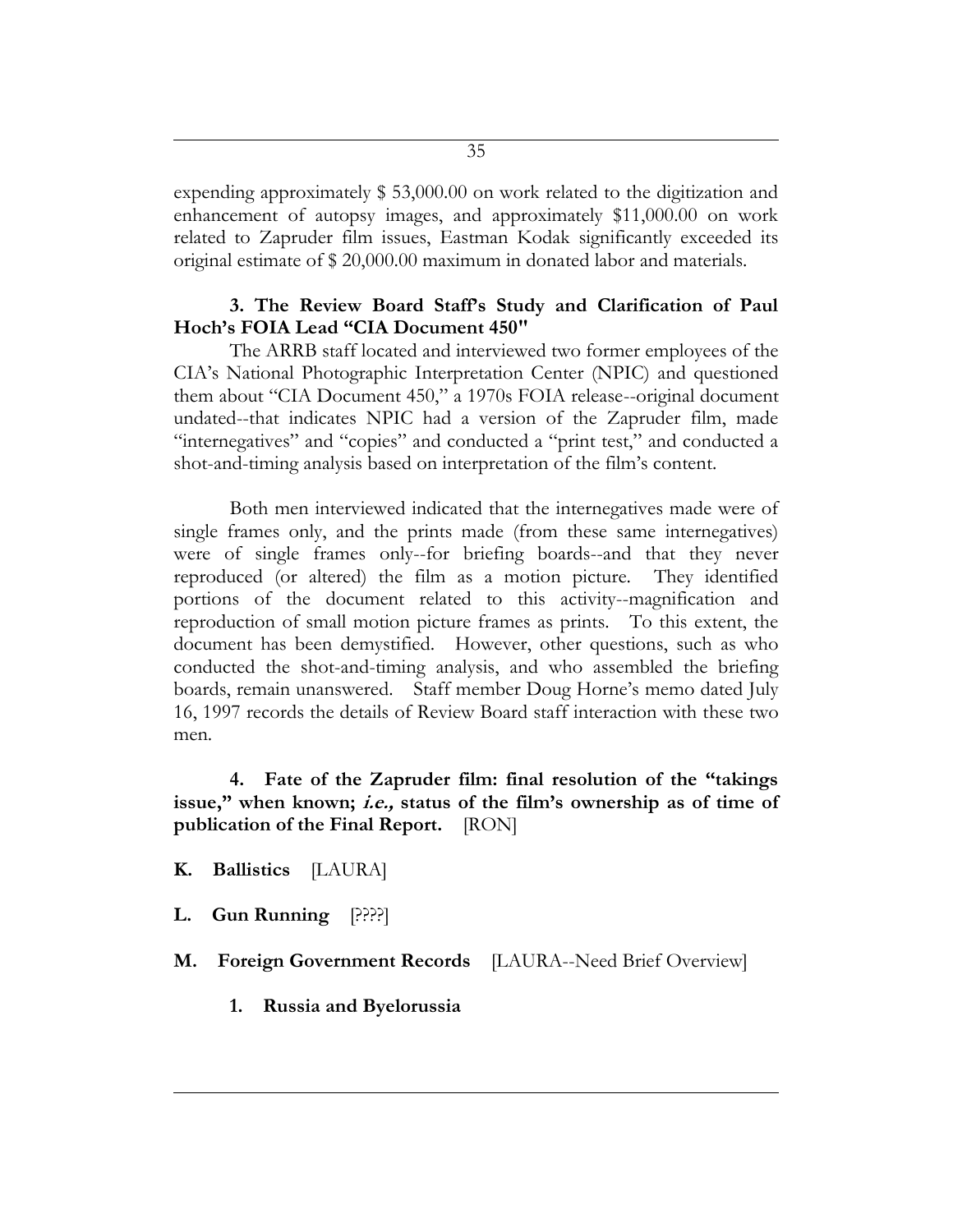The Review Board made extensive attempts to secure Soviet Government records, including KGB files, maintained on Lee and Marina Oswald during the 1959 to 1962 time period. These records relate to KGB surveillance of Oswald while he lived in the Soviet Union. They are quoted and relied upon in Norman Mailer's book, *Oswald's Tale*, and apparently reflect Oswald's activities and conversations during his two-year stay in the Soviet Union. These records were never seen by the Warren Commission, by any Congressional investigation of Kennedy's assassination, or by the American public. These records are unquestionably of historical importance. In fact, Congress specifically recognized this by including in the JFK Act its sense that the State Department should attempt to secure from Russia all Soviet Government records relating to the assassination.

In conjunction with the Department of State, the Review Board met with representatives of the Governments of Belarus and Russia and requested the KGB records, but the request was denied. The Review Board then approached the writers of *Oswald's Tale* (Mr. Mailer and Lawrence Schiller) to ask that they donate their copies of these KGB records. They denied our request. The Review Board then asked the Department of Justice to subpoena the records from Mr. Schiller on the grounds that the Review Board could not obtain the records from the Russian or Belarussian Governments and that, to the Review Board's knowledge, Mr. Schiller held the only copy of these records within the United States. The Departement of Justice refused to issue the subpoena, a decision with which the Review Board strongly disagreed. At the time of this Final Report, the KGB records on Oswald had not been secured.

- **2. Cuba** [LAURA]
- **3. Britain** [LAURA]
- **4. Canada** [LAURA]
- **5. Germany** [LAURA]
- N. **Name Searches** [Need Brief Overview]
	- **1. John Abt**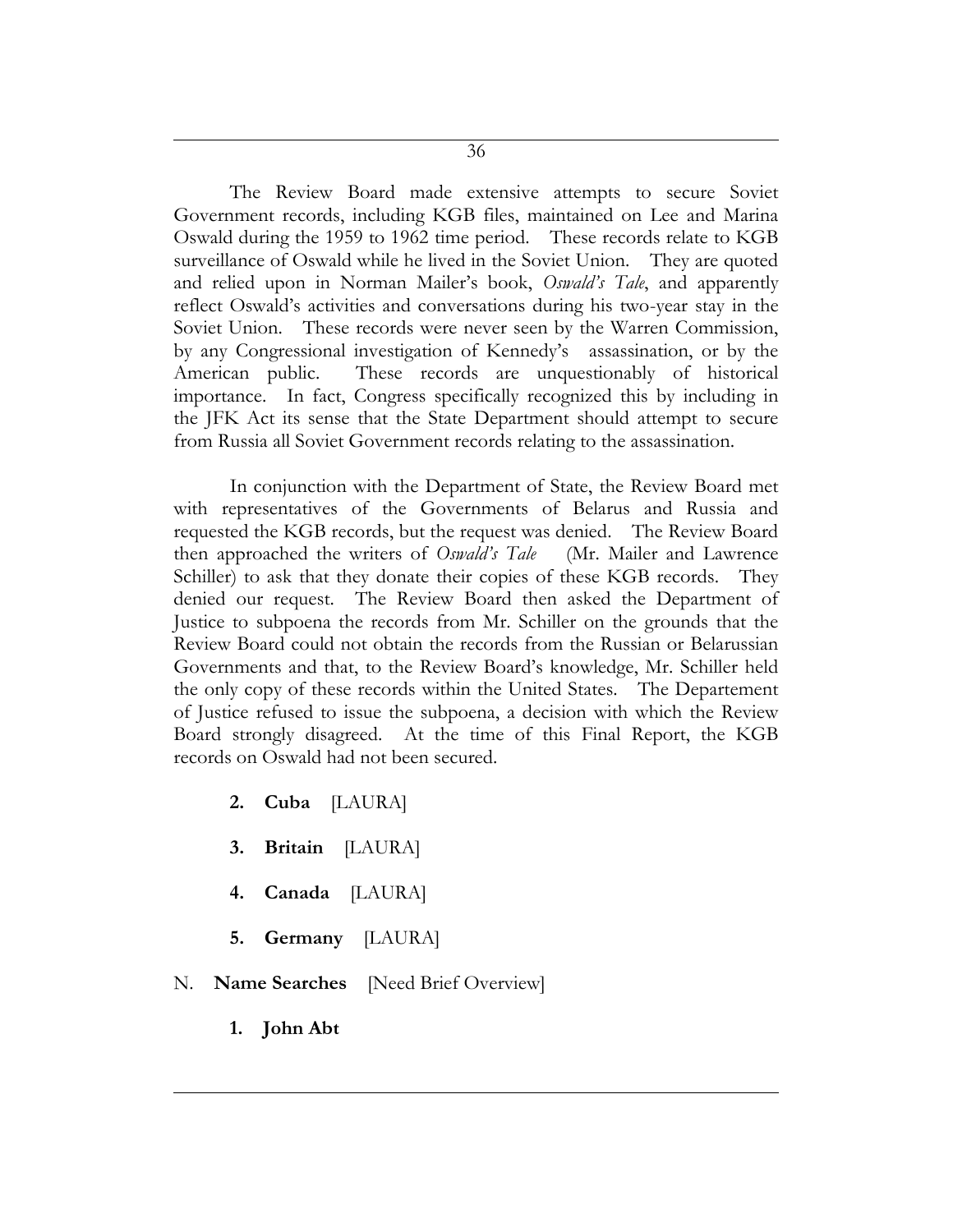Following his arrest on November 22, 1963, Lee Harvey Oswald stated to representatives of the media, that he wanted to be represented by John Abt. Abt was an attorney who had represented the Communist Party, USA.<sup>6</sup> Abt's primary residence was in New York City, but he was spending the weekend of November 22, 1963 at his cabin in Connecticut. Thus, the Review Board requested access to the FBI's files on John Abt from FBI headquarters and from the New York and New Haven field offices. Although the New Haven office reported that it had no file references to Abt, the FBI made available records from headquarters and from the New York field office. The Review Board designated twenty-four records (all dated after November 22, 1963) for processing under the JFK Act. Some of the designated records primarily relate to whether Abt and Oswald knew each other prior to President Kennedy's assassination. The remainder of the records involve Communist Party meetings at which attendees discussed the Kennedy assassination.

#### **2 Edward Becker**

Edward Becker has made claims that, in September 1962, he met with Carlos Marcello and three other men, and heard Marcello threaten to have President Kennedy killed. The HSCA reviewed the FBI's headquarters file on Edward Becker (92-9927) and, as such, the FBI processed it under the JFK Act. The Review Board requested access to the Los Angeles field office file on Edward Becker, as well as access to the control file on the Los Angeles informant who discredited Becker's allegation. The Review Board designated two documents from the Los Angeles field office file on Becker and one document from the Los Angeles informant's control file. All three of the designated records concerned Becker's allegation that Marcello threatened President Kennedy.

## **3. Carlos Bringuier** [????]

 $\overline{a}$ 

## **4. George Bush** [MICHELLE]

<sup>6</sup>*The Worker* newspaper, to which Oswald subscribed, often mentioned Abt.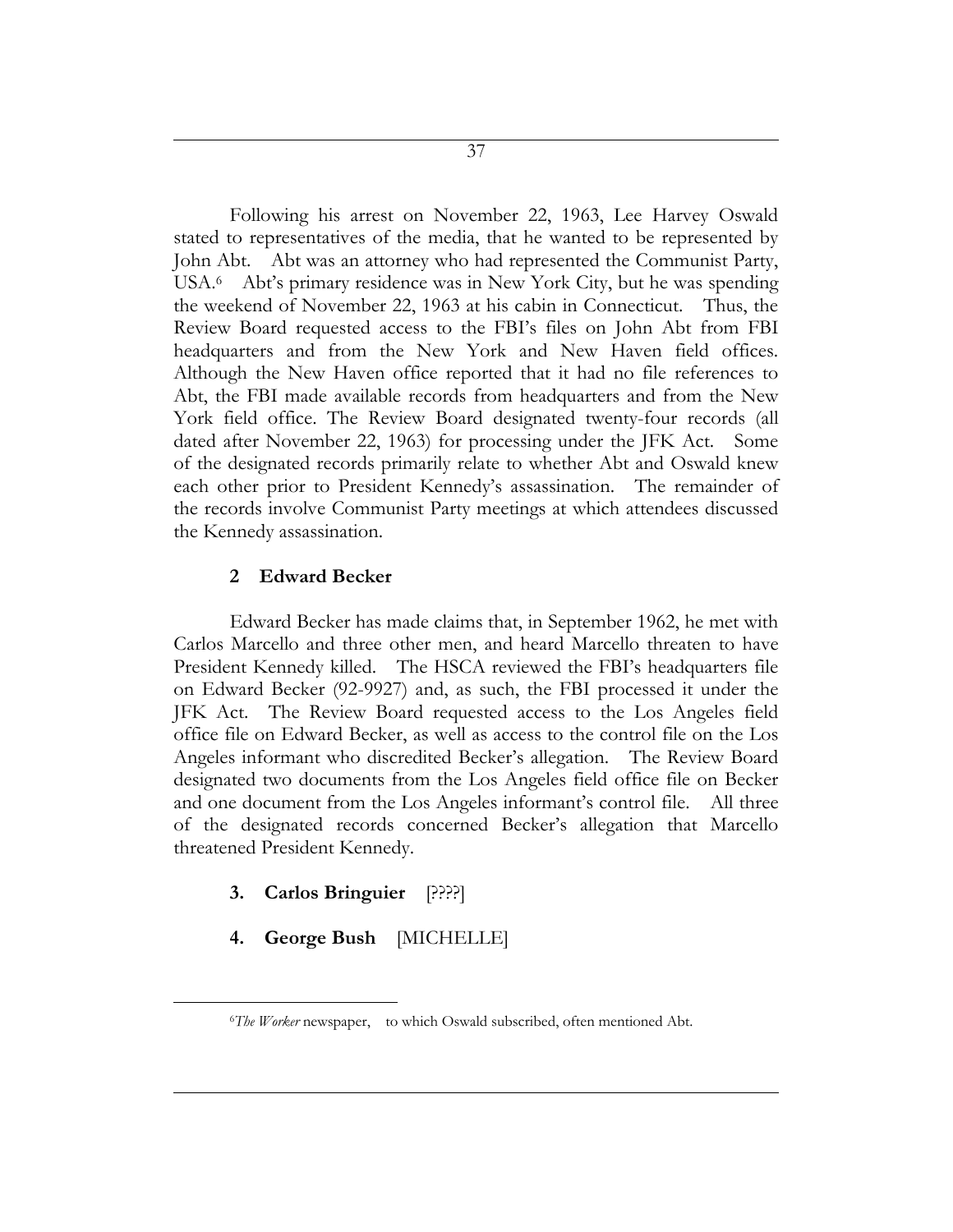# **5. Ed Butler and Information Council of the Americas (INCA)** [MICHELLE add CIA when available]

Edward Scannell Butler debated Lee Harvey Oswald in New Orleans in the summer of 1963 on the radio station WDSU. The radio debate occurred shortly after Oswald was arrested for disturbing the peace in August 1963. Following the assassination, but before President Johnson formed the Warren Commission, Butler testified before a Senate Internal Security Subcommittee regarding his contact with Oswald. Butler has long been associated with the Information Council of the Americas (INCA), a New Orleans-based clearinghouse for anti-communist information, and particularly for anti-Castro Cuban information.

The Review Board requested access to all FBI headquarters and New Orleans field office files on Edward Scannell Butler and the Information Council of the Americas. The Review Board designated five records to be processed under the JFK Act. All of the designated records concern Butler's contact with Oswald in August of 1963.

In addition to FBI files referencing Butler, the Review Board learned that Mr. Butler's organization, INCA, had records that may be relevant to the JFK Collection. In an effort to learn more about the INCA Collection, Review Board staff members made contact with Mr. Butler to request any records or information he may have that would be useful to have in the JFK Collection. The Review Board staff did speak to Mr. Butler by telephone several times, and when staff members were in New Orleans working on other matters, Mr. Butler allowed the Review Board staff to view the INCA files that were in storage. The INCA Collection had been moved a number of times and was not well-catalogued when Review Board staff reviewed it. Mr. Butler's position throughout the Review Board's talks with him was that, until he could arrange for the cataloguing of the material, he would not be willing to donate materials to the JFK Collection. Mr. Butler declined the Review Board's offer to send staff members to New Orleans to sift through the material to determine what was relevant, but said that he might consider donating the material to the JFK Collection when he was finally able to catalogue it.

## **6. Claude Barnes Capehart** [MICHELLE]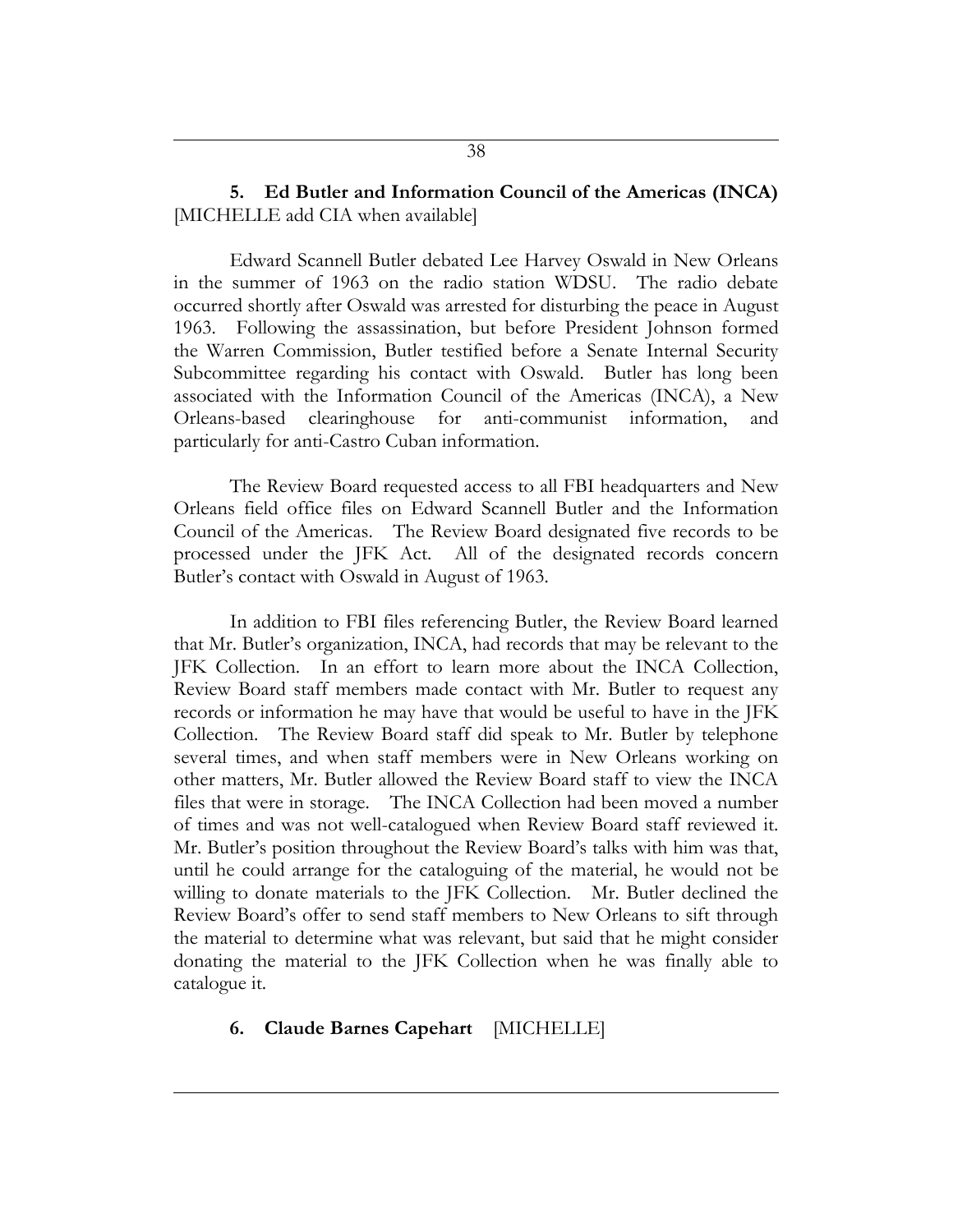#### **7. Lawrence Cusack**

The late Lawrence Cusack was a prominent New York attorney in the 1950s and 1960s who represented, among other clients, the Archdiocese of New York. The Review Board received information that Mr. Cusack performed some legal work for Joseph P. Kennedy and that Mr. Cusack's son was engaged in an attempt to sell a group of allegedly salacious documents regarding Mr. Cusack's professional (but secret) relationship with John F. Kennedy. The documents at issue allegedly contained information regarding John F. Kennedy's relationship with Marilyn Monroe and with various mafia figures. When the media became aware that Mr. Cusack's son was trying to sell the records, they questioned the authenticity of the documents. The media reported that the documents were forged.

In an effort to determine whether the FBI had any information on Lawrence Cusack's relationship with the Kennedy family, the Review Board requested access to all FBI headquarters and New York field office files on Lawrence X. Cusack. The Review Board did not find any assassination records in the materials provided by the FBI.

#### **8. Adele Edisen, Winston de Monsabert**, **Jose Rivera**

Dr. Adele Edisen has written several letters to the Review Board and has also provided public testimony before the Review Board. In her letters and testimony, Dr. Edison has stated that, in New Orleans on November 24, 1963, she recounted to an FBI agent and a Secret Service agent her knowledge of apparent dealings between Dr. Jose Rivera, Mr. Winston de Monsabert, and Lee Harvey Oswald in 1963. The Review Board requested FBI records on these individuals from FBI headquarters and field offices in Baltimore, Dallas, Denver, New Orleans and Washington, D.C. The FBI retrieved only a few records relating to the the individuals referenced above, all of which were designated as assassination records.

#### **9. Billie Sol Estes**

In the 1980s, Billy Sol Estes made allegations that Lyndon Johnson was involved in the assassination of President Kennedy. Estes was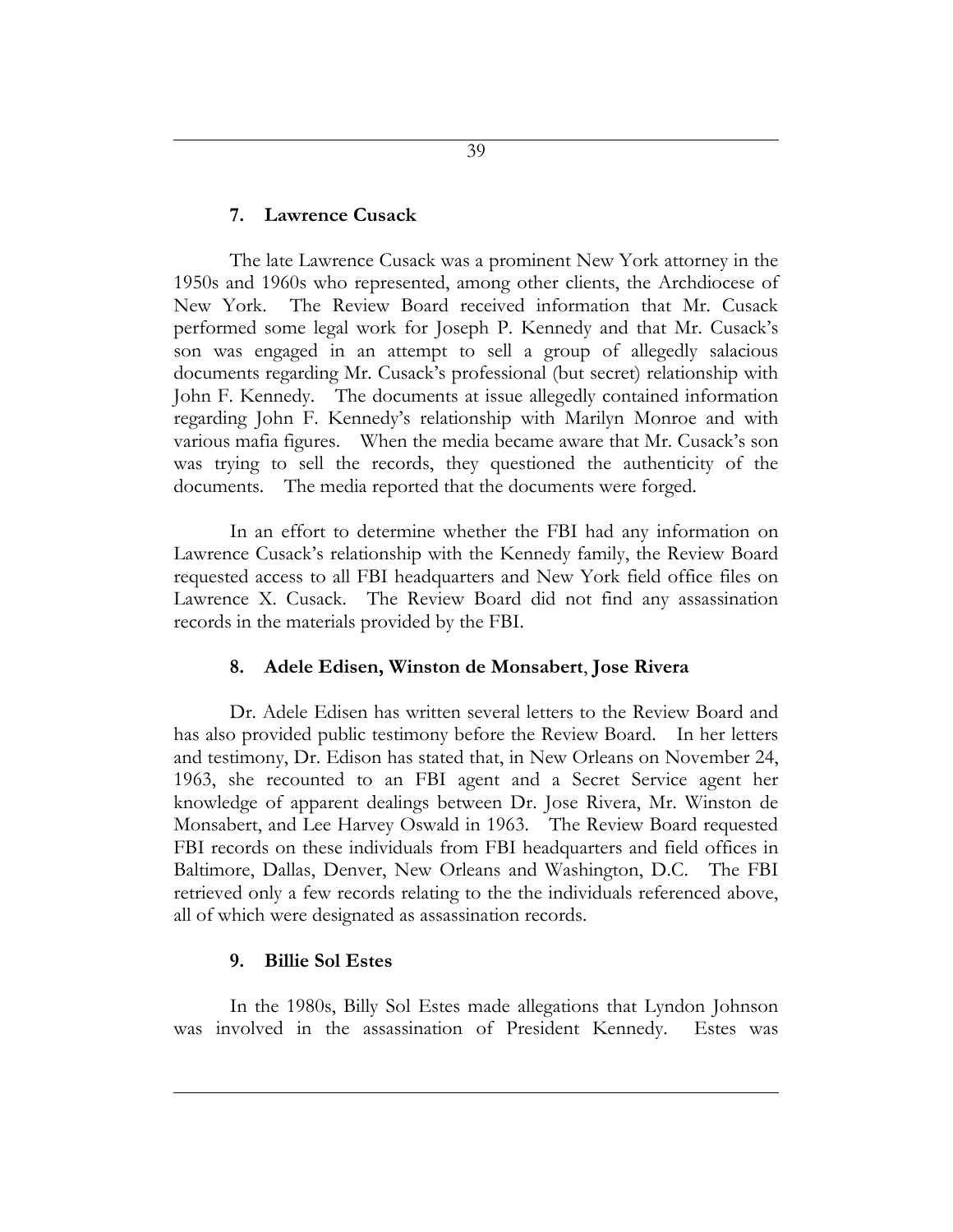reportedly a con artist who claims to have had a financial relationship with Lyndon Johnson. The Review Board requested access to all FBI headquarters files on Billie Sol Estes. The Review Board designated eight serials for processing as assassination records under the JFK Act. All of the designated records concern Estes' alleged knowledge of persons connected to the assassination of President Kennedy.

# **10. Judith Campbell Exner**

Judith Campbell Exner claims to have been the link between President Kennedy and the Mafia, specifically Sam Giancana and Johnny Roselli. She was introduced to JFK by Frank Sinatra during the Presidential primary campaign in the spring of 1960. She claims to have had a love affair with JFK that lasted from the winter of of 1960 until March of 1962. In 1975 she gained attention in the national media when she made these allegations in testimony before the Church Committee in its investigation of the CIA plots to assassinate Fidel Castro. Between 1976 and 1997, Ms. Exner filed numerous lawsuits against the FBI seeking access to all information held in government records on her. The Review Board requested access to all FBI headquarters and field office main files on Judith Campbell Exner. The FBI produced several small field office files containing press clipping collected on Ms. Exner, as well as several files which reflect Ms. Campbell's efforts to gain access to information on her in the FBI's files. The FBI also produced several files with references women with names similar to Judith Campbell Exner. The Review Board designated as assassination records all serials which were either main files on Ms. Exner, or made reference to Ms. Exner. The Review Board also designated the entire FBI file on the murder of Johnny Roselli which was produced under this request.

# **11. H.L. Hunt and family and Clint Murchison and family**

There have been allegations that the assassination of President Kennedy was masterminded by wealthy Dallas oilmen H.L. Hunt and Clint Murchison. The Review Board requested access to all FBI headquarters and Dallas field office files on the following individuals during the period 1960 through 1969: H.L. Hunt; Nelson Bunker Hunt; Lamar Hunt; Clint Murchison, Sr.; Clint Murchison, Jr.; and Paul M. Rothermel. There were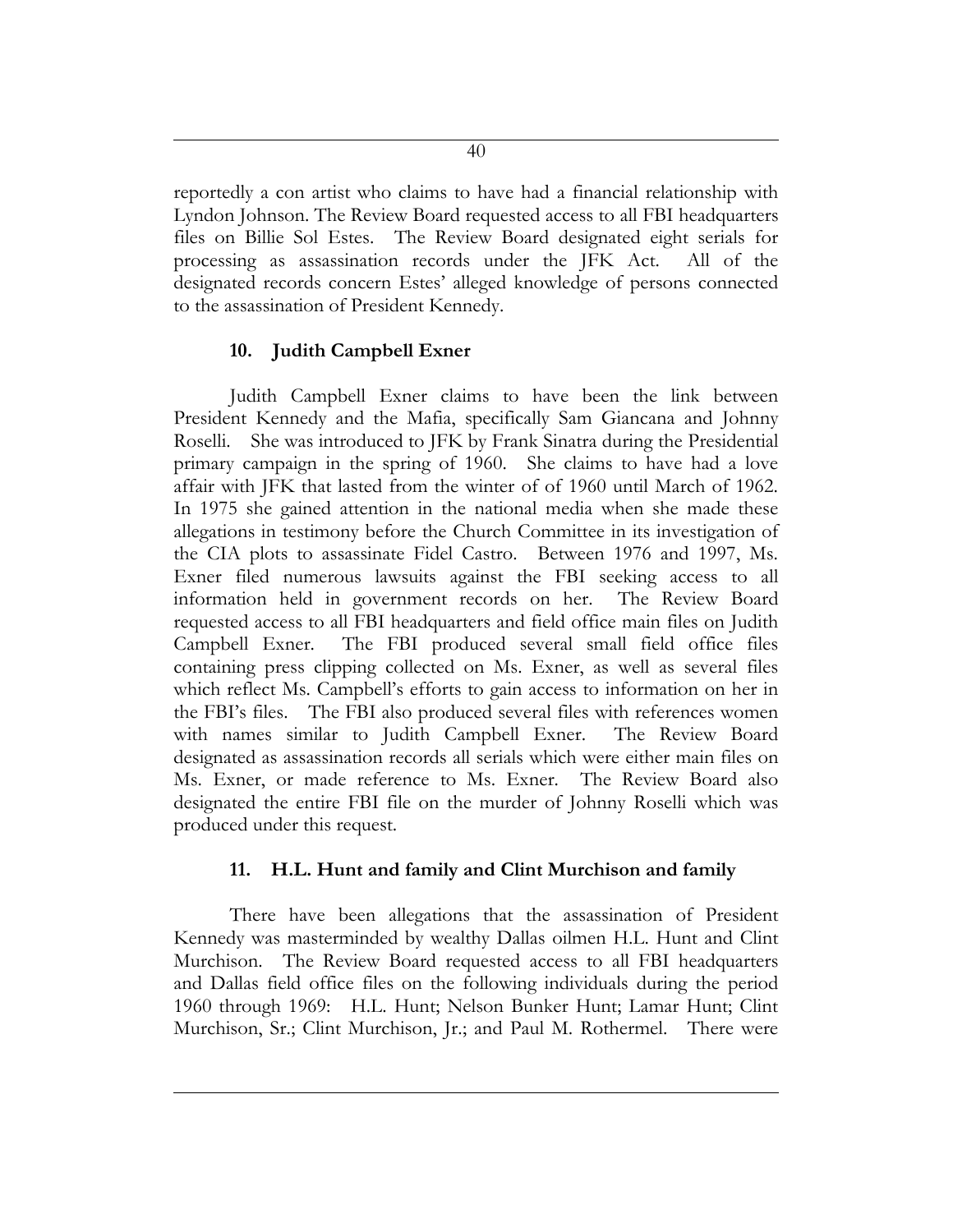many documents with references to the Hunts, the Murchisons and Rothermel, but the documents were primarily concerned with their business dealings or their political activities. The Review Board designated ten documents from the files produced in response to this request. Each of these newly designated assassination records were dated after President Kennedy's assassination, and were concerned with allegations that either the Hunts or the Murchisons were involved in the assassination.

# **12. Joseph P. Kennedy**

In the years following the assassination of President Kennedy, rumors have stated that Kennedy's 1960 campaign for the Democratic nomination and the Presidency were funded by Joseph P. Kennedy's organized crime connections. Given that Joseph P. Kennedy was a prominent American who served in many high-level government positions, the Review Board limited its request for FBI files on Joseph P. Kennedy to: (1) a list of file numbers and case captions of files where Mr. Kennedy was the main subject of the file; and (2) field office files for the 1956 FBI investigatons of Mr. Kennedy in connection with his appointment to the Presidential Board Consultants on Foreign Intelligence Activities of the U.S. Government. The Review Board singled out the 1956 background investigation because of its proximity to the 1960 presidential election, and the allegations of organized crime influence during that election. The Review Board also requested that the FBI provide a list of file numbers and case captions that contained documents mentioning Joseph P. Kennedy. The vast majority of records that the FBI produced concerning Joseph P. Kennedy were not related to the assassination of President Kennedy. The Review Board found only three records that it believed to be assassination-related, all relating to threats that were made by private citizens to Joseph P. Kennedy and his sons.

#### **13. Oswald LeWinter**

In 1997, the Review Board received a query from a researcher as to whether one Oswald Le Winter had any tie, current or past, with the CIA. According to the researcher, David Mantik had met Oswald LeWinter in California. At that time, Mr. LeWinter claimed to be the current Deputy Director of Counterespionage for the Central Intelligence Agency with

41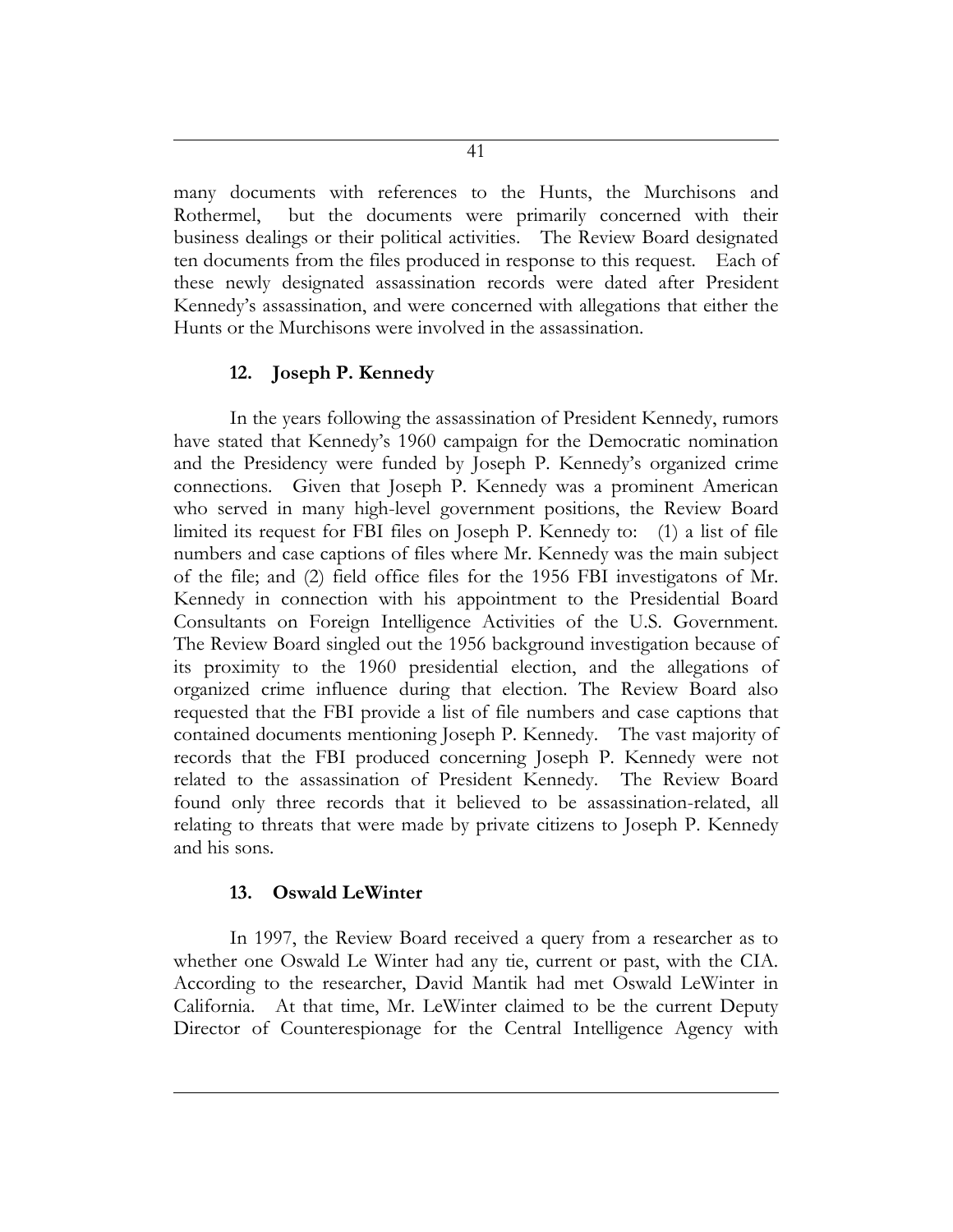information on the assassination of President John F. Kennedy. The Review Board staff examined the records of the CIA and the FBI on Mr. Le Winter. All the evidence located by the Review Board staff indicates that Mr. LeWinter is a well known fabricator with an interest in intelligence and law enforcement activities who frequently appears with various claims in connection with sensational or unusual news events. There is no indication in the records that Oswald LeWinter has ever been employed by or worked for the CIA in any capacity. Further, there is not, and never has been, a CIA title or position equivalent to a "Assistant or Deputy Director of Counterespionage."

#### **14. John Thomas Masen**

John Thomas Masen was a Dallas area gun dealer who was arrested on gun smuggling charges two days before the assassination of President Kennedy. During the fall of 1963, Masen supplied arms to the Directorio Revolucianario Estudiantial (DRE), an anti-Castro group based in Miami. The FBI interviewed Masen during the assassination investigation regarding allegations that he may have sold 6.5 mm Mannlicher-Carcano ammunition to Lee Harvey Oswald. Masen's alleged connections to Lee Harvey Oswald are detailed *Oswald Talked* by Mary and Ray La Fontaine, which was published during the Review Board's tenure. The Review Board requested access to FBI files on John Thomas Masen from the following locations: Headquarters (105-12547); San Antonio (105-2886); Dallas (105-1686); and Miami (105-8229). The FBI reported that the Miami field office file had been destroyed, but the Review Board designated as assassination records the Headquarters, San Antonio, and Dallas field office files in their entirety. These files describe the FBI's investigation of Masen in 1963 and 1964, and his association with the DRE.

#### **15. John McVickar** [MICHELLE]

#### **16. Elizabeth Catlett Mora**

Elizabeth Catlett Mora was a prominent American communist who lived in Mexico City in the early 1960s. Mora was an associate of Vincent T. Lee, head of the FPCC, and traveled to Cuba with him in December of 1962. The Review Board requested access to Headquarters and Mexico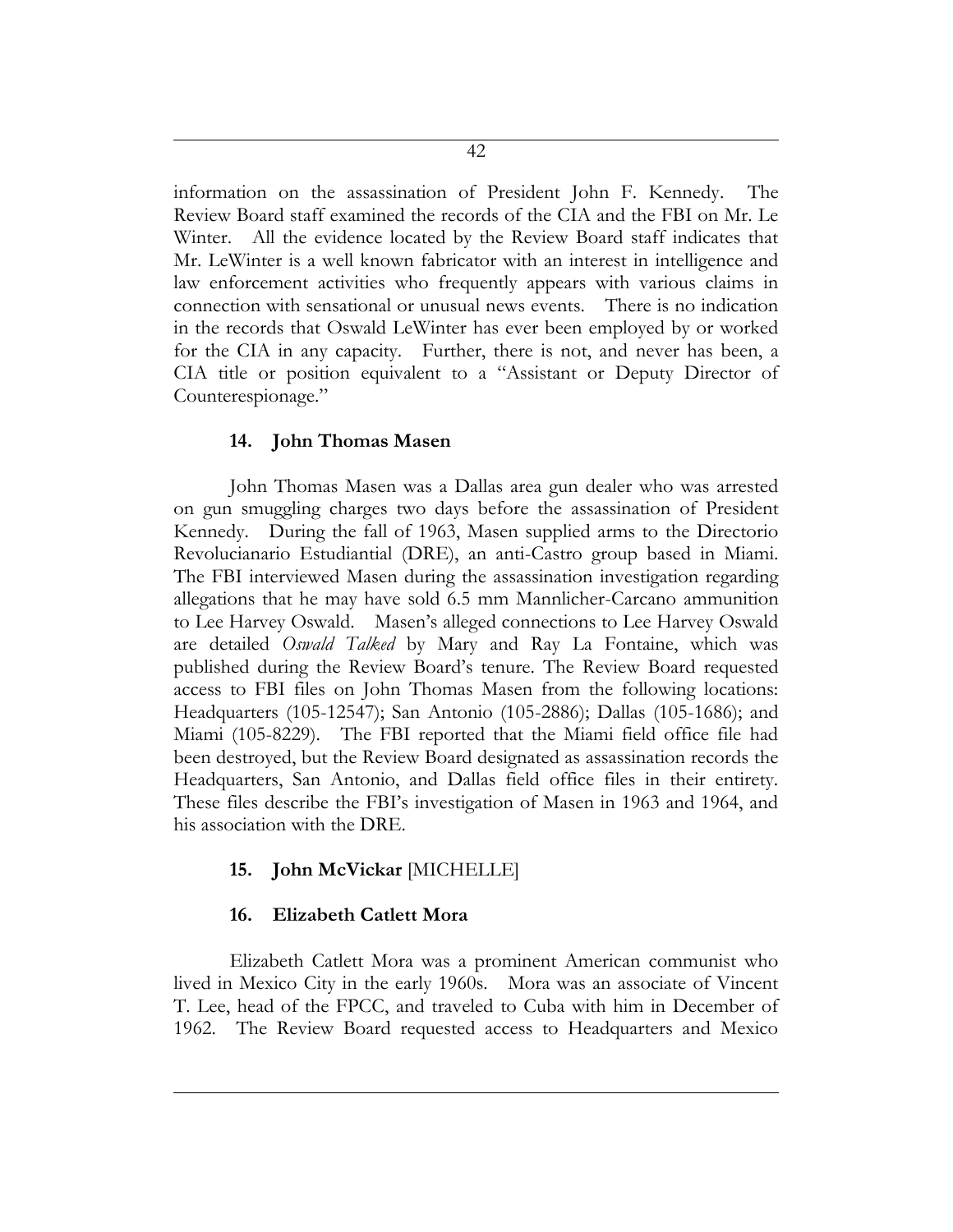City files references to Mora to determine if the Communist community in Mexico City had any contact with Oswald during his trip to Mexico City in the fall of 1963. The Review Board designated twelve serials from the Headquarters file on Mora which concerned the Oswald investigation in Mexico City.

# **17. Richard Case Nagel** [MICHELLE--Awaiting CIA response]

## **18. Gordon Novel** [MICHELLE--Awaiting CIA response]

## **19. Orest Pena**

Orest Pena was New Orleans bar owner and an anti-Castro activist. Pena and Oswald obtained passports on the same day in the summer of 1963. Pena testified before investigative committees, and claimed he was an FBI informant. In an effort to verify his claims that he was an informant, the Review Board requested access to any headquarters or field office files under the "134" or "137" classification (the FBI file classification for its informant source files). The FBI found no files responsive to this request.

## **20. Carlos Quiroga**

Carlos Quiroga was an anti-Castro Cuban activist in New Orleans who had contact with Lee Harvey Oswald in the summer of 1963. Quiroga received Oswald's flyer on the FPCC, contacted Oswald, and feigned interest in the group. In addition, Quiroga spent time with Oswald in an effort to determine whether the FPCC was a serious pro-Castro group in New Orleans. The Review Board requested access to all Headquarters and New Orleans field office files regarding Carlos Quiroga. The Review Board designated six serials from New Orleans file 105-1095.

## **21. Charles Small**

Charles Small was a prominent American communist who lived in Mexico City in the early 1960s. The Review Board requested access to Headquarters and Mexico City files references to Small to determine if the Communist community in Mexico City had any contact with Oswald during his trip to Mexico City in the fall of 1963. The Review Board designated as assassination records eighteen serials from the files produced in response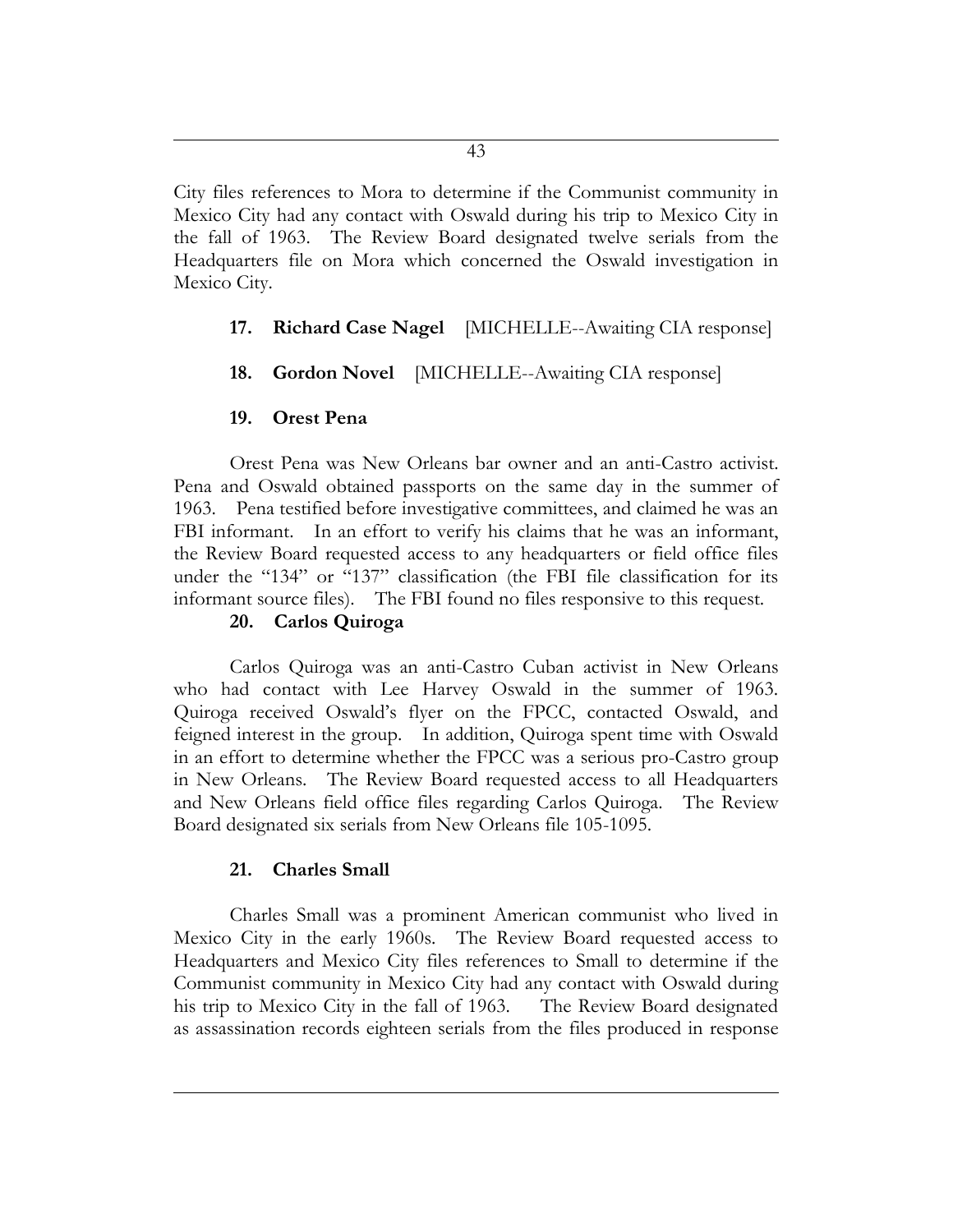to this request. These documents were primarily concerned with the Mexico City communist community's reaction to the assassination and to the fact that Oswald had visited Mexico City shortly before the assassination.

## **22. Clarence Daniel Smelley**

Clarence Daniel Smelley was a member of the International Brotherhood of Teamsters in Birmingham, Alabama who alleged in 1964 that he had information in his possession that Teamster President Jimmy Hoffa had conspired to and carried out the assassination of President Kennedy. The Review Board requested access to FBI Headquarters file 72-1561, "James Riddle Hoffa; Clarence Daniel Smelley; Unknown Subjects", as well as the corresponding Memphis and Birmingham field office files. The Review Board designated the entire headquarters file, 72-1561, for processing under the JFK Act. This file documented the Bureau's investigation of Smelley and his allegation. The corresponding Memphis and Birmingham field office files were destoyed in the 1970s.

## **23. Richard Snyder**

Richard Snyder was the Departmentof State consular officer on duty at the American Embassy in Moscow when Lee Harvey Oswald appeared at the Embassy to announce his defection in October 1959. Though Snyder had at one time briefly worked for the CIA, the Review Board staff could locate no evidence that he still had any connection to the CIA at the time of Oswald's defection. The CIA's records on Snyder are included in the Sequestered Collection and have been sent to the National Archives.

## **24. Marty Underwood**

Marty Underwood was a political operative who worked for both President Kennedy and President Johnson. He traveled to Texas with President Kennedy in November of 1963. It has been alleged that Mr. Underwood was charged with following Judith Campbell on a trip she made in April of 1960 from Washington to Chicago carrying a satchel full of cash to be delivered from then-candidate Kennedy to Chicago mafia boss Sam Giancana. The Review Board requested access to any and all file references to Marty Underwood. The FBI produced two documents responsive to this request, and neither records contained any assassination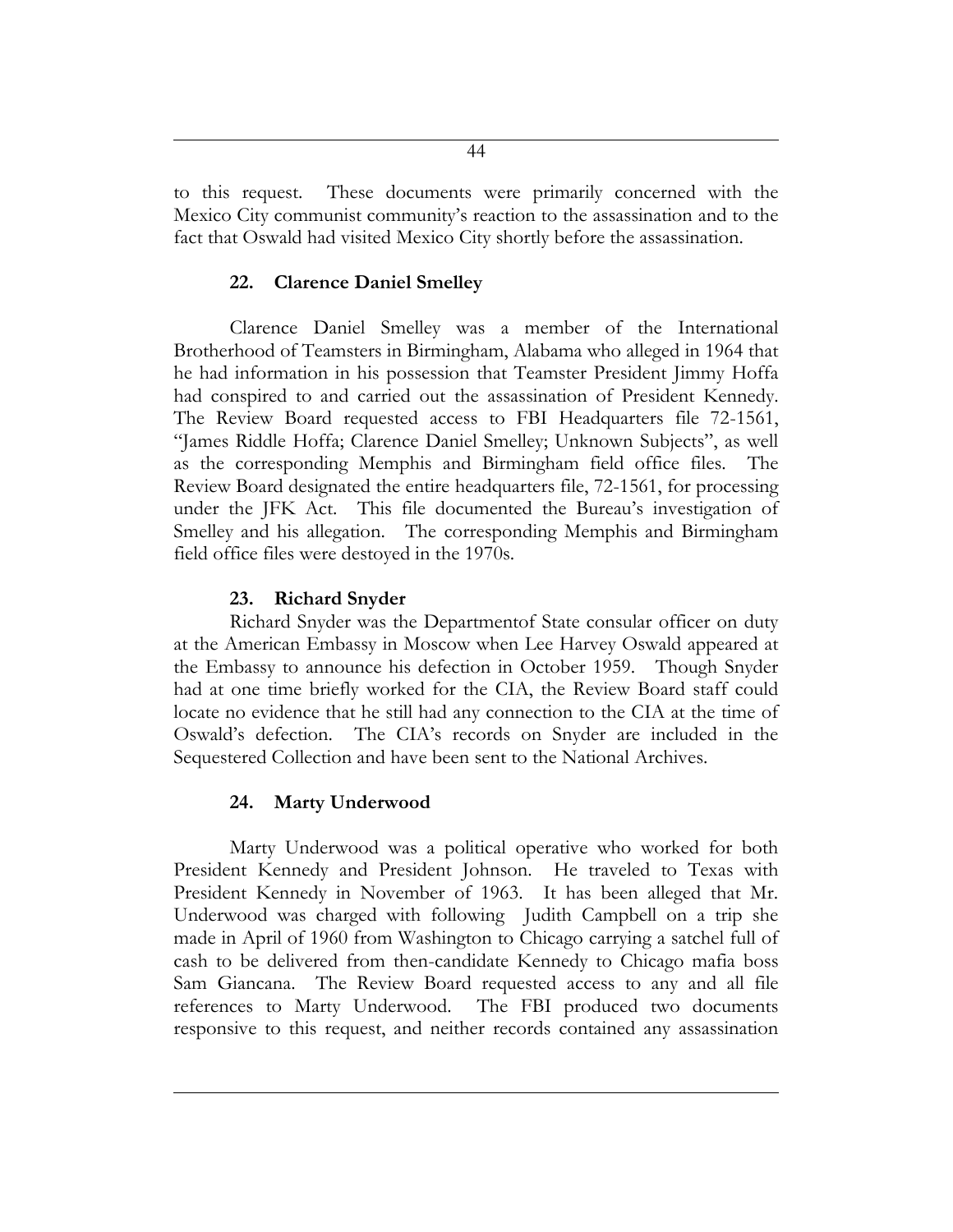related information.

#### **25. General Edwin Walker and the Minutemen**

General Edwin Walker was a retired Major General who was a right-wing political activist. He was forced into retirement from the U.S. Army in 1961 for distributing right-wing literature to soldiers under his command. General Walker was involved in organizing the protests of James Merideth's matriculation to the University of Mississippi in the fall of 1962, as well as protests of Adlai Stevenson's visit to Dallas in October of 1963. General Walker lived in Dallas in 1963, and after the events of November 22-24, 1963, Marina Oswald alleged that it was Lee Harvey Oswald who shot at General Walker's home in April of 1963. The Review Board was interested in whether the FBI had any information which indicated that Walker or his followers had: 1) expressed any desire to assassinate President Kennedy; 2) any contact with Lee Harvey Oswald; or 3) any information regarding Walker shooting. The Review Board requested access to Headquarters and Dallas field office files on General Walker, the Minutemen, the Headquarters file number 100-439412 and the Dallas field office file number 105-1475. The FBI produced numerous files in response to this request, and the Review Board recommended 191 documents from the various files produced. These documents concerned threats against President Kennedy and members of the Kennedy administration, or reactions within the right-wing political community to the assassination of President Kennedy.

- **0. Miscellaneous** (By Agency) [Brief Overview Needed]
	- **1. CIA** [MICHELLE--Brief Overview]]
		- *a. HTLINGUAL.*

*b. The U-2 connection and the fake manuals.* Many researchers have wondered whether Lee Harvey Oswald learned enough about the U-2 airplane during his time at Atsugi, Japan to provide useful information to the Soviets as to its airspeed and altitude or whether he might have played a different role regarding Soviet knowledge of the airplane. In his 1994 personal memoir, Ben Rich, the former director of Lockheed's research and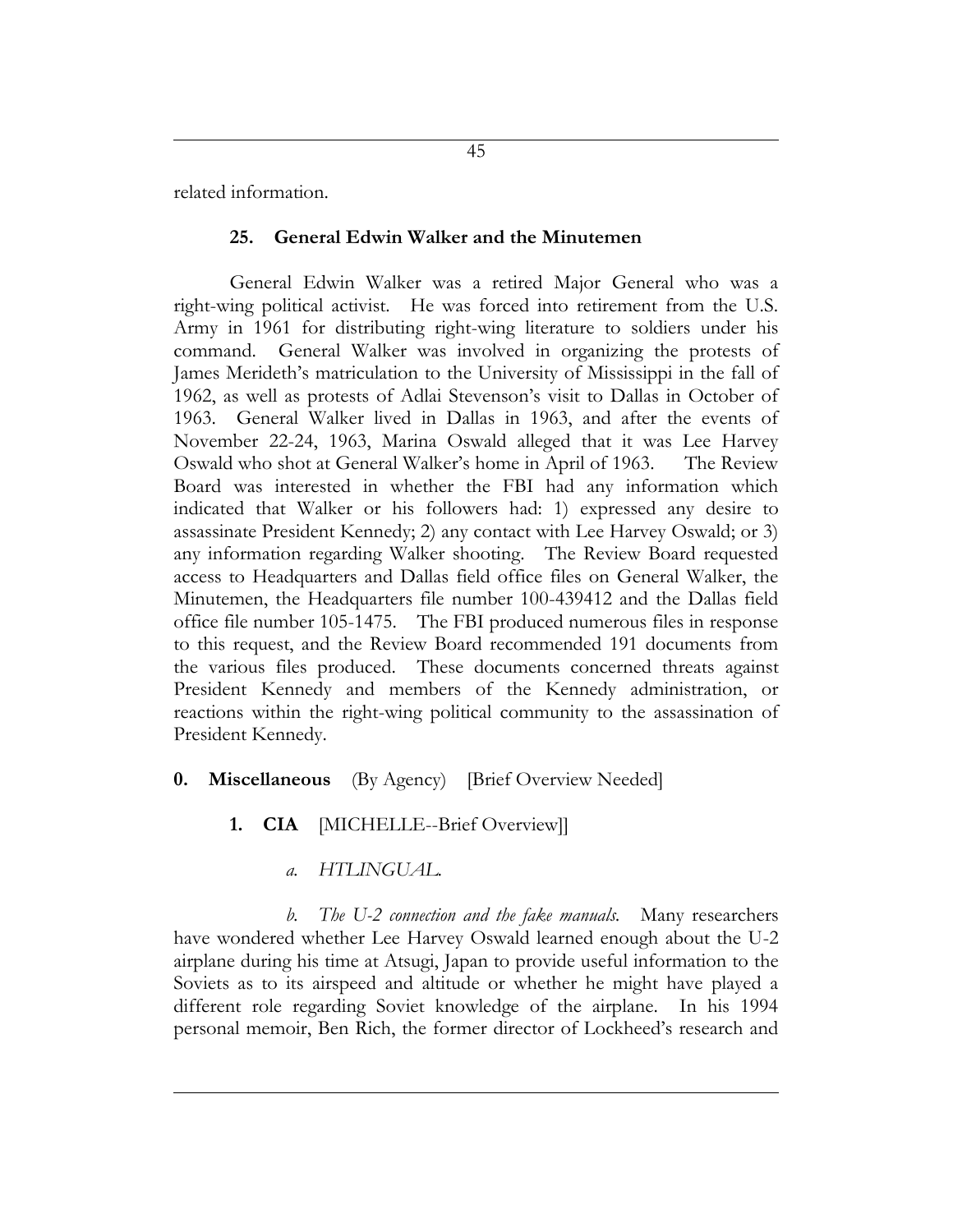design "Skunk Works," recounts a story of four false test flight manuals produced by the flight engineers at the Skunk Works at the request of Richard Bissell. The false test flight manuals contained incorrect information on the plane's weight, speed, altitude, and load factor limits. Rich says that the four manuals were produced and artificially aged but how or if the CIA got them to the Soviets only Bissell knew.

The suggestion was made that perhaps Oswald, or others like him, had carried these fake manuals into Soviet hands. In an effort to locate evidence to confirm Rich's story, the Review Board staff contacted several individuals who had been involved with the U-2 program at CIA. In addition, the Review Board staff examined numerous files from the earliest days of the U-2 including some of the original test flight manuals. The Directorate of Science and Technology could find no mention of any fake U-2 manuals in its archieves or database and Lockheed, when queried, reported that records of that age, if they still existed, were neither indexed nor archived. In short, the Review Board staff was unable to find any individual who had ever heard of any fake U-2 manuals or any record which even hinted at the existence of any manuals. With Rich and Bissell both deceased, the existence or plans for four fake U-2 manuals remains a mystery.<sup>7</sup>

*c. The Family Jewels document.* The 693 page "Family Jewels" is not a single written document or report. It is a collection of separate memoranda or letters from individuals, branches, divisions, and offices within CIA each, as then Director of Central Intelligence (DCI) James Schlesinger requested, detailing acts or programs which the author or authors believed might possibly violate the charter of the CIA. There is also some correspondence with non-CIA individuals included. Though no time limit was placed on responses, the majority of the material detailed in the "Family Jewels" is from the late 1960's and early 1970's. In some cases there are multiple copies of memoranda as different authors attached previous branch, office, or division materials to individual treatises, retorts, elaborations, or addenda. There is no table of contents, sequence, or organizational

 $\overline{a}$ 

<sup>7</sup>Ben R. Rich and Leo Janos, *Skunk Works: A Personal Memoir of My Years At Lockheed.*  New York: Little Brown, and Company. 1994.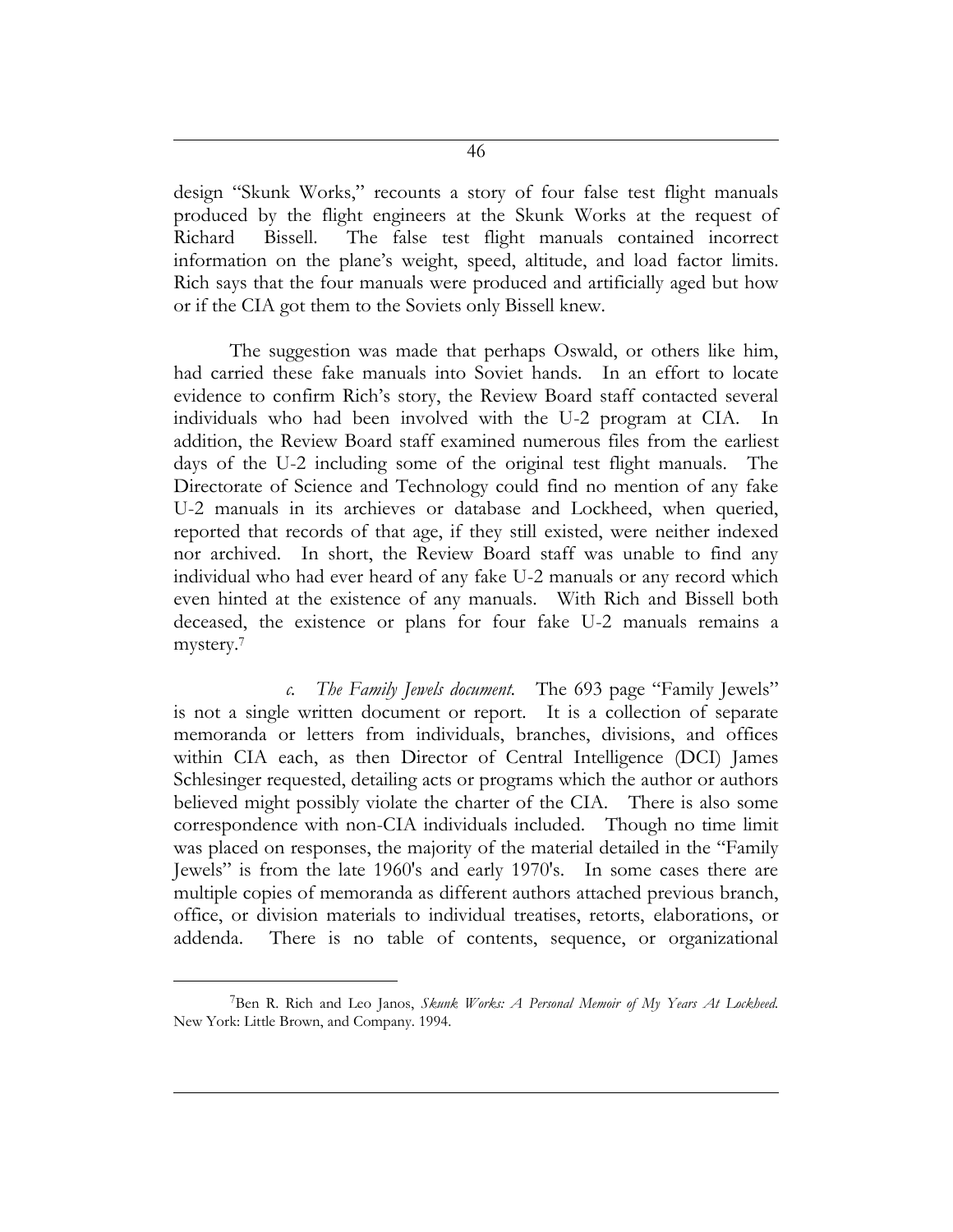rationale. The pages are stamped consecutively and appear roughly to be numbered in the order in which they were received.

In response to the Review Board's informal request CIA-IR-08, the staff reviewed a redacted but still classified copy of the 1973 "Family Jewels" memoranda directed by DCI Schlesinger and compiled largely by his successor William Colby. Redactions were marked where they appeared in memoranda by offices or individuals which might possibly have information relevant to the assassination of President John F. Kennedy. A member of the Review Board staff then met with the Information Review Officer for the DCI records and a representative from the Historical Review Group's JFK Program. They reviewed the "Jewels" page by page examining the redactions by geographic location and time frame. If a redaction dealt with an event or action well outside the time frame of the assassination and in a country not generally considered relevant to the assassination, the redaction was not reviewed in detail. If a redaction was within the time frame, the redacted material was reviewed in full. For example, a redaction dealing with an event in Vietnam in 1972 would not generally have been reviewed while a redaction dealing with an Office of Technical Services program in 1964 would have been examined in full. Portions of 27 pages were marked as assassination records to be processed for inclusion in the JFK Collection at the National Archives.

## **2. FBI** [LAURA & KEVIN--Brief Overview]]

*a. "Research Matters" file on John F. Kennedy.* The Review Board requested access to file number 94-37374 in the summer of 1995. The file was one of the 164 files that comprised J. Edgar Hoover's "Official and Confidential (O&C)" files, which were removed from Hoover's office after his death and are currently maintained by the FBI as a group to maintain their integrity. The file consists of five volumes, and three "EBFs," or enclosures behind file. The Review Board believed that the entire file should be processed under the JFK Act standards. The FBI agreed, and the file was placed in the JFK Collection in the spring of 1998. The file consists of a mix of material relating to John F. Kennedy. Volumes 1, 2, 3, and the first half of Volume 4 are all dated before the assassination. The second half of Volume 4 and Volume 5 contain documents that are dated after the assassination and consist of condolence letter and later-dated miscellaneous material relating to John F. Kennedy. The earliest documents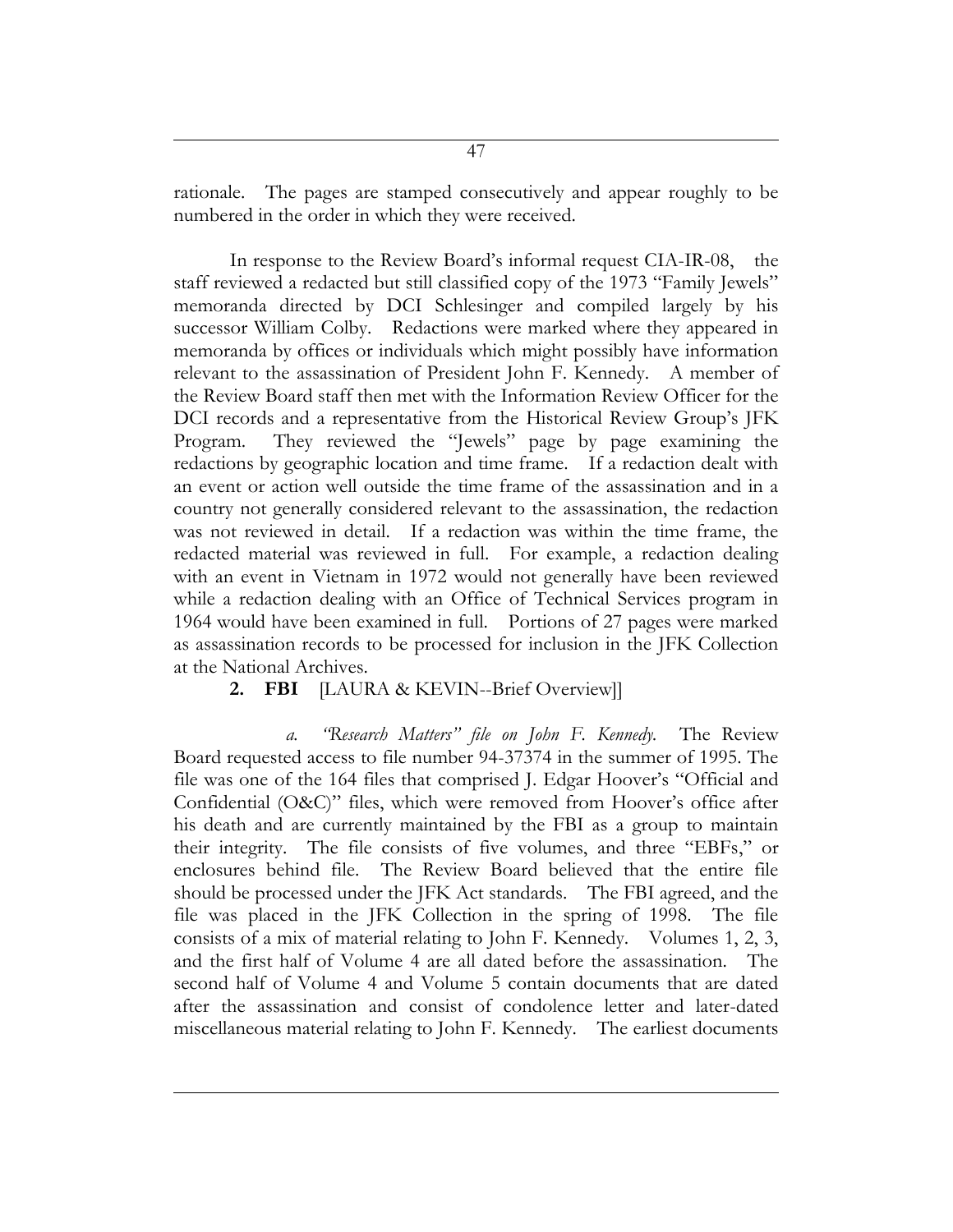in the file are dated in the late 1940s, when John F. Kennedy was running for and was elected to Congress. The pre-assassination file contains social and professional correspondence between Kennedy and Director Hoover. It also contains a significant number of newspaper articles and information about elections in which Kennedy ran. Once Kennedy became President the file began to catch information about Presidential protection and liaison with the Secret Service. Newspaper articles continue to appear with some frequency. The file also contains letters, call, and comments from members of the public to the FBI generally and Director Hoover specifically relating to President Kennedy. The file also contains typical FBI reports from informants and other sources who made comments about the President in the course of reporting to FBI agents.

*b. Liaison with other Federal agencies.* In his Warren Commission testimony, Secret Service agent Rowley commented that, had Federal agencies shared their information relating to Lee Harvey Oswald, the Government could have compiled a list of at least 18 items that would have alerted the Secret Service that Oswald was a threat to the President. In light of the allegations that Federal agencies neglected to adequately share law enforcement information, the Review Board staff members believed that 1960s era information relating to liaison between Federal government agencies on law enforcement matters generally and matters affecting Presidential protection specifically would be relevant for purposes of the JFK Collection.

> *i. Secret Service/Protection of the President. ii. Treasury/Dillon Commission.*

*iii. CIA.*

*iv. NSA*. The files relating to FBI liason with the National Security Agency for the years 1959-1964 were reviewed by the Review Board staff. No assassination records were identified in these primarily administrative files.

*v. Customs.*

*vi. ATF.*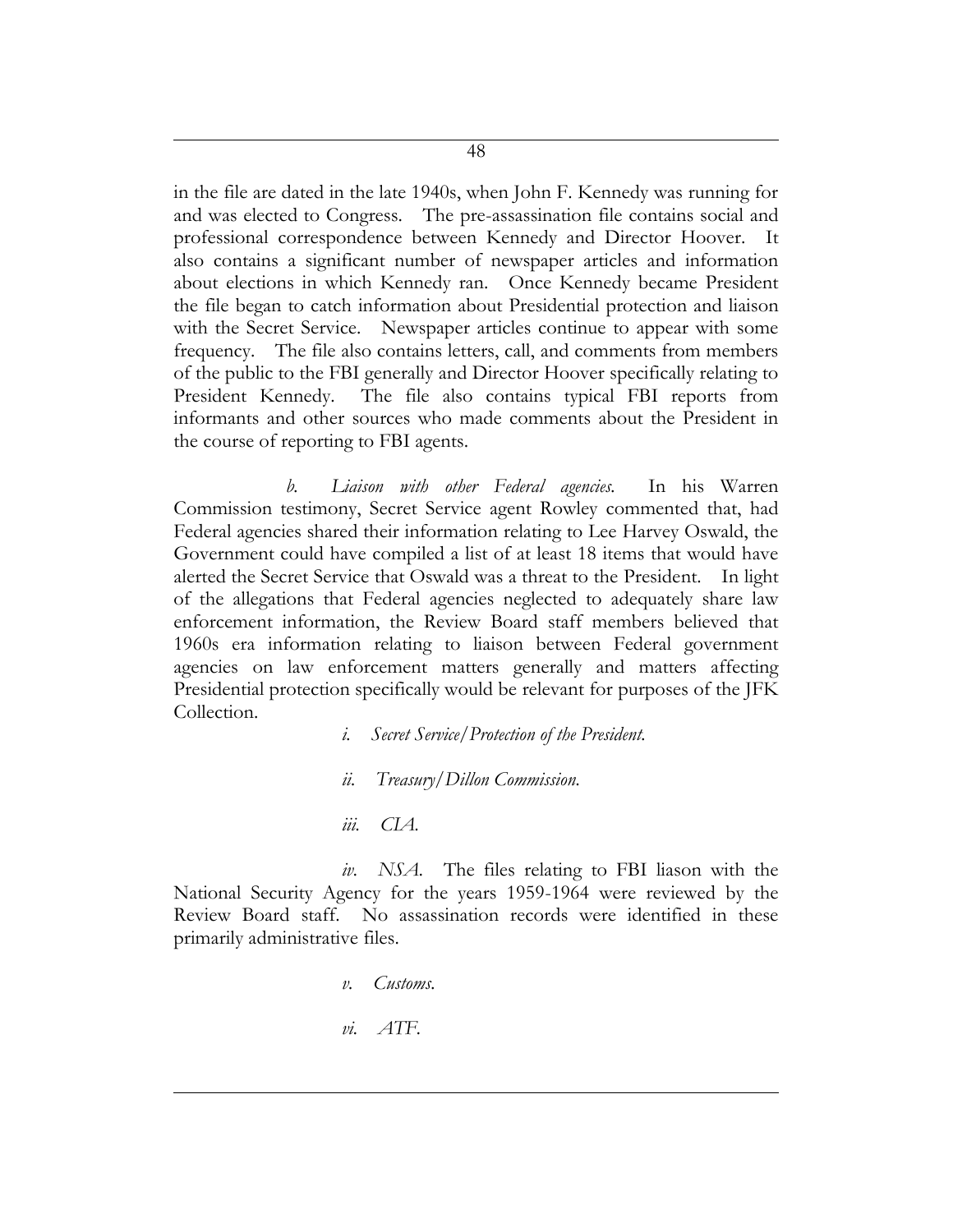*vii. Office of Naval Intelligence.*

#### **3. Secret Service** [KIM]

- *a. Protective Research Section reports.*
- *b. Shift reports.*
- *c. Eileen Dineen memoranda*.

#### **4. Army**

The Review Board's two primary concerns with Army records were: (1) to open the counterintelligence files at the Investigative Records Repository (IRR) at Fort Meade; and (2) to determine whether Army intelligence units had any regular protection responsibilities for the President as part and parcel of their normal duties circa 1963. The Review Board's first Military Records Team Leader, Mr. Tim Wray (a retired Army Colonel and history instructor at West Point), instituted a series of interviews with individuals who had been in Texas military intelligence units in 1962 and 1963, and wrote a memo titled "Army Intelligence in Dallas," dated February 21, 1997, addressing the second question above. The details of INSCOM's counterintelligence collection at IRR are discussed below.

*a. U.S. Army's Investigative Records Repository (IRR).* This facility at Fort Meade in Maryland, a part of the Army's Intelligence and Security Command (INSCOM), contains investigative files on individuals of a counterintelligence interest to the Army. The IRR worked closely with the Review Board staff to open as much as possible of 37 case files on individuals, and one additional file consisting of an assortment of extracts from various Army Intelligence Regulations that the Review Board Staff culled from the Army's files at Carlisle Barracks in Pennsylvania. Of the 37 case files on individuals, 34 were studied by the HSCA, and 3 additional files were identified by the Review Board staff as assassination-related. Among the 34 IRR case files studied by the HSCA are those on Richard Case Nagell; Mitchell Livingston Werbell, III; Gerald Patrick Hemming; Manuel Artime; Orlando Bosch; Manuel Ray; Antonio Veciana; and Carlos Prio Socarro.

49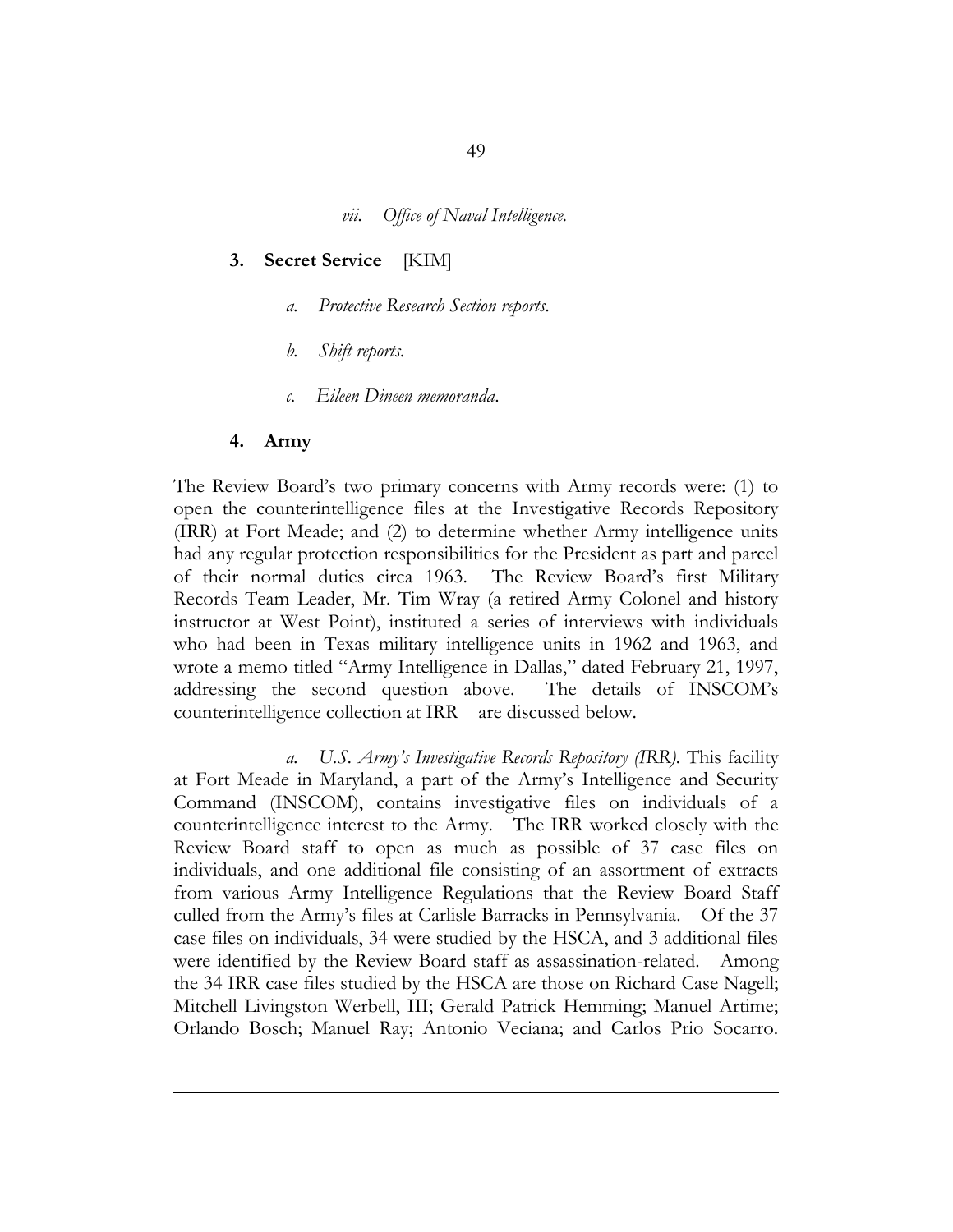The 3 additional case files declared as assassination records by the Review Board staff are those on Alfredo Mirabal Diaz; Jordan James Pfuntner; and Clemard Joseph Charles.

*b. Army Security Agency records and files.* The Review Board's search for Army Security Agency Files was frustrating and unsuccessful. No operational records of ASA electronic surveillance from the early 1960s could be located. If such records had been found, the goal would have been to target raw surveillance, or surveillance summaries of selected groups, to assess the possibility of pre-assassination foreknowledge of the events of November 22, 1963, or post-assassination reaction of the same groups.

A visit was made by two Review Board staff members to INSCOM Headquarters at Fort Belvoir in July, 1998, at which time they met with the official INSCOM historian and his colleague. A unit history was examined which gave a generic description of ASA surveillance activities in Mexico City in 1963. The one paragraph that addressed this activity was short, not very detailed, and described the ASA surveillance effort of the Cuban and Soviet Embassies as largely unsuccessful, due to technical difficulties. This paragraph did not provide any raw intelligence or surveillance data.

c. *1973 Army Inspector General report on domestic surveillance abuses in the U.S.* In 1997 the Review Board staff requested that the Army's Inspector General Office locate and provide a copy of its own 1973 I.G. report on domestic surveillance abuses in the United States, in the hope that this document, when located, might mention domestic surveillance activity in the early 1960s and thus provide leads to the Review Board. (This report was cited with precision in a Church Committee Report.) The Army I.G. office responded to the Review Board staff that its own Inspector General Report, cited in the Church Committee Report, could not be located.

# **5. White House Communications Agency**

WHCA was, and is, responsible for maintaining both secure (encrypted) and unsecure (open) telephone, radio, and telex communication between the President and the government of the United States. Most of the personnel that constitute this elite agency are U.S. military communications specialists, many, in 1963, from the Army Signal Corps.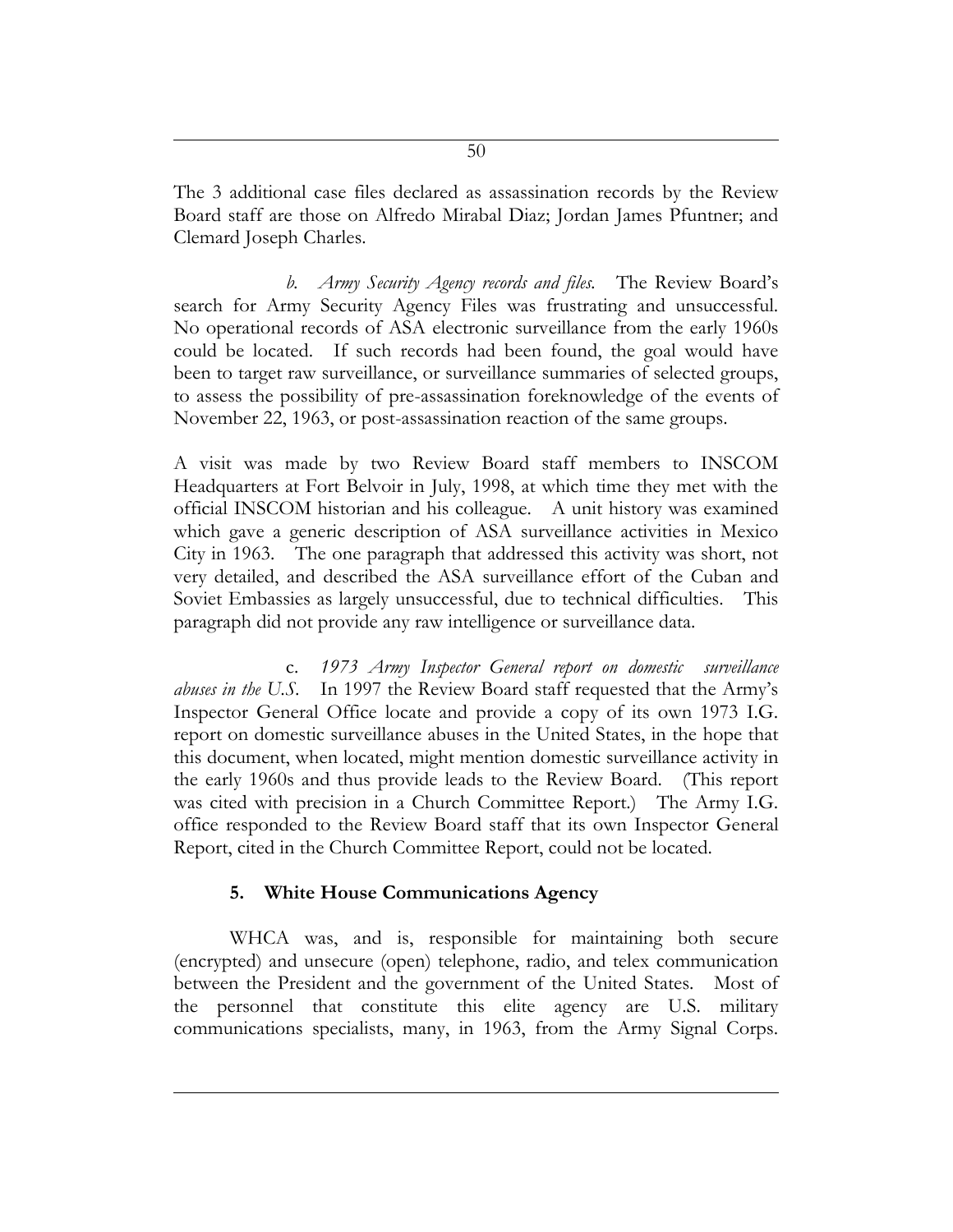On November 22, 1963, WHCA was responsible for communications to and from Air Force One and Two, the White House Situation Room, the mobile White House, and with the Secret Service in the motorcade.

*a. The unedited Air Force One voice transmission audiotapes from the flight of Air Force One (SAM 26000) from Love Field to Andrews AFB on 11/22/63.* The Review Board sought to locate any audio recordings of voice communications to or from Air Force One on the day of the assassination, including communications between Air Force One and Andrews Air Force Base during its return flight from Dallas to Washington, D.C. As many people are now aware, edited audio cassettes of open ("in-the-clear"), non-encrypted voice conversations to-and-from Air Force One, Andrews Air Force Base, the White House Situation Room, and the Cabinet Aircraft carrying the Secretary of State and other officials on November 22, 1963 have been available from the LBJ Library since the mid-1970s, and from the National Archives since the LBJ Library deposited copies with the Archives in accordance with the JFK Act. The edited version of these tapes consists of about 110 minutes of voice transmissions; a disclaimer at the beginning of the recordings indicates that the tapes are "edited and condensed." The post-assassination flight from Love Field in Dallas, Texas to Andrews Air Force Base in Maryland lasted approximately 2 hours and 17 minutes, and during this period Air Force One was using four frequencies, 3 of them continuously for the entire flight. The amount of material that may have been edited and condensed could therefore be considerable. Since the edited version of the tapes contains considerable talk about both the forthcoming autopsy on the President, as well as the reaction of a government in crisis, the tapes are of considerable interest to assassination researchers and historians.

The paper trail is sketchy, and quite cold, but here is what is known: the LBJ Library staff is fairly confident that the tapes originated with the White House Communications Agency (WHCA). The LBJ Library staff told the Review Board staff that the tapes were received from the White House as part of the original shipment of President Johnson's papers in 1968 or 1969. According to the LBJ Library's documentation, the accession card reads: "WHCA ?" and is dated 1975. The Review Board staff could not locate any records indicating who performed the editing, or when, or where.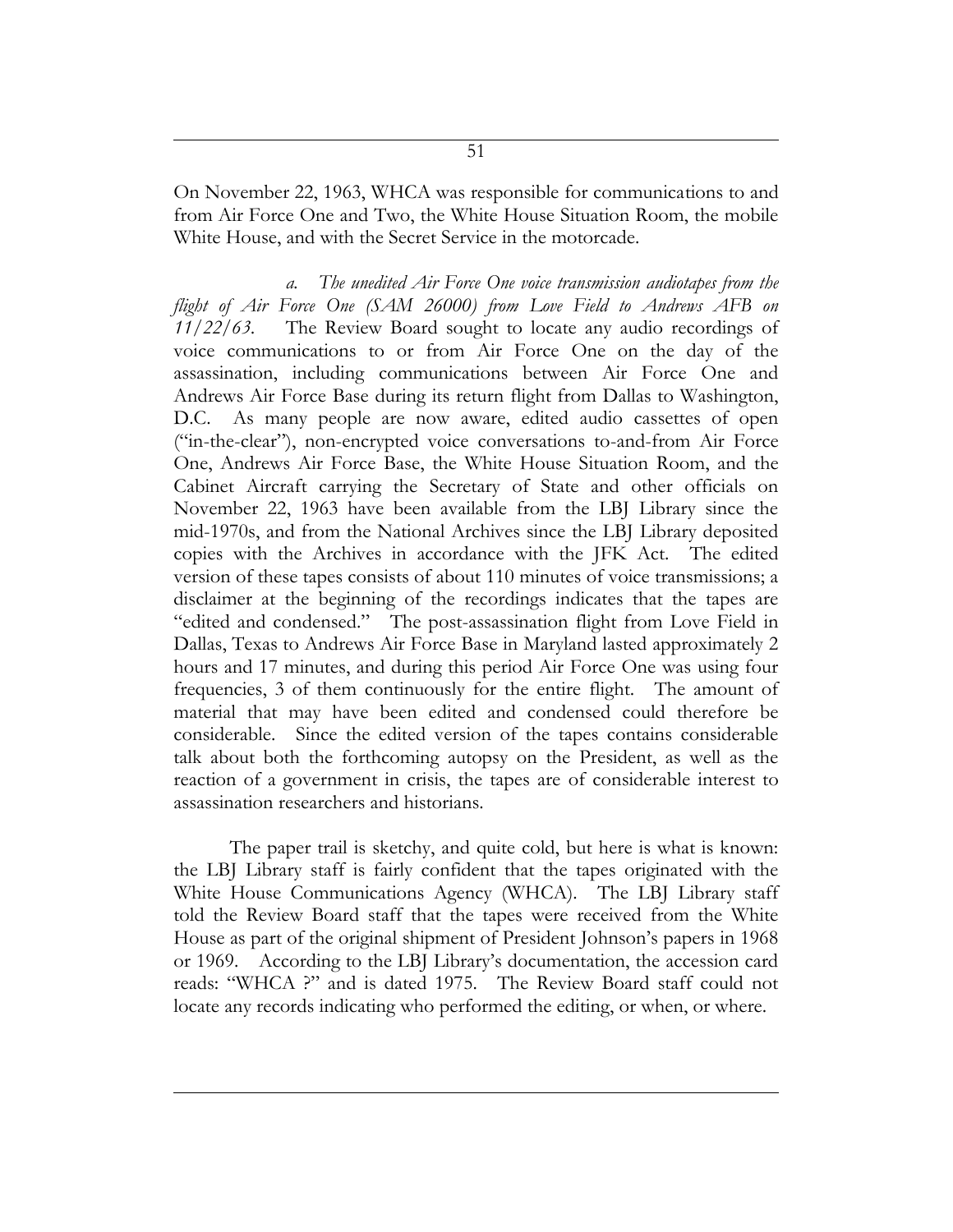Repeated written and oral inquiries of the White House Communications Agency did not bear fruit. They were not able to produce any records whatsoever that illuminated the provenance of the edited tapes in any way.

An ARRB staff member (Doug Horne) wrote a memo on October 17, 1995 about what is known about the provenance and content of the Air Force One edited tapes.

*b. WHCA Log of calls through the White House Switchboard on the day of the assassination.* [RON]

#### **6. Presidential Library Materials** [IRENE]

- *a. William Manchester interviews.*
- *b. JBK tapes at the JFK and LBJ Libraries.*
- *c. RFK Tapes from JFK Library.*

#### **P. Pursuit of State and Local Records and Information** [EILEEN]

#### **1. New Orleans District Attorney files**

#### **2. Dallas City and County records**

Responding to leads from the research community, the Review Board staff sent two different correspondence packages to Dallas--one to the Dallas County Records Management Officer, and the other to the Dallas City Archivist, in an attempt to find out whether there were any existing photographs, x-rays, or other records in their files regarding the so-called "Weitzman" (or "Burros") bone fragment. [These are two alternate designations for a piece of bone, presumably cranial bone from President Kennedy, found on Elm Street in Dallas by a motorcycle policeman (possibly David Burros or David Burroughs) on 11/22/63, immediately after the shooting, and turned over to deputy constable Seymour Weitzman by the motorcycle patrolman. This bone fragment was couriered to the White House physician, Rear Admiral Burkley, by the Secret Service, but cannot be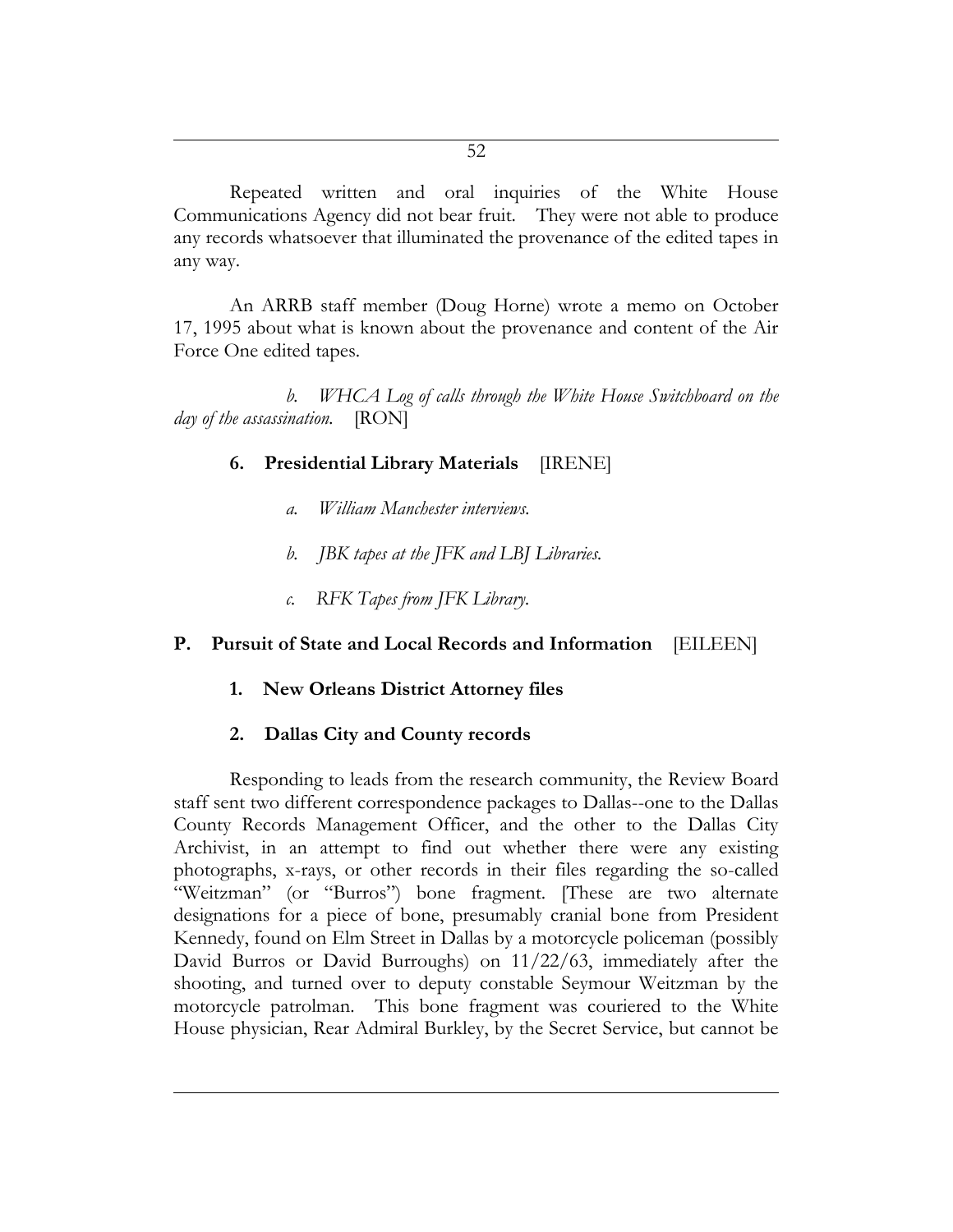found today.]

Neither archive approached by the Review Board could find any records related to the "Weitzman" or "Burros" fragment.

### **3. Dallas Sixth Floor Museum records**

The Sixth Floor Museum in Dallas, Texas is a museum dedicated to providing information to the public on President Kennedy's assassination, and it has an archives section that holds original films and documents relating to the assassination. The Museum is located on the sixth floor of the former Texas School Depository from which Oswald shot President Kennedy. The Review Board sought to identify any significant records held by the Museum that, in its determination, should be available in the JFK Collection. After deposing archival officials of the Sixth Floor Museum and thereafter negotiating with the Museum, the Review Board secured for the JFK Collection the Museum's donation of copies of: Parkland Hospital records regarding medical treatment of President Kennedy; autopsy records for Oswald, Ruby, and police officer Tippit; court papers regarding the criminal trial of Jack Ruby; papers of Dr. Charles J. Carrico, one of the attending physicians at Parkland Hospital; and various home movies depicting the Presidential motorcade in Dallas. [Status of McKenzie papers re Marina Oswald unclear]

## **4. Miami records**

## **Q. Pursuit of Private Records and Information**

The pursuit of materials from private citizens and private entities proved to be fruitful and greatly enhanced the historical record of the assassination of President Kennedy.

Private citizens donated, often in the form of a Deed of Gift, their own materials to the JFK Collection for the benefit of historians, researchers, and students of the assassination. The Review Board also received countless essays, interview transcripts, and copies of books written by members of the public, most often not accompanied by a Deed of Gift, and these materials have been transferred to the JFK Collection among the files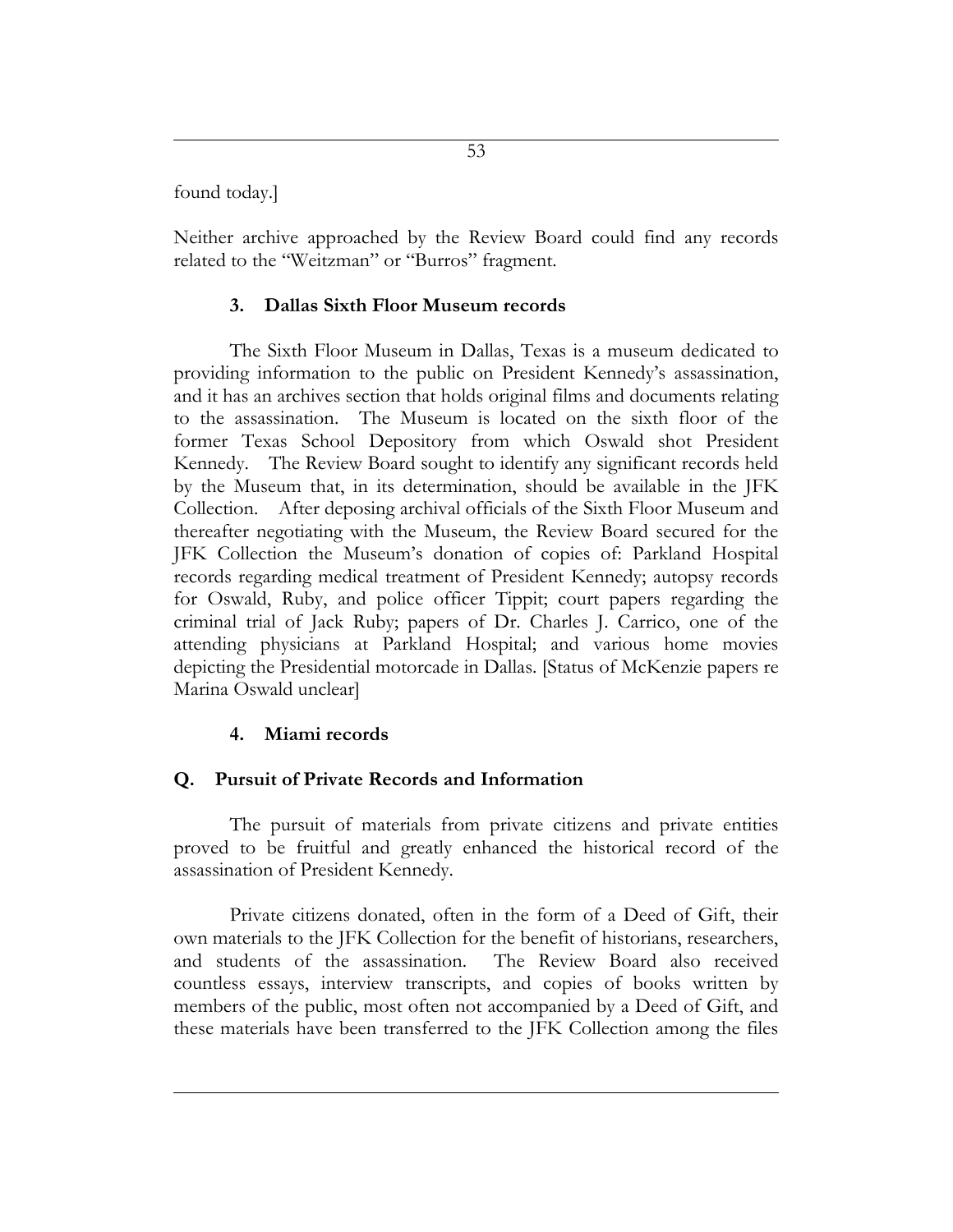of the Review Board (See 5.1 file series.)

**1. Photographs, Movies, Video, and Audio** Notable donations from private citizens and entities include photographs, movies, video, and audio materials.

*a. KTVT out takes.* In November of 1995, the Review Board launched a special initiative in Dallas, appealing to the public to turn over any film or photographs it may have that relates to the assassination. As a result, the Review Board acquired important outtakes from KTVT television in Dallas. The original 45 minute long, 16mm film containing scenes of President and Mrs. Kennedy in Dallas, and subsequent footage of the aftermath of the assassination, was donated by Janet Veazey. Ms. Veazey's father's friend, Roy Cooper Jr., was a photographer for KTVT. Mr. Cooper retrieved the outtakes from the trash and spliced them together, creating a 45 minute silent film. The original of this film now resides in the JFK Collection.

*b. Taplin film.* Another home movie from a private citizen was donated to the JFK Collection from Mr. David Taplin. Mr. Taplin's grandfather, Gerald Nathan Taplin, Sr., filmed the exterior of the Dallas Police Department building on the morning that Lee Harvey Oswald was to be transferred to the county jail, but instead was shot inside the building. The film has images of the arrival of the armored car that Oswald was to have been transported in, footage of other film crews covering the event, and scenes on the street. A copy of this film has been added to the JFK Collection.

*c. Robert Groden.* In 1996, the Review Board subpoenaed any original or first generation assassination films that may have been in the possession of Mr. Robert Groden, in order to determine whether he (a) had any, and (b) if he did, study the provenance of those materials. In response to a Justice Department subpoena requested by the Review Board, Mr. Groden appeared for a two-part deposition held in the states of Delaware and Texas. The Review Board felt this action was necessary because the Archives was not in possession of either the original Nix film or Muchmore film, and their whereabouts was unknown to the Review Board staff; furthermore, the location of certain alleged high quality first generation 35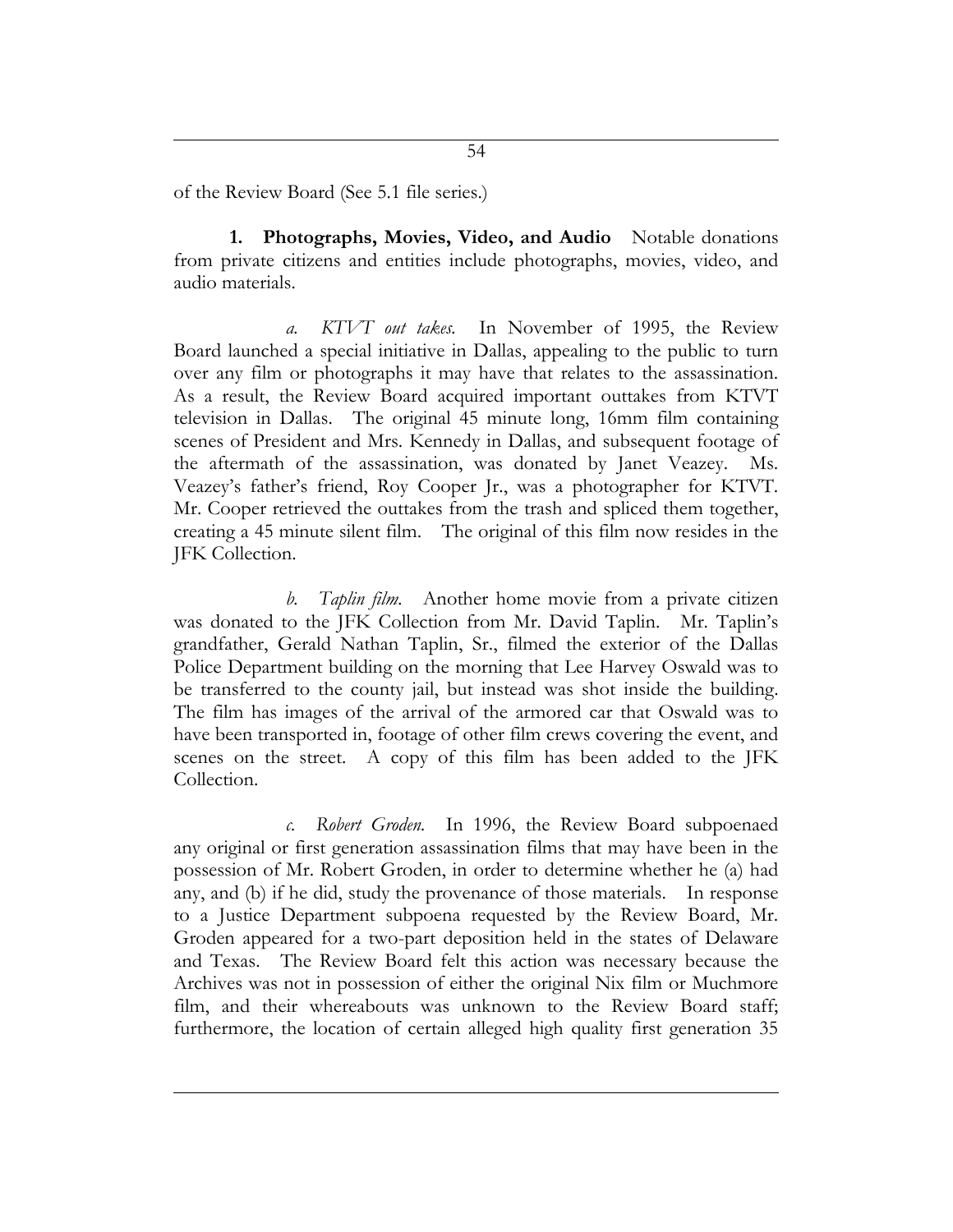mm internegatives made directly from the original Zapruder film was also unknown; and likewise, the generation, and provenance, of certain prints of President Kennedy's autopsy published by Mr. Groden was unknown. Mr. Groden claimed under oath to possess no original or first generation assassination films or images of any kind. His materials were returned to him in July 1998. The two deposition transcripts are filed in the 4.50 series.

Mr. Stephen Barber assisted the Review Board in its preparation for the Robert Groden Deposition by preparing an affidavit of his recollections regarding various films he had seen in the possession of Mr. Robert Groden. He recalled that he had seen an autopsy photograph of President Kennedy at Mr. Groden's home in 1980 that was not purported to be in the official collection, and felt strongly that the Review Board should attempt to "find" this photograph. The Review Board staff definitively determined that all of these prints turned over by Mr. Groden in response to subpoena represented images in the official collection at the National Archives; Mr. Groden did not submit to the Review Board any autopsy photographs not held by the government. Furthermore, independent study of the autopsy materials chain-of-custody revealed to the Review Board staff that the inventory of autopsy materials has remained exactly the same since the materials were transferred to the Archives on October 31, 1966.

*d. Moses Weitzman.* Moses Weitzman is a special effects film expert who employed Mr. Robert Groden as a trainee and junior level staffer in the late 1960s. Mr. Weitzman pioneered the direct blowup of 8 mm motion pictures to 35 mm motion pictures (through modification of an optical printer shuttle) in his work with the original Zapruder film in the late 1960s for Time-Life. Although Mr. Weitzman told the ARRB he gave his best work products to Time-Life, the customer for whom he was working, he nevertheless admitted to retaining some 35 mm internegatives (with slight framing and track error) made directly from the Zapruder original film for the purposes of being able to demonstrate his technical capability of enlarging 8 mm films directly to 35 mm format. It was these less-than-perfect work products (internegatives) that he allowed Mr. Groden to have access to during the late 1960s, and apparently it is these products that are the source for the Zapruder film public showings made by Mr. Groden during the mid-1970s. Mr. Weitzman educated the Review Board staff on some basics of film reproduction and identification, and also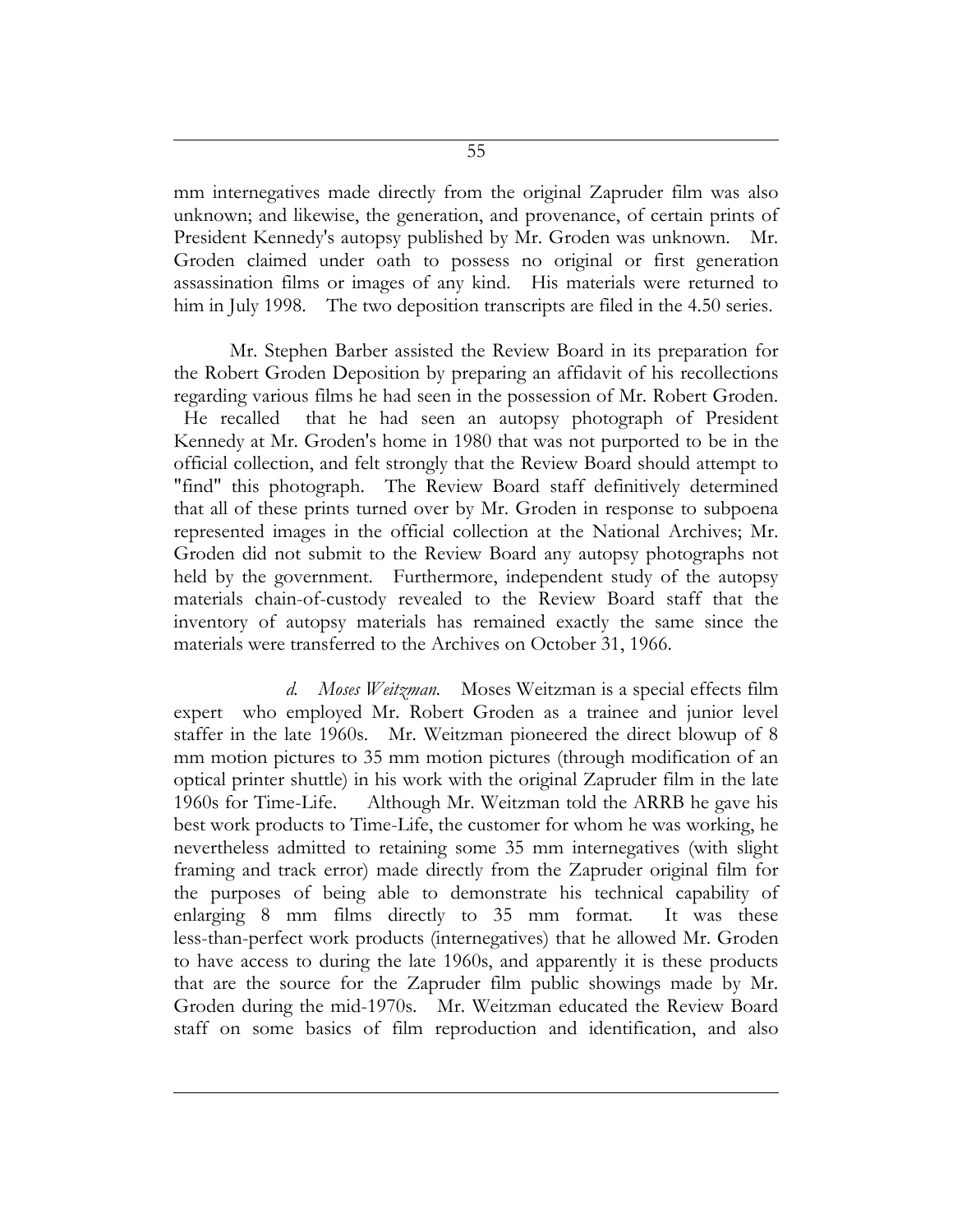examined the 35 mm prints of the Nix and Muchmore films provided for examination by Mr. Groden. Furthermore, Mr. Weitzman donated, via the Review Board, a 16mm copy of the Zapruder film that had been in his possession to the JFK Collection, and testified about the importance of the Zapruder film to history at the Review Board's public hearing on this subject held in April 1997.

*e. David Lifton.* David Lifton, author of *Best Evidence: Disguise and Deception in the Assassination of John F. Kennedy*, testified at the Review Board hearing held in Los Angeles in September 1996. During his testimony, Mr. Lifton announced that he was donating to the Review Board his 35mm interpositive of the Zapruder film, as well as audiocassette copies of interviews he conducted beginning in 1966 with medical witnesses at both Parkland Hospital in Dallas and at Bethesda Medical Center. These materials have been transferred to the JFK Collection **(PENDING)**.

*f. David Powers film.* Another example of film footage acquired for the JFK Collection by the Review Board is the film taken by Kennedy aide David Powers. Mr. Powers was riding in the motorcade in Dallas in the car behind President Kennedy. Mr. Powers ran out of film minutes before the motorcade entered into Dealey Plaza. This film is held by the JFK Library, and a copy was made and transferred to the JFK Collection.

*g. Stephen Tyler documentary.* In 1992, Mr. Stephen Tyler produced a 90 minute television documentary about Jim Garrison's investigation into the assassination, "He Must Have Something." While testifying at the Review Board's public hearing held in New Orleans in June 1995, Mr. Tyler announced that he would be donating a copy of his documentary, along with the outtakes of approximately 30 interviews that he conducted for the documentary. Among those interviewed for the documentary are Jim Garrison, Perry Russo, and Mark Lane.

*h. CBS out takes.* The Review Board held meetings with executives at CBS Television, the network holding the largest volume of television coverage of the assassination and subsequent specials about the assassination. This material contains rare interview outtakes with individuals including Marina Oswald Porter. In the spirit of the JFK Act,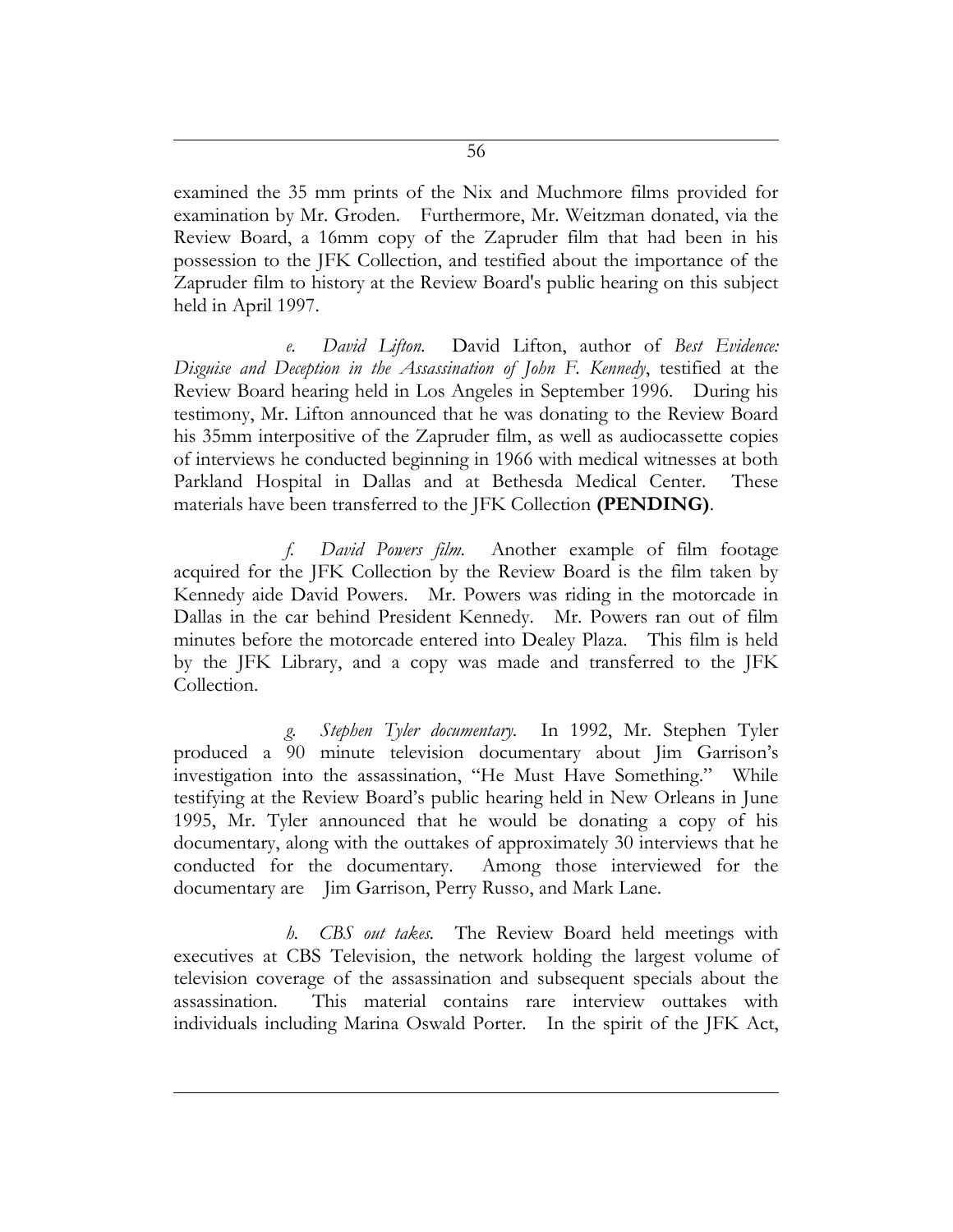CBS donated its outtakes from these specials to the JFK Collection.**(PENDING)**

*i. Walter Sheridan.* In its effort to comply with the JFK Act, the Kennedy Library reviewed its holdings for groups of records that could possibly contain assassination records. The records of Walter Sheridan were on deposit with the Library. The Library identified and created record identification forms for thirteen file folders of material related to Sheridan's work as an investigative reporter on the Garrison prosecution of Clay Shaw. The Library contacted Mr. Sheridan to inform him that his records would be processed and sent to the JFK Collection at NARA. Mr. Sheridan requested that the Library return the identified assassination records to him. The Library honored this request. Walter Sheridan died [find out when]. Letter to Nancy Sheridan from the Review Board. No response. **Subpoena to Nancy Sheridan in February/March 1997. Negotiations with her attorneys (Miller Cassidy LaRocca and Lewin). Subpoena to Herbert J. Miller. Negotiations with Miller. Miller produced records. Miller interviewed (how detailed should we be here?).** In September the Review Board filed a motion in U.S. District Court to have the Nancy Sheridan subpoena enforced. Nancy Sheridan filed a motion to quash. NBC filed to intervene to be a party to the suit. In February 1998, the Review Board entered settlement discussions with Nancy Sheridan and NBC. After weeks of drafting an agreement, settlement discussions were abandoned and the Review Board again asked the Court to enforce the subpoena. The Court asked the parties to return to the negotiations, and the matter is pending. **[DOES THIS FIT UNDER MOVIES?]**

*j. James Doyle film footage.* James Doyle - donated film footage that may show Oswald in New Orleans in summer 1963, still photos of film. **[NOT NECESSARILY BEING INCLUDED IN THIS CHAPTER]**

*k. Mark Oakes.* Mark Oakes -- donated videotapes created by him with supporting info. **[NOT NECESSARILY BEING INCLUDED IN THIS CHAPTER]**

*l. Evelyn Lincoln and Robert White.* In January, 1997, the Review Board began the process of contacting the beneficiaries of the wills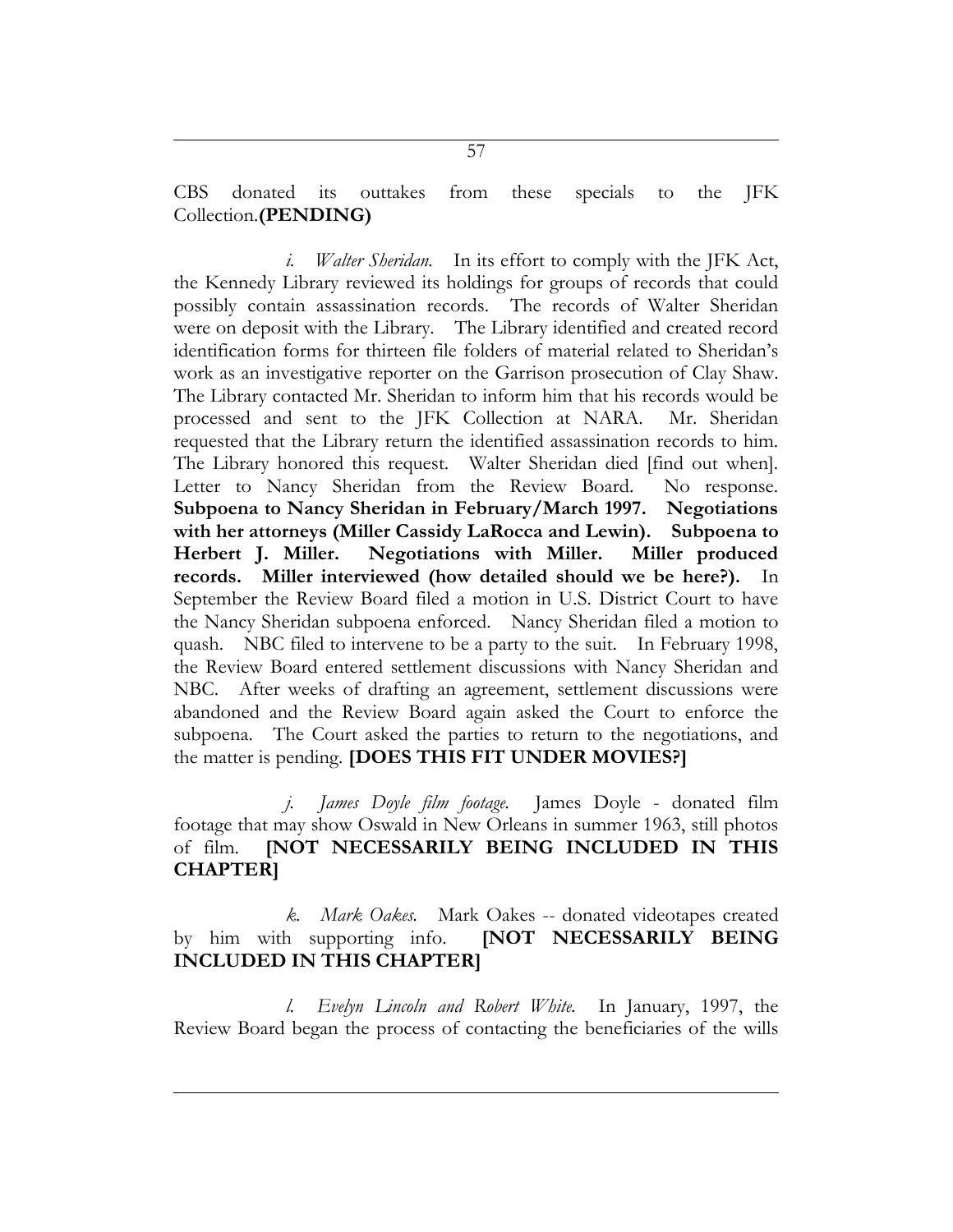of Evelyn and Harold Lincoln. Evelyn Lincoln had been the longtime personal secretary to President Kennedy, and had reportedly accumulated numerous items relating to the late President. Ms. Lincoln died on May 11, 1995, and her husband, Harold, died on June 26, 1995. Both Lincolns left virtually identical wills, with the same residuary beneficiaries. The Review Board's purpose in contacting the beneficiaries was to ascertain whether the Lincolns had bequeathed them any assassination-related items.

One of the beneficiaries of the Lincoln will was Mr. Robert White, a Baltimore collector of Kennedy memorabilia who was reported to have had in excess of 100,000 items in his collection.<sup>8</sup> Mr. White had been personal friends with the Lincolns for in excess of twenty years. Many of the items in Mr. White's collection reportedly came from Ms. Lincoln. Among the items Mr. White received as a beneficiary of the Lincoln will were an entire file cabinet and "Kennedy Memorabilia such as brief case, signing table, rocker and stereo."

Upon receiving the Review Board's correspondence, Mr. White contacted an attorney. In a February 1997 letter, the attorney stated that Mr. White "did not receive nor was he in possession of any assassination-related artifacts and/or memorabilia originating from the Lincolns or from any source." Nevertheless, Mr. White agreed to speak with Review Board staff on April 10, 1997. At this meeting, Mr. White provided a brief, hand-written list of the items he had received under Ms. Lincoln's will. Mr. White also briefly described his involvement with inventorying and appraising the items in the Lincolns's estates. White reiterated that his inventory of the estate did not reveal any items related to the assassination, other than the diaries and appointment books that had been bequeathed to the Kennedy Library.

After meeting with Mr. White, the Review Board continued to receive information from various sources that Mr. White did in fact possess more items related to the assassination. The Review Board also learned that Mr. White was scheduled to auction many items from his collection at Guernsey's

 $\overline{a}$ 

<sup>8</sup>Glenn Collins, *Kennedy Mementos to be Sold at Auction*, *The New York Times*, December 23, 1997, at A19.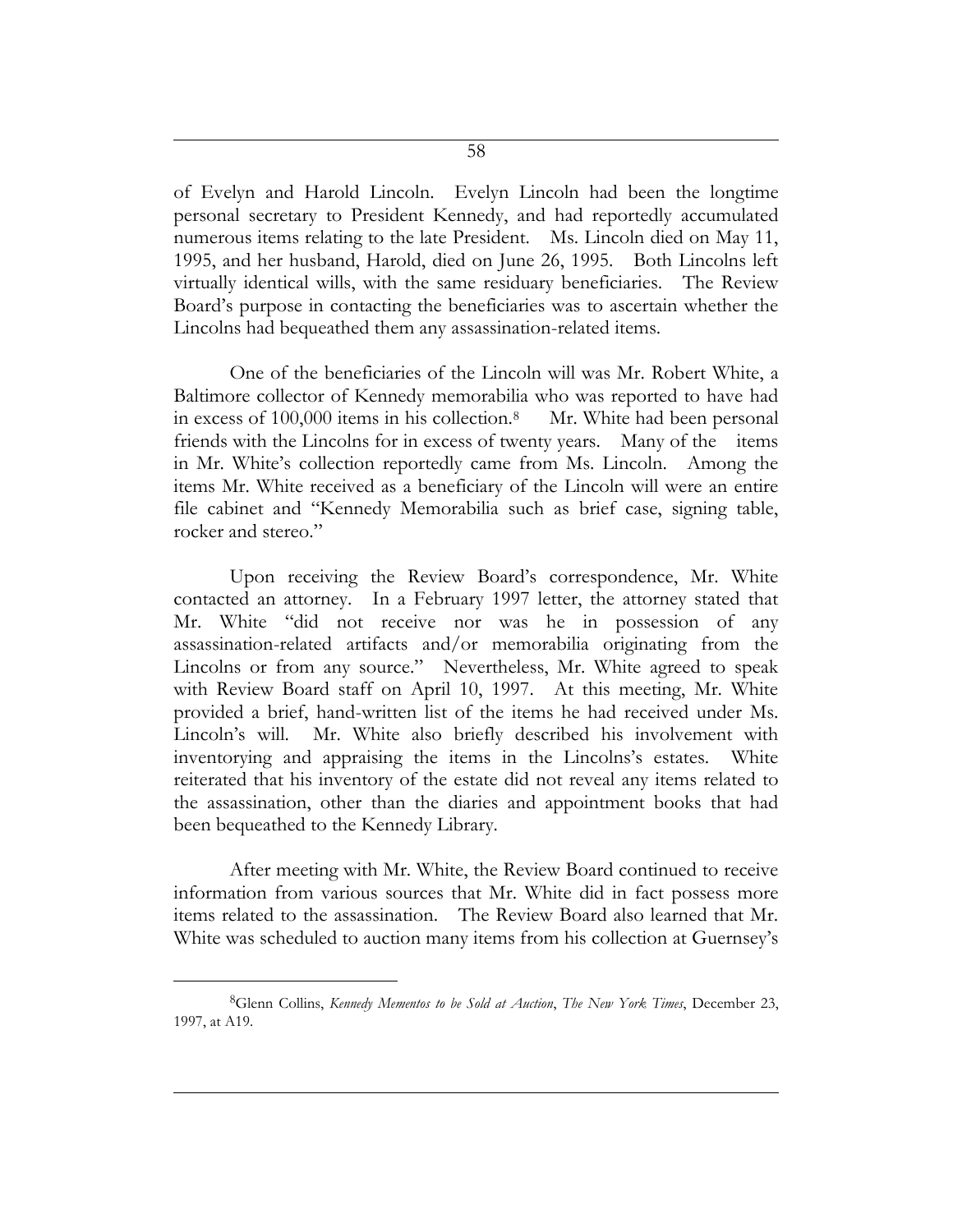auction house in New York City, on March 18 and 19, 1998. The Review Board thus requested that the Department of Justice issue a subpoena duces tecum to Mr. White. The subpoena, served on January 9, 1998, requested to depose Mr. White and required that he produce all objects and/or records that related to the assassination of President Kennedy; all records that pertained to President Kennedy and Johnson's administrations on such subjects as Cuba, the FBI, the CIA, and Organized Crime. The subpoena also sought inventories of Mr. White's collection and a list of items that Mr. White had received as a beneficiary of the Lincolns' wills.

The Review Board staff took the deposition of Mr. Robert White, in the presence of his attorney, Mr. Robert Adler, on March 3, 1998 and on March 6, 1998. During the deposition, Mr. White described his friendship with Evelyn Lincoln and discussed the various Kennedy-related objects that she had given to him. In certain cases, Mr. White relayed Ms. Lincoln's comments or documentation about the provenance of various objects. Among the records that Mr. White produced for the Review Board's inspection were Texas trip advance sheets, Secret Service White House Detail photograph book, Memoranda authored by President Kennedy, and twenty-three White House Dictabelt tapes. Four of the memoranda that were authored by President Kennedy contained classified, national security information, and were ultimately forwarded by the Review Board to Mr. Steven Garfinkel of the Information Security Oversight Office for their review.

On the last day of his deposition, Mr. White informed the Review Board that he had just donated the Dictabelts to the President John F. Kennedy Library. The Dictabelts contain telephone conversations, dictations and other discussions involving President Kennedy and other individuals. Specific topics of the Dictabelts include: dictation by President Kennedy during the week of November 4, 1963; discussion of the Berlin Crisis; Conversation regarding the Cuban Missile Crisis; and thoughts dictated by President Kennedy on November 12, 1963. The Review Board also acquired important audio materials from the public that relate to the assassination of President Kennedy. The Review Board deposed Mr. Robert White, a private collector who has a voluminous collection of Kennedy memorabilia. Mr. White had in his possession...*[insert language from Kim].* **[DOES ALL OF THIS FIT UNDER RECORDINGS????]**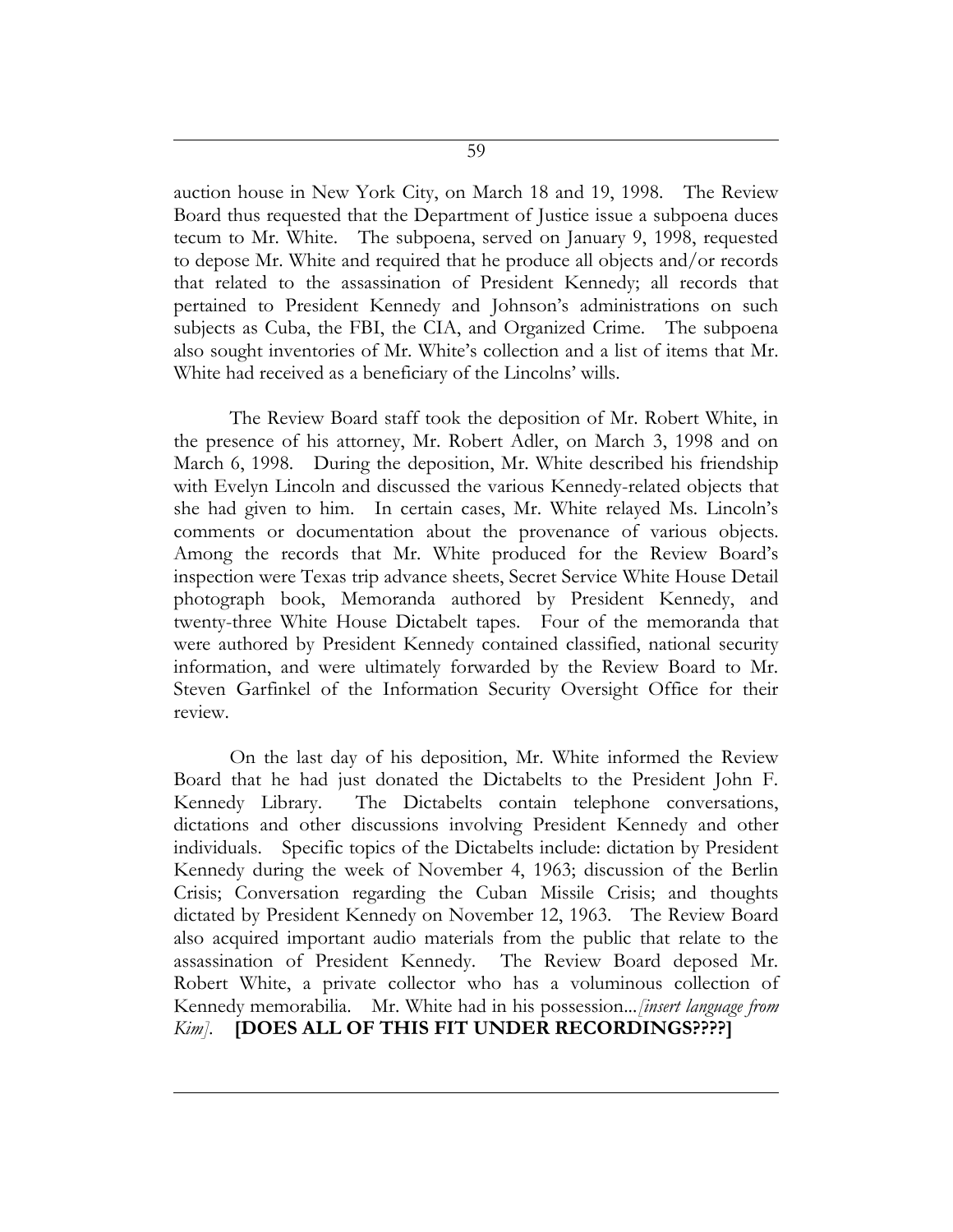*m. Additional audio gifts.* The Board received additional audio materials from members of the public. Everett Kay donated an audio surveillance tape of Joseph Milteer. Mr. Vincent Palamara, who has conducted extensive interviews of former Secret Service personnel, donated three audiocassettes containing these interviews.

*n. Unsuccessful negotiations.* Alyea and Bronson films -- never acquired although negotiations took place.

# **2. Private Papers and Records**

The Review Board received extensive paper files from private citizens. Many of these people played a role in prior government investigations into the assassination, and others are surviving family members of these individuals. The Review Board praises their efforts to place these important records into the JFK Collection so that they are available to the American public.

*a. James Garrison papers.* Some of the first private records to be made a part of the JFK Collection came from the family of Jim Garrison and Edward Wegmann. After being approached by the Review Board, the family of the late Jim Garrison agreed to donate a collection of records on the assassination of President Kennedy that Garrison kept at his residence. The 15,000 paged collection included records from his investigation and prosecution of Clay Shaw, as well as other files on individuals or subjects that Garrison believed to be connected to the assassination.

*b. Edward Wegmann papers.* The family of the late Edward Wegmann, who was a member of the legal team that defended Clay Shaw, agreed to donate Mr. Wegmann's files. Some of the documents in the Wegmann collection came from the office files of District Attorney Garrison. William Gurvich, an investigator for Garrison, made copies of many internal memoranda and witness interviews from the district attorney's files when he left the office after becoming disenchanted with Garrison and the investigation. He turned the documents over to Clay Shaw's attorneys. There are approximately 6,000 pages of material in the Wegmann collection.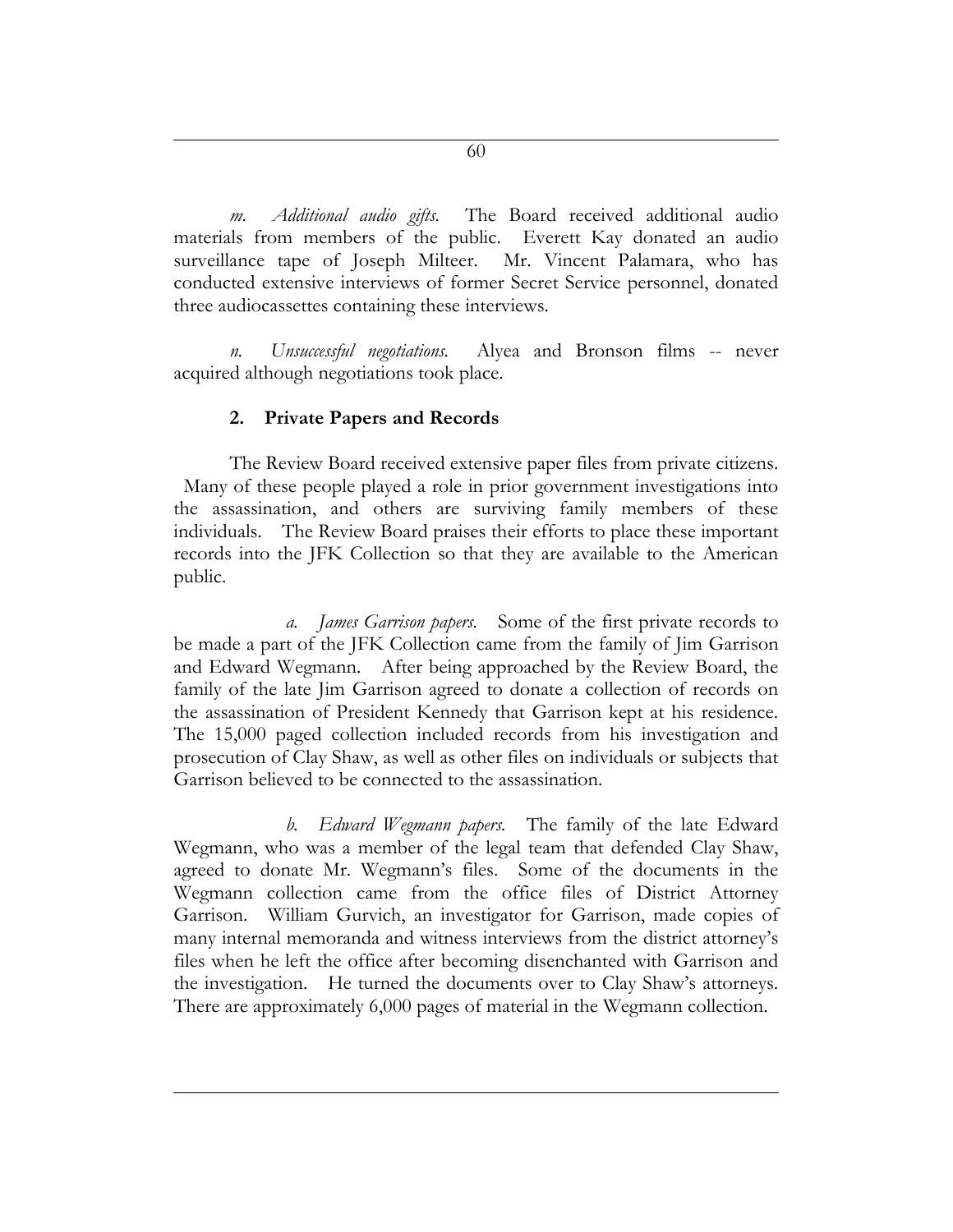*c. Clay Shaw papers.* To make this collection of Garrison-era material even more complete, the Review Board acquired the personal papers of Clay Shaw. *(NOTE: We received copies of part of the collection from David Snyder, a retired New Orleans reporter, and then later received the complete, original set of materials from Jack Sawyer, who wishes not to be named.)* The papers were kept by one of Shaw's friends, and in May 1997 he donated the seven boxes to the Review Board. The collection of Shaw's materials includes a diary, records from his criminal case, correspondence, business records, his passports, personal records, and photographs.

*d. President Ford's desk diaries.* President Gerald Ford donated his desk diaries that he kept while serving on the Warren Commission. These diaries provide insight into the day-to-day operations of the Warren Commission. The calendars were transferred to the JFK Collection in July 1998.

*e. J. Lee Rankin papers.* In July 1997, the Review Board announced that the personal files of the late J. Lee Rankin, General Counsel of the Warren Commission, were available to the American public. The files were donated by Rankin's son, attorney James Rankin, Jr., who several months prior had testified at the Review Board hearing held in Los Angeles. The files include memos and handwritten changes to the draft chapters of the final report that were recommended by Commission members, including Representative Gerald Ford (R-MI), John McCloy, and Allen Dulles.

*f. Wesley Liebeler papers.* Mr. Wesley Liebeler, former Assistant Counsel to the Warren Commission, also testified at the Review Board's hearing in Los Angeles in September 1996. He handed over to the Review Board a copy of six *(double-check this number)* chapters that he has written for a book that was not completed. He also submitted a report that was done at his request by a former UCLA faculty member in the Physics Department, Brian Jones. The report pertains to the Zapruder film, specifically the kind of motion exhibited by President Kennedy when he was struck by bullets.

*g. James Hosty and J. W. Fritz notes.* The Review Board also acquired the handwritten notes of two individuals who had interrogated Oswald while in custody after the assassination. Former FBI agent James P.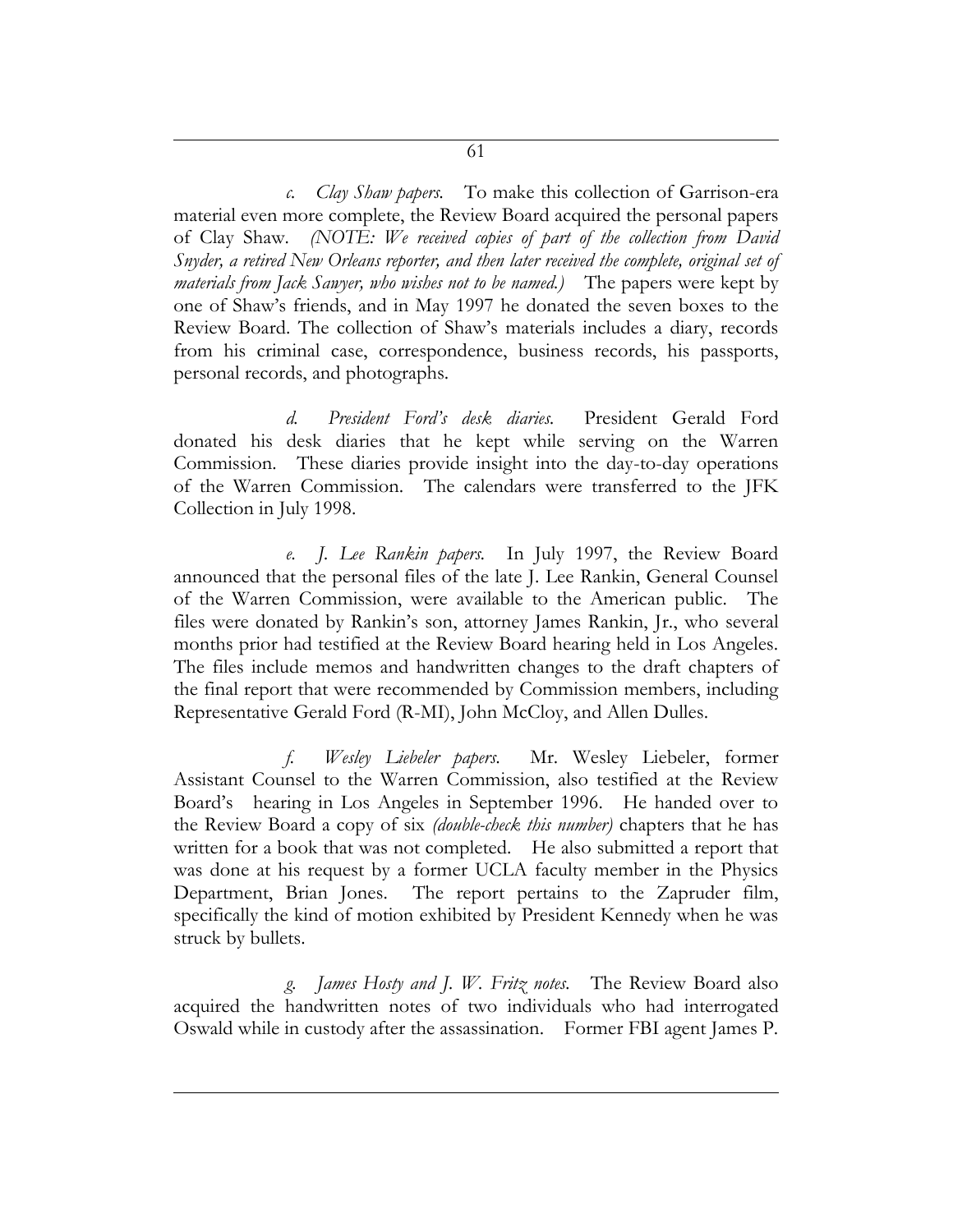Hosty, Jr., was deposed by the ARRB staff in **XXX** 199**X**. At this time Mr. Hosty donated notes that he said he took during his interrogation of Oswald. Mr. Hosty testified to the Warren Commission that he destroyed these notes, as was routine, but he said that he later found them. A few years later, in November 1997, the Review Board announced the acquisition and release of notes taken by former Dallas Police Captain J.W. "Will" Fritz. Captain Fritz headed the homicide and robbery bureau, and he was the primary interrogator while Oswald was in custody from the afternoon of November 22 until the morning of November 24, 1963.

*h. Martin Underwood.*Martin Underwood, a former advance man for Presidents Kennedy and Johnson, was part of the advance team that went to Texas in November 1963. The Review Board's primary interest in Underwood was to clarify and obtain additional information regarding Underwood's alleged contact with Win Scott, a former CIA Chief of Station in Mexico City, several years after the assassination. The Review Board first received information on Underwood's meeting with Scott from Gus Russo who had interviewed Underwood as part of his research for Seymour Hersh's book, *The Dark Side of Camelot.* Russo informed the Review Board that President Johnson had sent Underwood to Mexico City in 1966 or 67 to see what he could learn about the Kennedy assassination which he had regarded as one of the two "cancers" attacking his presidency. Russo gave the Review Board copies of Underwood's handwritten notes, which were penned on White House stationery, ostensibly documenting his meeting with Win Scott.

The handwritten notes stated that Win Scott confided in Underwood that the CIA "blew it" in Dallas in November 1963. On the morning of November 22, 1963, CIA had intelligence information that a plane arrived in Mexico City from Havana. A mysterious passenger got out of the plane and then boarded another plane for Dallas. According to these notes, Win Scott told Underwood that CIA had identified this passenger as Fabian Escalante.

Review Board staff interviewed Mr. Underwood in person in July, 1997. This meeting was conducted informally and off-the-record. Underwood was cooperative and loquacious about his days as an advance man, but his account of his meeting with Win Scott differed from the version furnished by Gus Russo. Underwood explained that he went to Mexico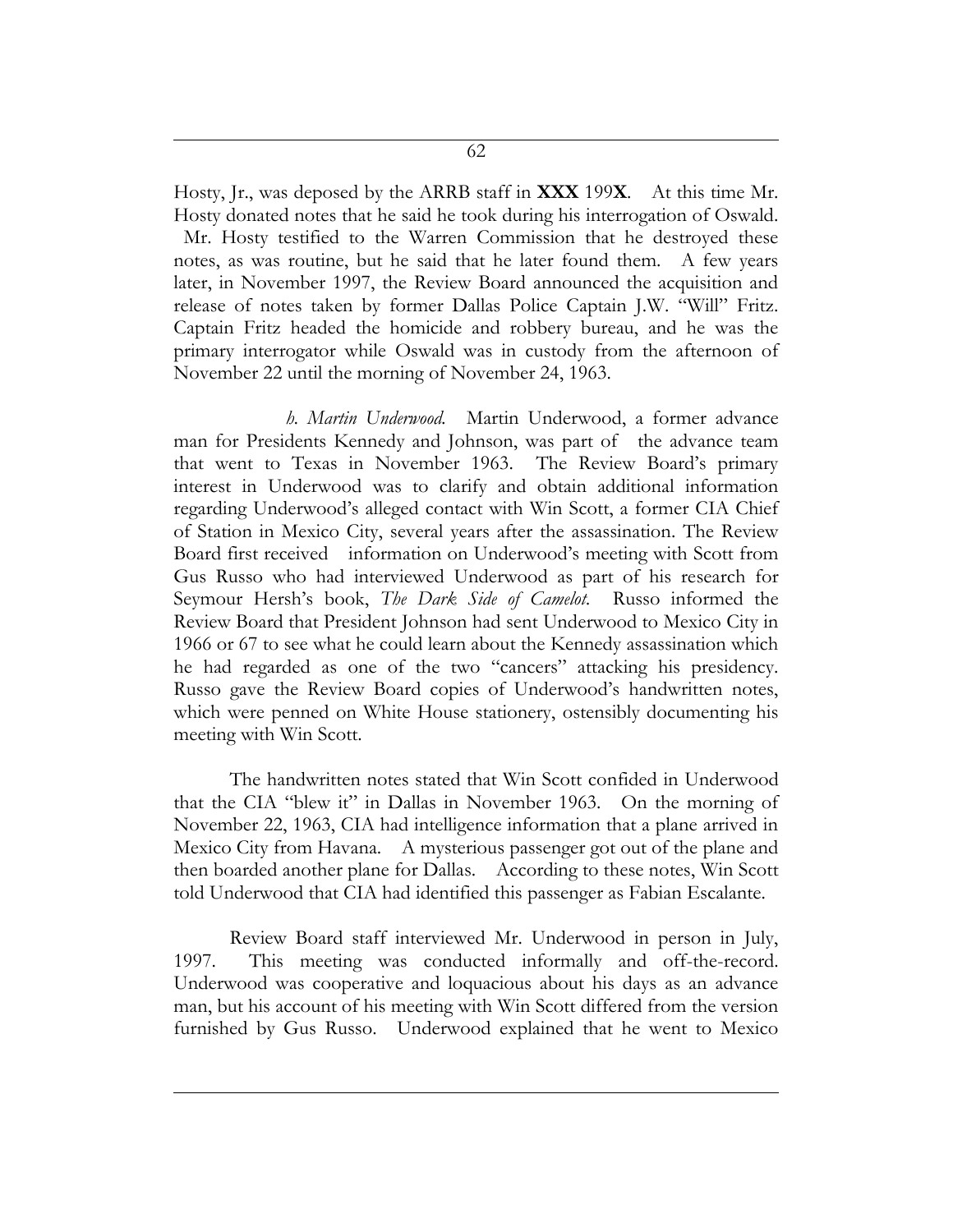63

City in 1966 to advance President Johnson's trip and to ensure that there would be a big crowd for him as there had been for President Kennedy. He stated that the Mexico City trip was so successful that it turned out to be the career maker for him. He recounted how he had met with Win Scott whom he knew to be the person who "could make the wheels go round." The purpose of the trip had nothing to do with the assassination of Kennedy, however, the subject of the assassination came up in course of their conversation. When asked about the specifics of his conversation with Win Scott, he went on to retell essentially the same story that he had given in the handwritten notes, i.e. CIA's surveillance of the mysterious passenger at the Mexico City airport. Underwood was under the impression the Win Scott had a guilty conscience about the assassination because he felt that CIA could have done more to prevent it. Scott apparently lamented the fact that since the Mexico City airport was outside of CIA's jurisdiction, he could do nothing other than pass the information on to the FBI in Dallas. According to Underwood, Scott was distressed that the FBI did nothing with the information and that it should have shared it with the Secret Service as a routine procedure.

Mr. Underwood initially claimed to have no memory of any notes he took regarding his trip to Mexico City. When shown the copy of the notes that Gus Russo had given to the Review Board, Mr. Underwood did remember writing the notes but explained that he had written the notes in 1992 or 1993 for Mr. Russo who had sought his story as part of the research he was conducting for Seymour Hersh's book. When later asked why they were written on White House stationery, Mr. Underwood explained that he had a lot of White House stationery left over from his days working under President Johnson. When the Review Board asked whether he had the originals of these notes, Mr. Underwood could not remember.

Subsequent to this meeting, after the Review Board requested Mr. Underwood to agree to be interviewed under oath, Underwood forwarded to the Review Board a different set of typed notes of his trip to Mexico City and meeting with Win Scott. These typed notes documented Underwood's activities in Mexico City and briefly mentioned his meeting with Win Scott. However, in these typed notes dated April, 1966, Underwood made no mention of his conversation with Scott about the Kennedy assassination. These notes strictly spoke of Underwood's seeking the Chief of Station's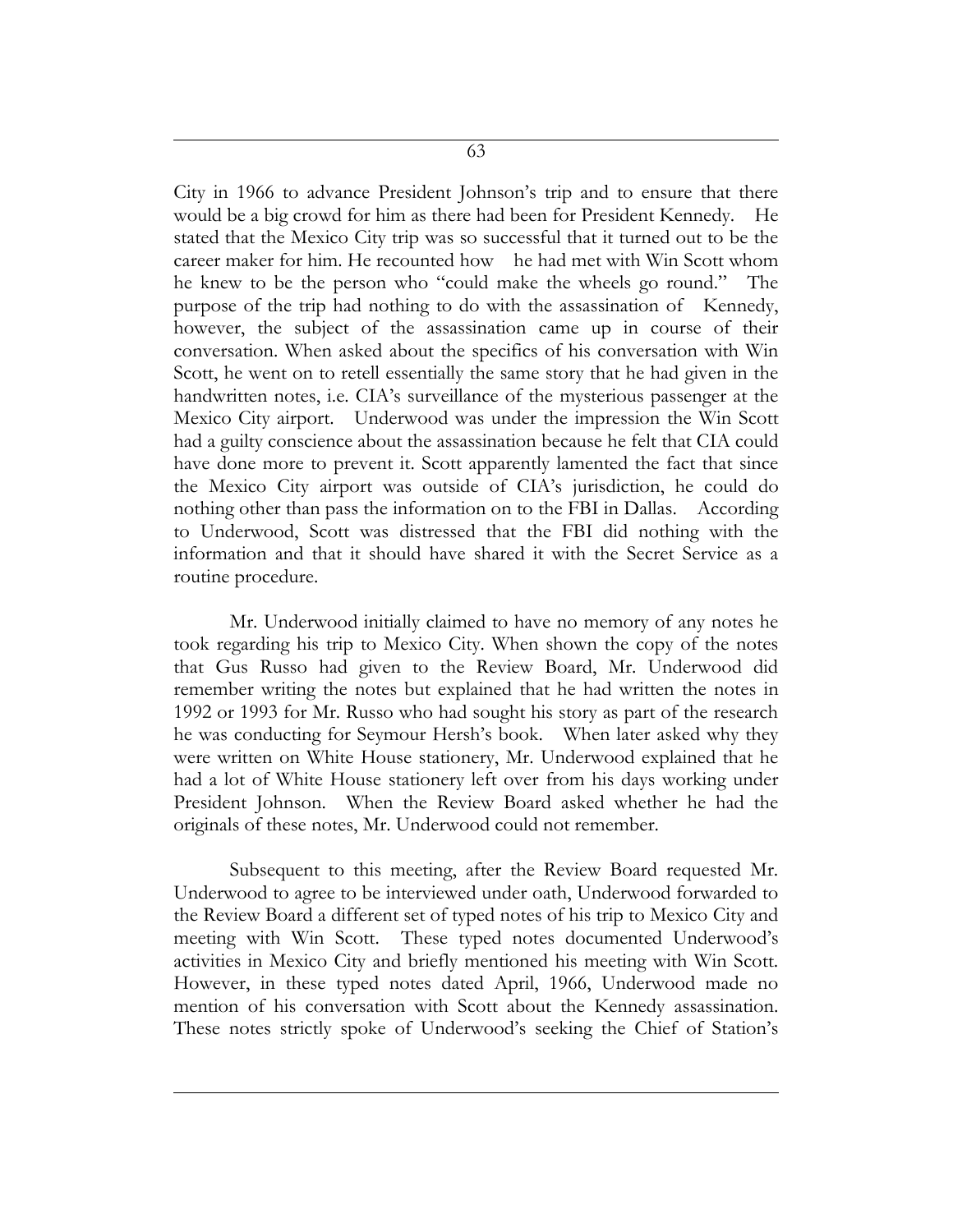assistance in staging a big welcome for President Johnson. They backed up this part of the story that he had shared personally with the Review Board.

The Review Board staff also sought to verify additional information provided by Russo and Hersh, that Underwood had knowledge of the alleged connection between President Kennedy, Judith Campbell and Sam Giancana. To this end, the Review Board wanted to follow up on a story that Underwood had been instructed to "keep an eye" on Judy Campbell Exner during a 1960 train ride to Chicago to deliver a satchel of money to Giancana. Underwood denied both having ever been on a train with Ms. Campbell and having any knowledge of her making a delivery to Giancana.

In light of the discrepancies in what Marty Underwood told the Review Board and what he allegedly shared with Russo, the Review Board wanted to give Underwood the opportunity to tell his story under oath. Do to serious health problems, Mr. Underwood has been unavailable to meet with the Review Board again and has declined repeated invitations to make a statement under oath. **[DOES THIS WHOLE STORY BELONG UNDER THE PRIVATE PAPERS SECTION??]**

*i. Frank Ragano papers.* Mr. Frank Ragano, who passed away in 1998, was an attorney for Jimmy Hoffa and Santo Trafficante, major figures associated with organized crime. In 1994, Mr. Ragano published his book *Mob Lawyer*, which purported to be "the inside account of who killed Jimmy Hoffa and JFK." In his book, Mr. Ragano claimed that Jimmy Hoffa had used Ragano as a messenger to ask organized crime figures Trafficante and Carlos Marcello to arrange for the murder of President Kennedy. Mr. Ragano wrote that Trafficante, in 1987, confessed to involvement in President Kennedy's assassination. The book, co-authored by *New York Times* reporter Selwyn Raab, stated that original notes of Ragano supported his assertions.

Believing Mr. Ragano might possess original, contemporaneous notes regarding meetings with organized crime figures relating to the assassination of President Kennedy, the Review Board subpoenaed the notes and deposed Mr. Ragano (G.. Robert Blakey, former counsel to the House Select Committee on Assassinations, had also recommended that the Review Board depose Mr. Ragano). Mr. Ragano produced several handwritten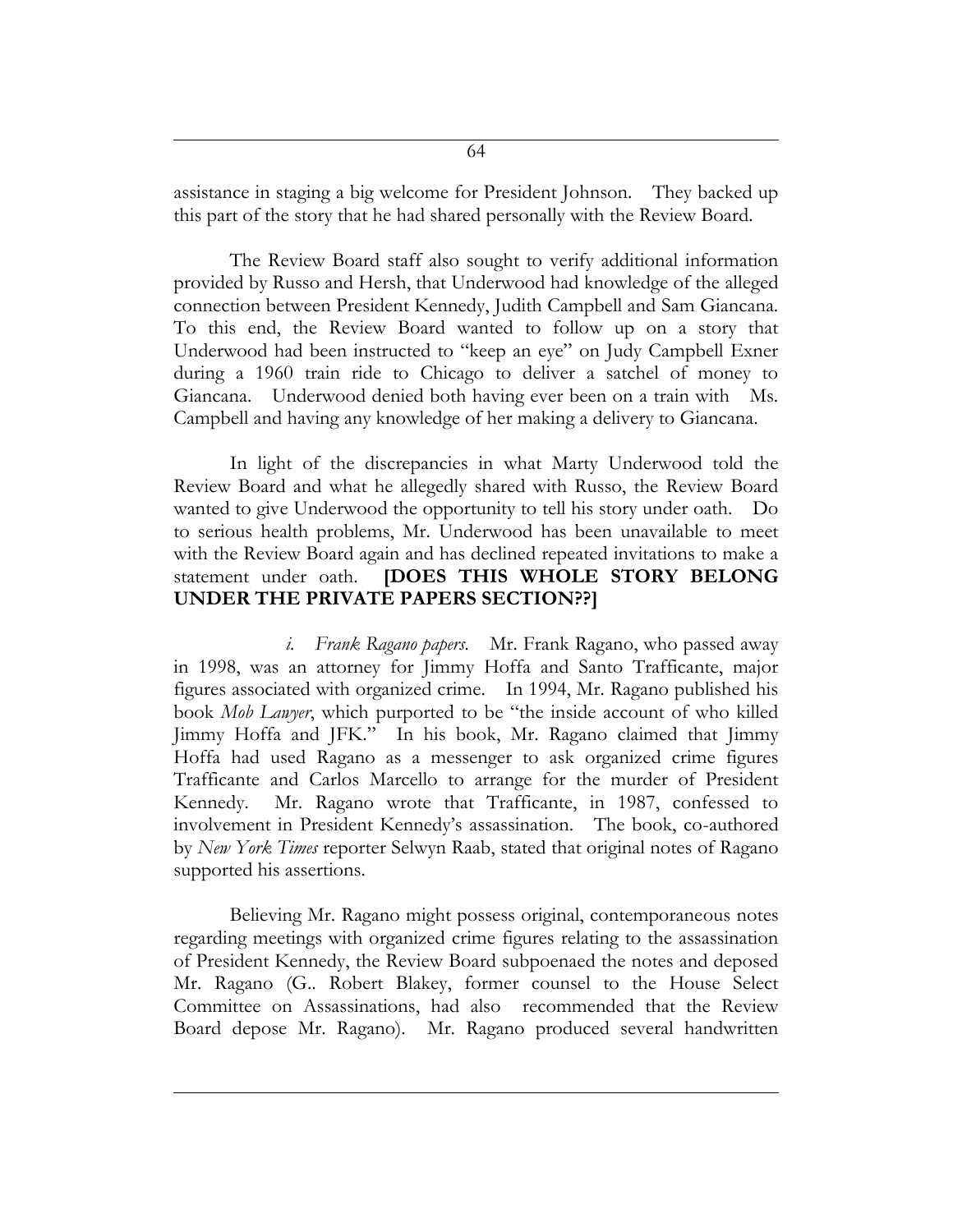notes regarding the assassination, but he could not definitively, and under oath, state whether they were written contemporaneously with his meetings in the 1960's or later in connection with his book. *See* Transcript of Frank Ragano Deposition, dated February 11, 1997. The Review Board submitted the original notes to the Secret Service to see if the notes could be dated. The results of the Service's analysis was inconclusive. *See* July 1, 1997 Review Board Staff Memorandum on the Secret Service Report Re Ragano Notes. Copies of the relevant notes are included as exhibits to the deposition of Mr. Ragano. The transcript and audio recording of Mr. Ragano's testimony are available to the public as part of the Review Board's records.

*j. John Mohr papers.* In an attempt to locate any records of FBI Director J. Edgar Hoover and Associate Director Clyde Tolson regarding the assassination, the Review Board subpoenaed the estate of John Mohr, former Assistant to the FBI Director. Mr. Mohr had died in early 1997. Mr. Mohr reported directly to Director Hoover and Associate Director Tolson at the time of the assassination and was executor for the estate of Mr. Tolson. In addition, Mr. Mohr was involved in the controversial disposition of Mr. Hoover's files upon Hoover's death in 1972. With the cooperation of Mr. Mohr's family, the Review Board staff was able to inspect materials that Mr. Mohr had in his possession on the assassination. The Review Board confirmed that these materials were copies of publicly available material. *See* August 14, 1997 Review Board Staff Memorandum Regarding Review of John Mohr Records.

*k. Warren DeBrueys.* In June of 1996, Review Board staff travelled to New Orleans and, while there, interviewed Warren DeBrueys, retired FBI agent and current member of the Metropolitan Crime Commission ("MCC") in New Orleans. **Jeremy should write the section about the interview with DeBrueys since I was not there.** In addition to the interview, Mr. DeBrueys was in possession of eight boxes of MCC records relating to the Garrison investigation and the Kennedy assassination.

The Review Board did obtain copies of the MCC records for the JFK Collection, as explained in the "MCC" section under the "organized crime" heading in this chapter.

*l. Ed Butler and the Information Council for the Americas.*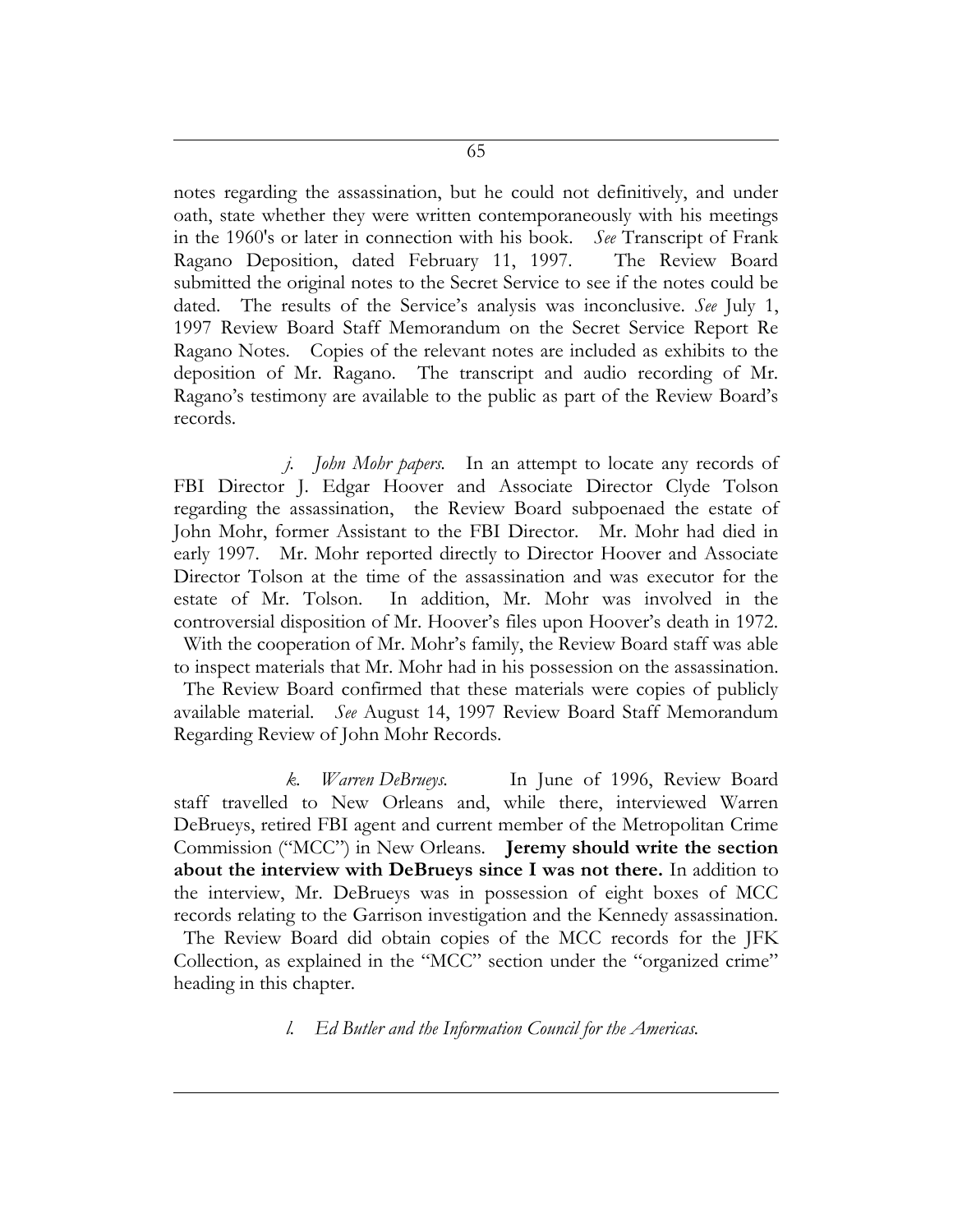### *i. Eileen Dineen.*

*ii. Kevin Walsh.*

*n. Holland McCombs papers.* The Review Board staff reviewed several donated collections of records relating to the Kennedy assassination at the Special Collections Division of the Georgetown University Library. Among these collections were approximately 90,000 pages of documents released under the Freedom of Information Act in the late 1970s. Georgetown acquired redacted versions of the FBI files on Lee Harvey Oswald, Jack Ruby, and the JFK Assassination Investigation following their release under the FOIA. These records did not receive much use over the years at the Georgetown Library, and Georgetown decided that they would donate them to the JFK Collection at NARA.

#### **3. Deeds of Gift** [EILEEN--Brief Overview Needed]

*a. Georgetown University FOIA collection.* The Review Board staff reviewed several donated collections of records relating to the Kennedy assassination at the Special Collections Division of the Georgetown University Library. Among these collections were approximately 90,000 pages of documents released under the Freedom of Information Act in the late 1970s. Georgetown acquired redacted versions of the FBI files on Lee Harvey Oswald, Jack Ruby, and the JFK Assassination Investigation following their release under the FOIA. These records did not receive much use over the years at the Georgetown Library, and Georgetown decided that they would donate them to the JFK Collection at NARA.

*b. Associated Press wire copy.* The Review Board acquired the minute-by-minute account contained in the Associated Press (A.P.) wire copy of the events of November 22 through November 26, 1963 from Mr. Richard Barnes, a former A.P. reporter. The material chronicles the first news reports of the shooting of President Kennedy, the arrest of Lee Harvey Oswald, Jack Ruby shooting Oswald, and the funeral of President Kennedy. Mr. Barnes was assigned to A.P.'s San Francisco Bureau at the time of the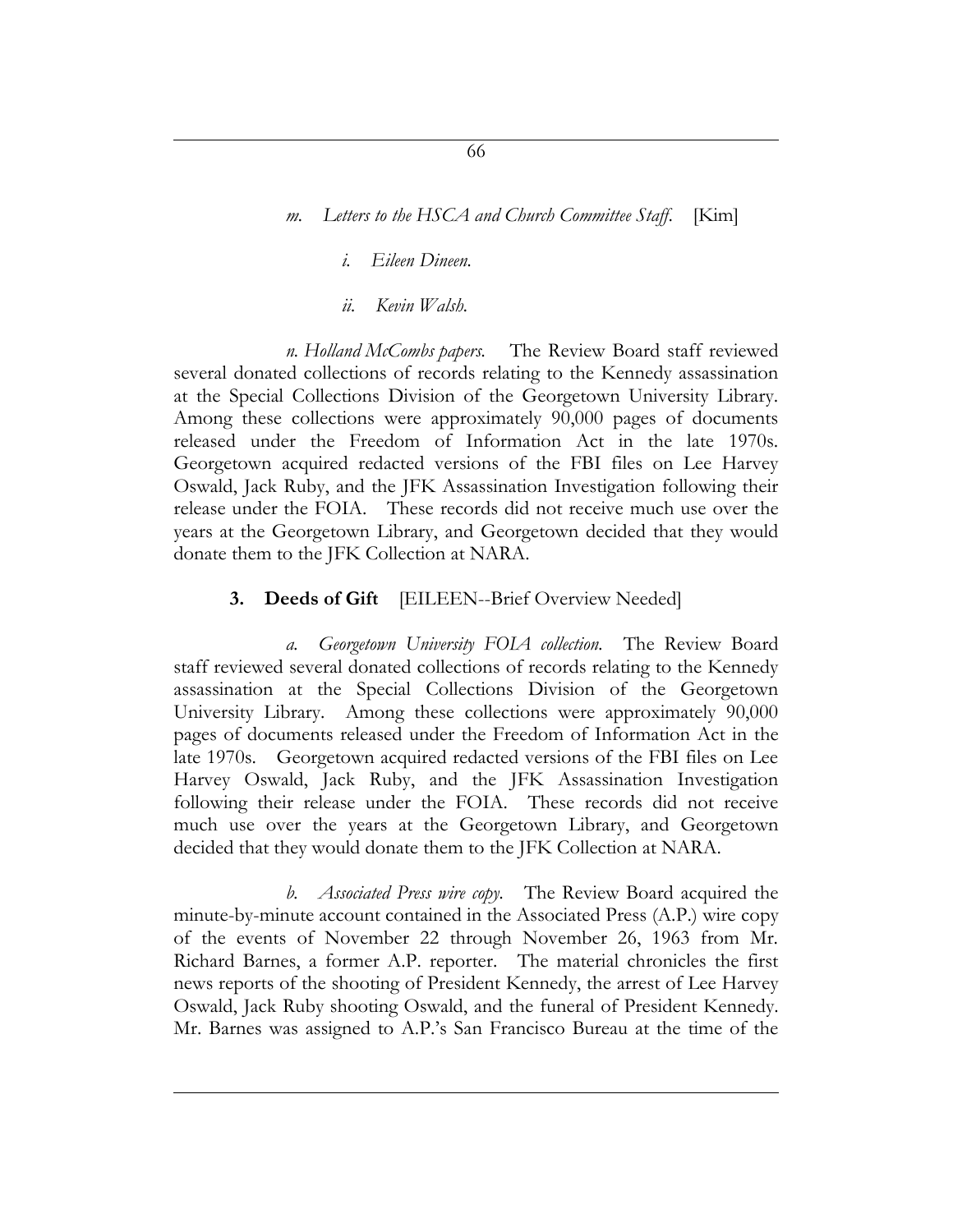assassination. He asked the news editor if he could keep these reports, as they would routinely be thrown out. Mr. Barnes took possession of the wire copy approximately one month after the assassination, and held on to the material since then. Mr. Barnes donated a copy of these materials, and the wire reports are now a part of the JFK Collection.

*c. Abe Fortas papers.* The Review Board secured the donation of copies of certain papers of Abe Fortas, former Supreme Court Justice and advisor to President Johnson. These include drafts of President Johnson's and Mrs. Johnson's written statements to the Warren Commission, as well as material rebutting points in William Manchester's *The Death of a President*. Consistent with the original donation of Fortas' papers to Yale University, the assassination-related materials will be opened in January 2001.

# **[EILEEN--ARE ANY OF THE PEOPLE ON THIS ORIGINAL LIST GOING IN THIS SECTION??]**

3. Charles Bronson (**pending**)

4. James Doyle (film footage that may show LHO in New Orleans in summer 1963, still photos of film)

8. Everett Kay (Joseph Milteer audio surveillance tape)

9. James Marrs (photo, map of Dealey Plaza)

11. Vince Palamara (three audiocassettes marked "Secret Service Contacts" -- interviews)

17. Janet Veazey (film footage taken in Dallas the day Kennedy was assassinated)

# **R. Medical Evidence**

In the minds of many, the medical evidence in the assassination of President Kennedy, in concert with the ballistics evidence and film recordings of the events in Dealey Plaza, is the most important documentation in the case, as indeed it would be in any homicide. Since there were arguably more apparent discrepancies and ambiguities in the medical evidence of President Kennedy's assassination than in the film or ballistics areas, and since Congressman Stokes, former Chair of the House Select Committee on Assassinations, had encouraged the Review Board to look into any perceived irregularities or ambiguities in the medical evidence,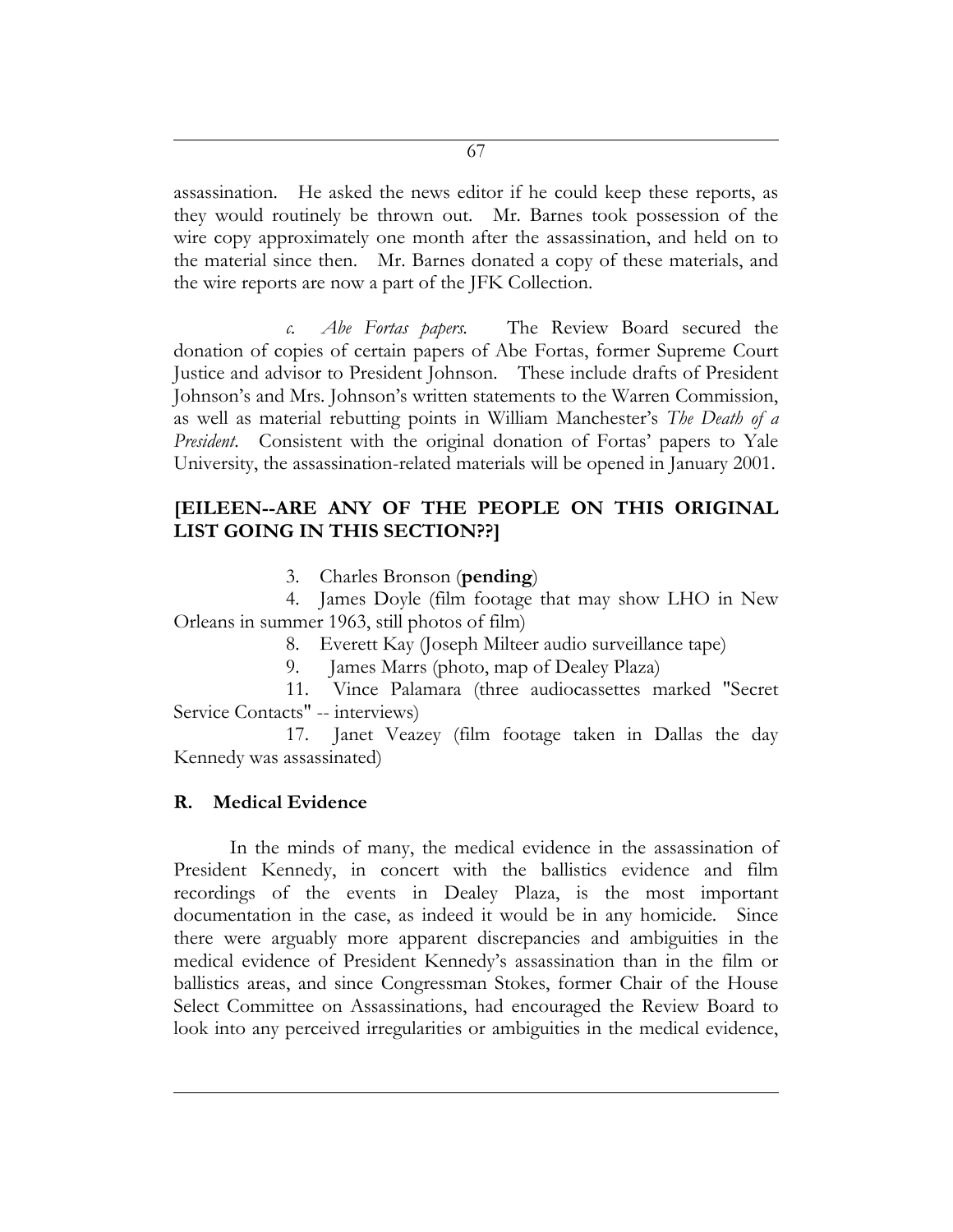the Review Board focused on this area much more than film or ballistics evidence. Published below, vitrually in its entirety, is the Staff Medical Report released with the Review Board's medical documents on July 31, 1998.

#### **1. Medical issues**

Properly conducted forensic autopsies are an important component of homicide investigations. Doctors (or "prosectors") who conduct full forensic autopsies of gunshot victims should consider ballistics evidence, speak with the doctors who treated the victim before his death, examine thoroughly the clothing the victim wore at the time of the shooting, conduct a thorough and conscientious autopsy, and create a detailed, specific, and fully documented accounting of the cause of death. In cases where a suspect is subsequently tried in court for murder, the doctor who performed the autopsy typically will be cross-examined and challenged on even the most minute of issues related to the cause of death. The autopsy and court records become evidence that can be fully examined and evaluated by medical and forensic experts.

One of the many tragedies of the assassination of President Kennedy has been the incompleteness of the autopsy record and the suspicion caused by the shroud of secrecy that has surrounded the records that do exist. Although the professionals who participated in the creation and the handling of the medical evidence may well have had the best of intentions in not publicly disclosing information – protecting the privacy and the sensibilities of the President's family – the legacy of such secrecy ultimately has caused distrust and suspicion. There have been serious and legitimate reasons for questioning not only the completeness of the autopsy records of President Kennedy, but the lack of a prompt and complete analysis of the records by the Warren Commission.

Among the several shortcomings regarding the disposition of the autopsy records, the following points illustrate the problem. First, there has been confusion and uncertainty as to whether the principal autopsy prosector, Dr. James J. Humes, destroyed the original draft of the autopsy or if he destroyed notes taken at the time of the autopsy. Second, the autopsy measurements were frequently imprecise and sometimes inexplicably absent.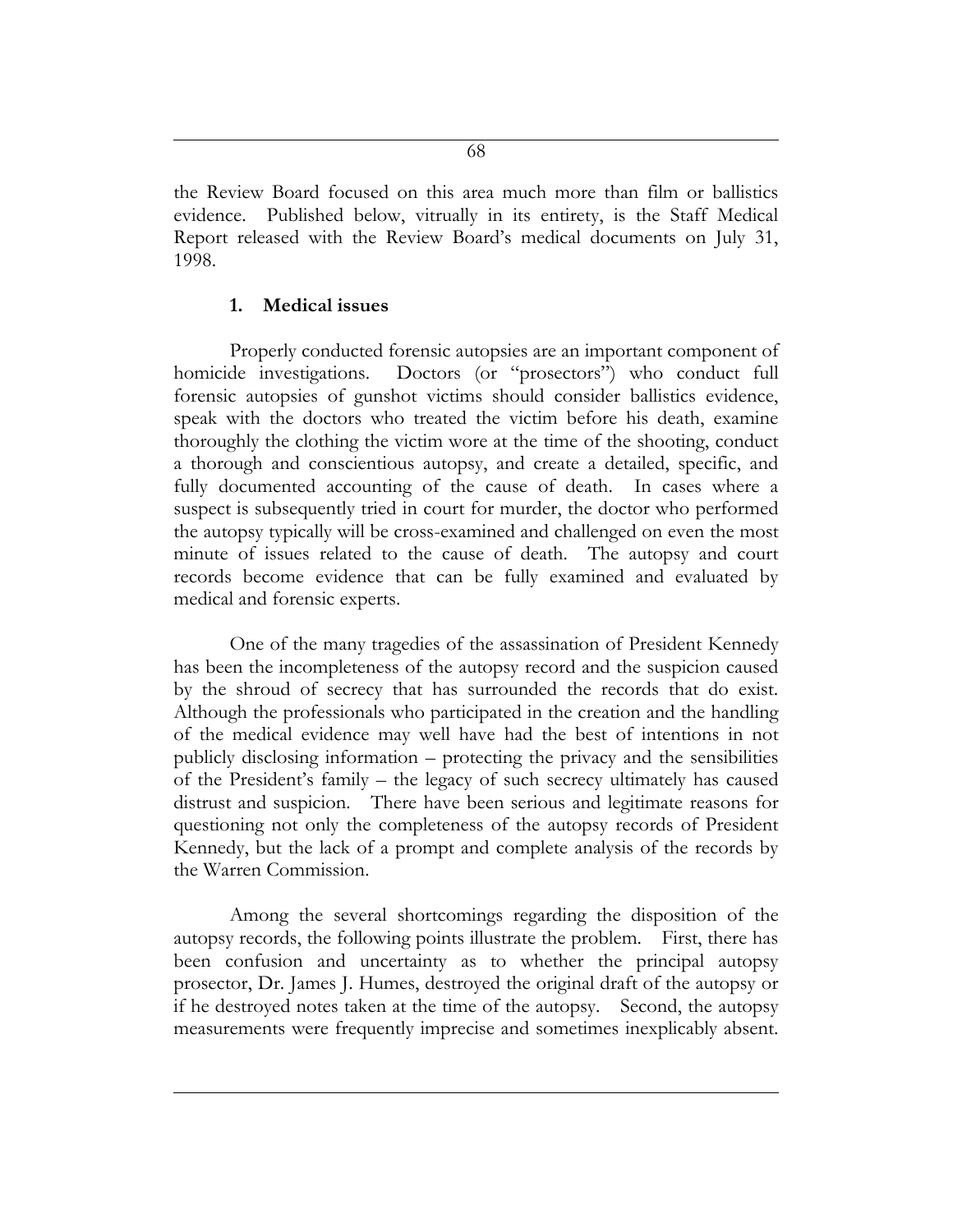Third, the prosectors were not shown the original autopsy photographs by the Warren Commission, nor were they asked enough detailed questions about the autopsy or the photographs. Fourth, the persons handling the autopsy records did not create a complete and contemporaneous accounting of the number of photographs nor was a proper chain of custody established for all of the autopsy materials. Fifth, when Dr. Humes was shown some copies of autopsy photographs during his testimony before the HSCA, he made statements that were interpreted as suggesting that he had revised his original opinion significantly on the location of the entrance wound. These shortcomings should have been remedied shortly after the assassination while memories were fresh and records were more readily recoverable.

The President John F. Kennedy Assassination Records Collection Act of 1992, 44 U.S.C. § 2107 (JFK Act), did not entrust the Assassinations Records Review Board with the mission of investigating the assassination or of attempting to resolve any of the substantive issues surrounding it. But the JFK Act did authorize the Review Board to pursue issues related to the documentary record, including the completeness of records and the destruction of records. In an informal discussion with the Review Board, Congressman Louis Stokes, former Chairman of the House Select Committee on Assassinations (HSCA), strongly encouraged the Review Board to do what it could to help resolve issues surrounding the documentary record of the autopsy. He advised the Board that the medical evidence is of particular importance and that he hoped that it would do all it could to complete the record. Despite being hampered by a thirty-year-old paper trail, the Review Board vigorously pursued additional records related to the medical evidence and the autopsy.

The first step taken by the Review Board in regard to the medical evidence was to arrange for the earliest possible release of all relevant information in the Warren Commission and HSCA files. Prior to the passage of the JFK Act, the files from the HSCA contained numerous medical records that had never been released to the public. After the JFK Act came into effect, but before the Review Board was created, the National Archives released many of these records. Once the Review Board staff was in place in November 1994, it attempted to identify all remaining records that appeared to be connected to the medical evidence and arranged for their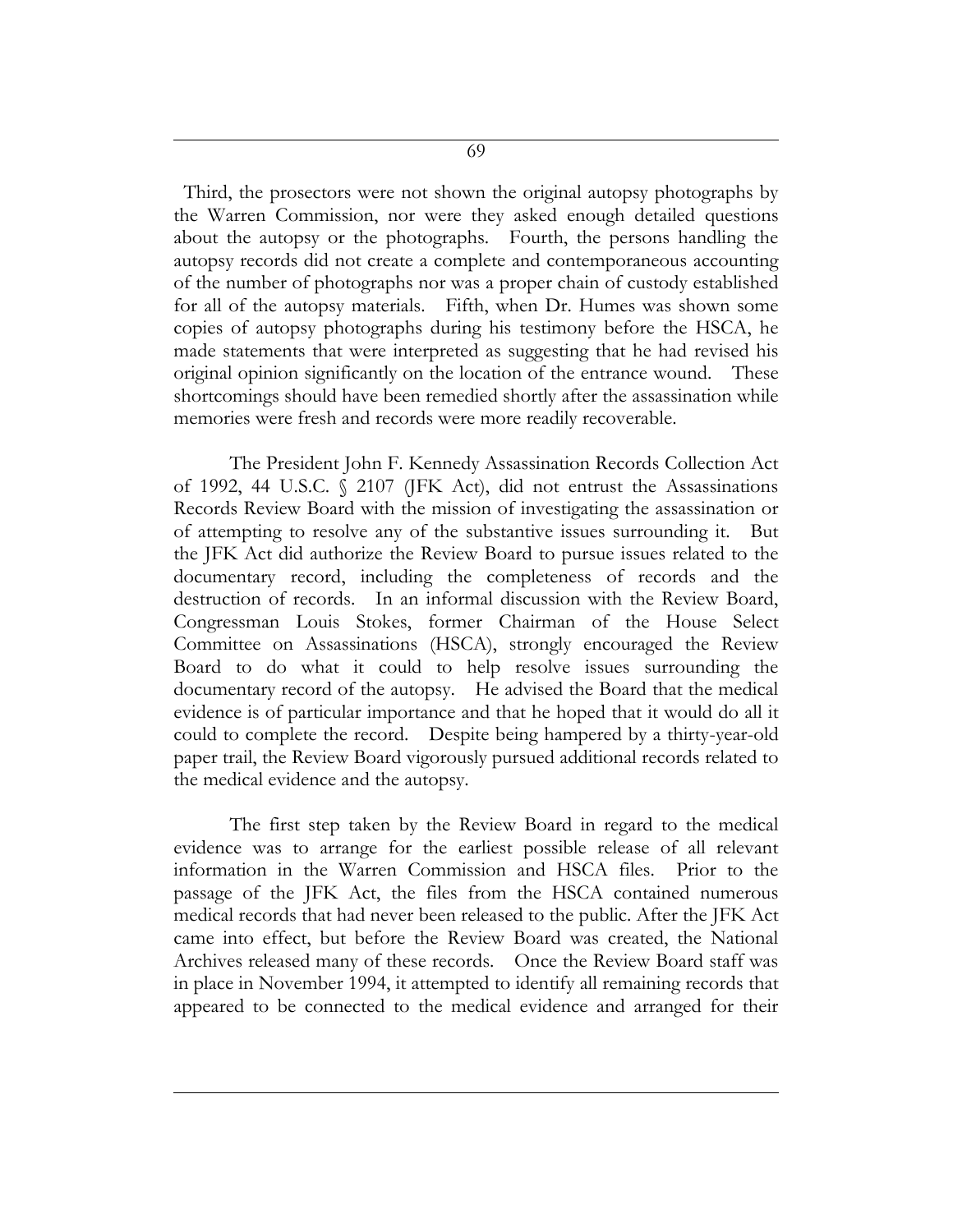prompt release.<sup>9</sup> All of these records were sent to the National Archives by early 1995 without redactions and without postponements.

The Review Board queried several government entities about possible files related to the autopsy, including the Bethesda National Naval Medical Center, the Armed Forces Institute of Pathology, the military services, the Naval Photographic Center, the Senate Select Committee on Intelligence (for Church Committee Records), and the President John F. Kennedy Library. The Review Board also attempted to contact all former staff members of the House Select Committee on Assassinations. With the exception of the autopsy photographs and x-rays, which are exempt from public disclosure under the JFK Act, the Review Board has now arranged for the release of *all* governmental records related to the autopsy. There are no other restricted records related to the autopsy of which the Review Board is aware.

The Review Board's search for records thereupon extended to conducting informal interviews of numerous witnesses, taking depositions under oath of the principal persons who created autopsy records, and arranging for the digitizing of the autopsy photographs. A list of the reports and records related to the actions taken to complete its work is attached to this memorandum. Most of the reports are included in the Master Set of Exhibits that is being released on July 31, 1998. The remainder will be available to the public upon the transfer of the Review Board's files to the National Archives in September 1998.

 $\overline{a}$ 

<sup>9</sup> Members of the research community contacted the Review Board and identified records that were apparently related to medical evidence that had not yet been released. Those records were tracked down and released.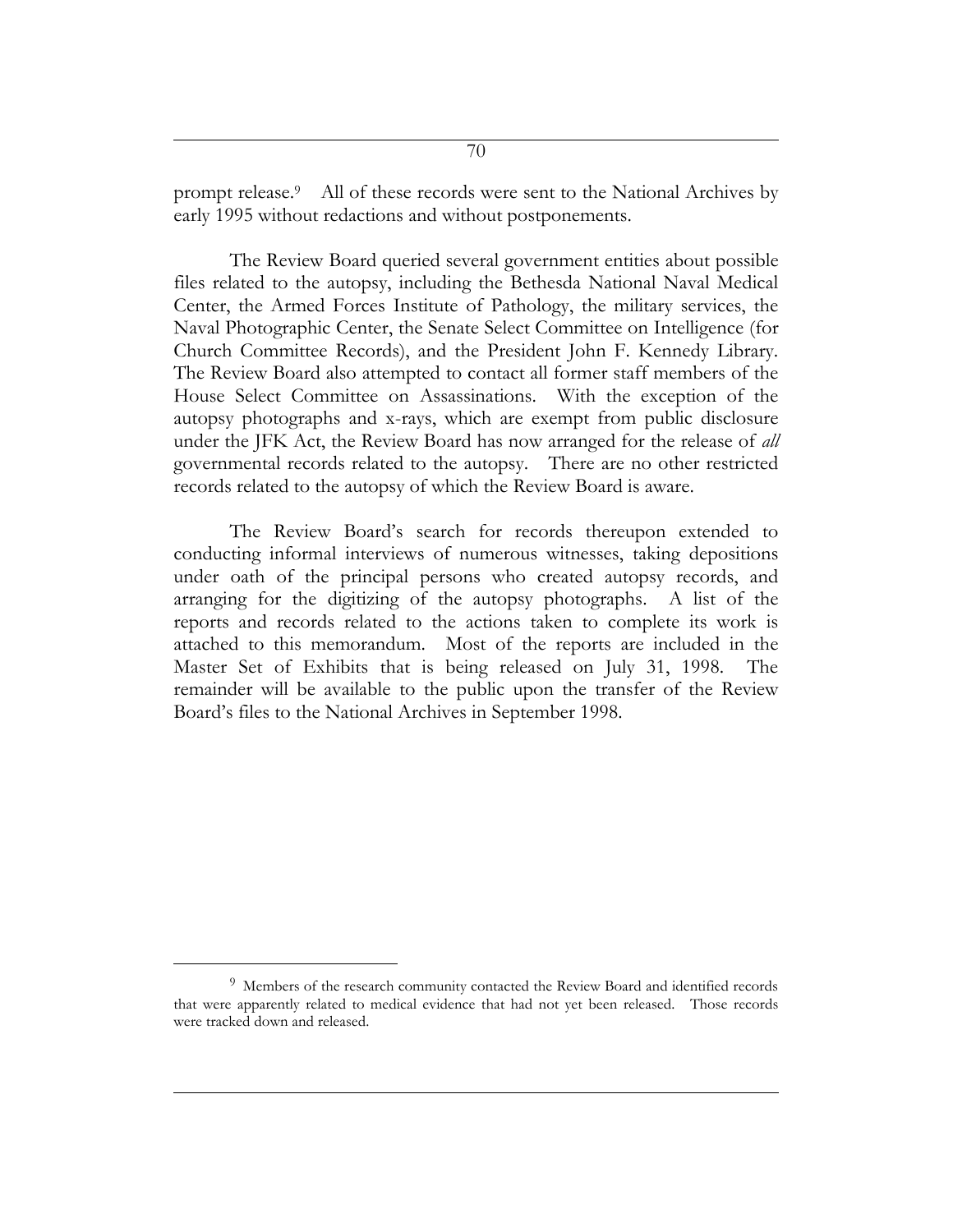There were many notable successes resulting from the Board's work, a few of which may briefly be mentioned here. With the generous and public-spirited cooperation of Kodak, the National Archives, the FBI, and a representative of the Kennedy family, the Review Board was able to provide secure transportation to ship the autopsy photographs to Rochester, New York, to be digitized on the best digital scanner in the world. The digitized images will be capable of further enhancement as technology and science advance. The digitizing should also provide assistance for those who wish to pursue the question whether the autopsy photographs were altered.<sup>10</sup> The Review Board also was able to identify additional latent autopsy photographs on a roll of film that had (inaccurately) been described as "exposed to light and processed, but showing no recognizable image." Again with the generous cooperation of Kodak, the latent photographs were digitized and enhanced for further evaluation. These digitized records have already been transferred to the JFK Collection at the National Archives.

On another front, through painstaking staff efforts, the Review Board was able to locate a new witness, Ms. Saundra Spencer, who worked at the Naval Photographic Center in 1963. She was interviewed by phone and then brought to Washington where her deposition was taken under oath in the presence of the autopsy photographs. Ms. Spencer testified that she developed post-mortem photographs of President Kennedy in November 1963. In another deposition under oath, Dr. Humes, one of the three autopsy prosectors, finally acknowledged under persistent questioning – in testimony that differs from what he told the Warren Commission – that he had destroyed both his notes taken at the autopsy and the first draft of the autopsy report. Autopsy prosector Dr. "J" Thornton Boswell, in an effort to clarify the imprecision in the autopsy materials, marked on an anatomically correct plastic skull his best recollection of the nature of the wounds on the President's cranium. The autopsy photographer, Mr. John Stringer, in painstaking and detailed testimony, explained the photographic procedures he followed at the autopsy and he raised some questions about whether the

 $\overline{a}$ 

<sup>&</sup>lt;sup>10</sup> Although the Review Board does not offer opinions on the substantive issues related to the assassination, it believes that trained medical personnel will possibly be able to provide additional illuminating explanations regarding the autopsy after examining the enhanced images. It should be noted, however, that although the digitizing significantly enhanced the clarity of the images, many questions are likely to remain unanswered.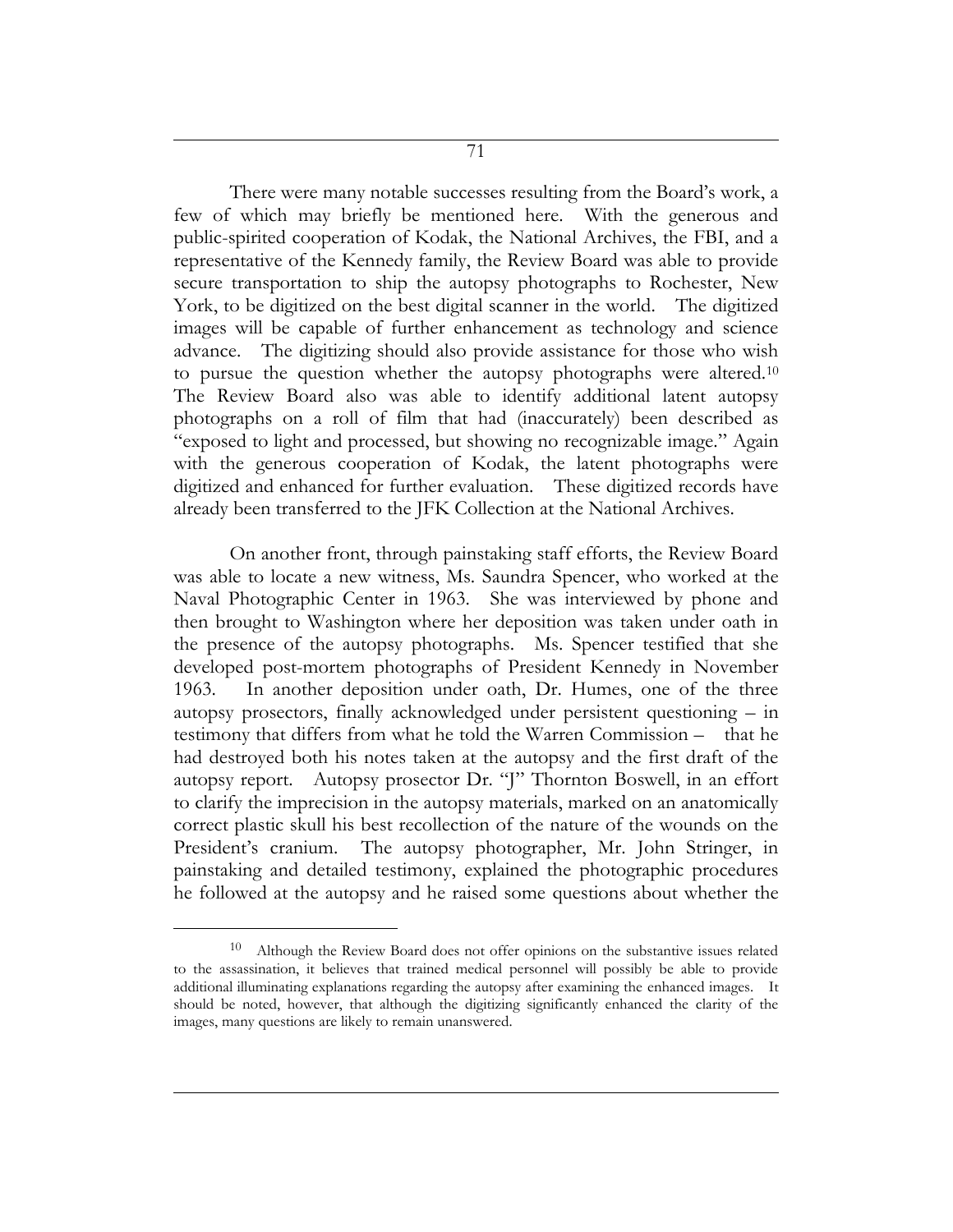supplemental brain photographs that he took are those that are now in the National Archives. His former assistant, Mr. Floyd Riebe, who had earlier told several researchers that the autopsy photographs had been altered based upon his examination of photographs that have been circulating in the public domain, re-evaluated his earlier opinion when shown the actual photographs at the National Archives.

Perhaps the most difficult and challenging aspect of the Review Board's work on the medical evidence was the preparation and taking of the depositions of the principal persons with knowledge about the autopsy and autopsy records. Although conducting such work was not required by the JFK Act, the Review Board sought to obtain as much information as possible regarding the documentary record. Accordingly, it identified all of the still-living principal persons who were involved in the creation of autopsy records and brought them to the National Archives. For the first time, in the presence of the original color transparencies and sometimes first-generation black-and-white prints, the witnesses were asked questions about the authenticity of the photographs, the completeness of the autopsy records, the apparent gaps in the records, and any additional information in their possession regarding the medical evidence. The witnesses came from as far away as Switzerland (Dr. Pierre Finck) and as close as Maryland (Dr. Boswell). The questions were placed to the personnel in a straightforward but pointed manner. There was no attempt made to trick the witnesses, although they were asked questions, when appropriate, about prior inconsistent statements. In conducting the depositions, the Review Board staff sought to approach the questioning in a professional manner and without prejudging the evidence or the witnesses.

There were three closely related problems that seriously impeded the Review Board's efforts to complete the documentary record surrounding the autopsy: a cold paper trail, faded memories, and the unreliability of eyewitness testimony. An example of the cold paper trail comes from Admiral George Burkley, who was President Kennedy's military physician and the only medical doctor who was present both during emergency treatment at Parkland Memorial Hospital and at the autopsy at Bethesda Naval Hospital. In the late 1970s, at the time of the HSCA's investigation, Dr. Burkley, through his attorney, suggested that he might have some additional information about the autopsy. Because Dr. Burkley is now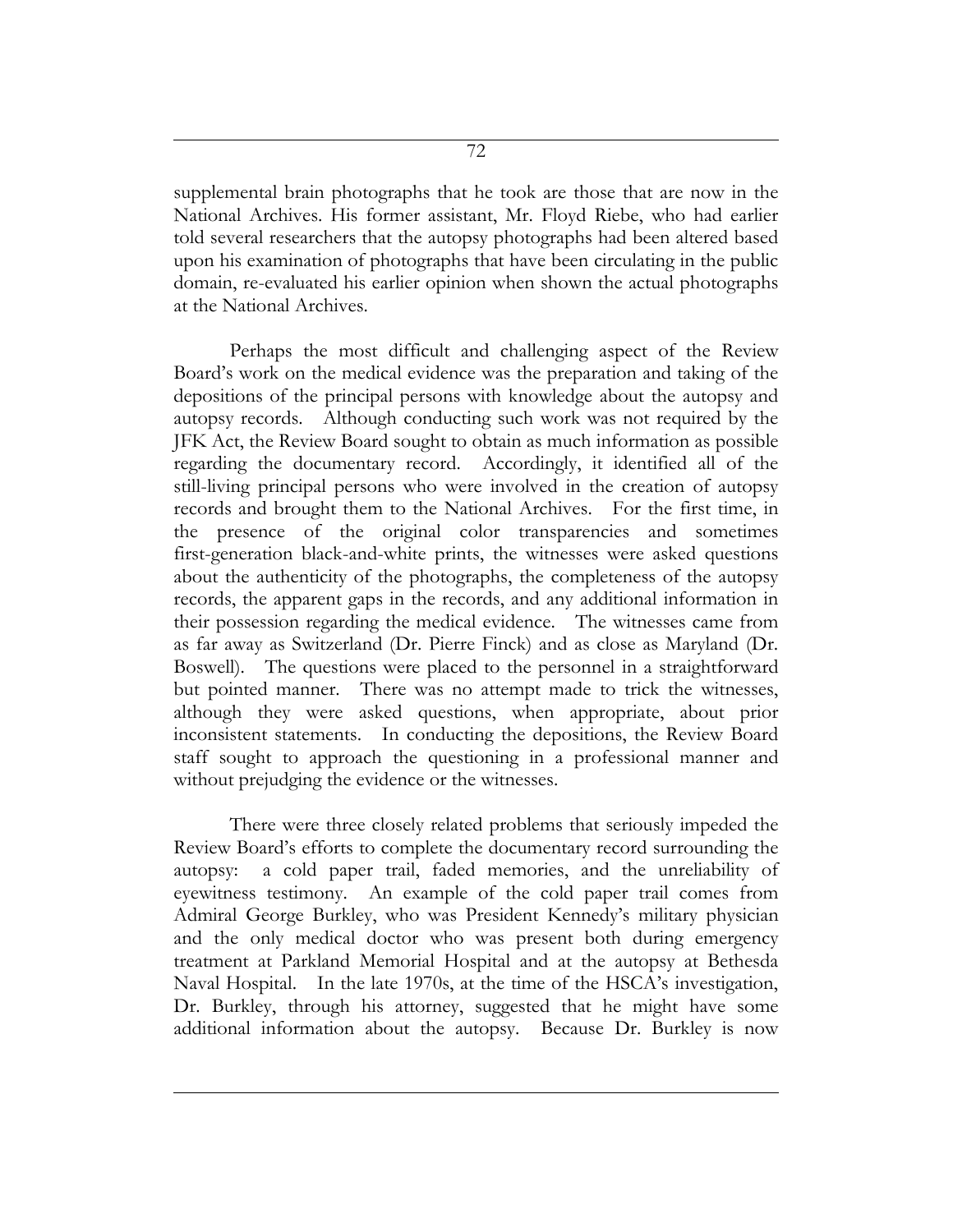deceased, the Review Board sought additional information both from his former lawyer's firm and from Dr. Burkley's family. None agreed to supply any additional information.

Memories of course fade over time. A very important figure in the chain-of-custody on the autopsy materials, and the living person who perhaps more than any other would have been able to resolve some of the lingering questions related to the disposition of the original autopsy materials, is Robert Bouck of the Secret Service. At the time he was interviewed he was quite elderly and little able to remember the important details. Similarly, the records show that Mr. Carl Belcher, formerly of the Department of Justice, played an important role in preparing the inventory of autopsy records. He was, however, unable to identify or illuminate the records that, on their face, appear to have been written by him.

Finally, a significant problem that is well known to trial lawyers, judges, and psychologists, is the unreliability of eyewitness testimony. Witnesses frequently, and inaccurately, believe that they have a vivid recollection of events. Psychologists and scholars have long-since demonstrated the serious unreliability of peoples' recollections of what they hear and see. One illustration of this was an interview statement made by Dr. Robert Grossman, one of the treating physicians at Parkland. He explained that he was in Trauma Room Number 1 with the President. He recounted how he observed the First Lady wearing a white dress. Of course, she was wearing a pink suit, a fact known to most Americans. The inaccuracy of Dr. Grossman's recollection probably says little about the quality of the doctor's memory, but it is revealing of how the memory works and how cautious one must be when attempting to evaluate eyewitness testimony.

The deposition transcripts and other medical evidence being released by the Review Board should be evaluated cautiously and prudently by the public. Often the witnesses contradict not only each other, but sometimes themselves. For events that transpired almost thirty-five years ago, all persons will have failures of memory. It would be more prudent to weigh all of the evidence, with due concern for human error, rather than take single statements as "proof" for one theory or another.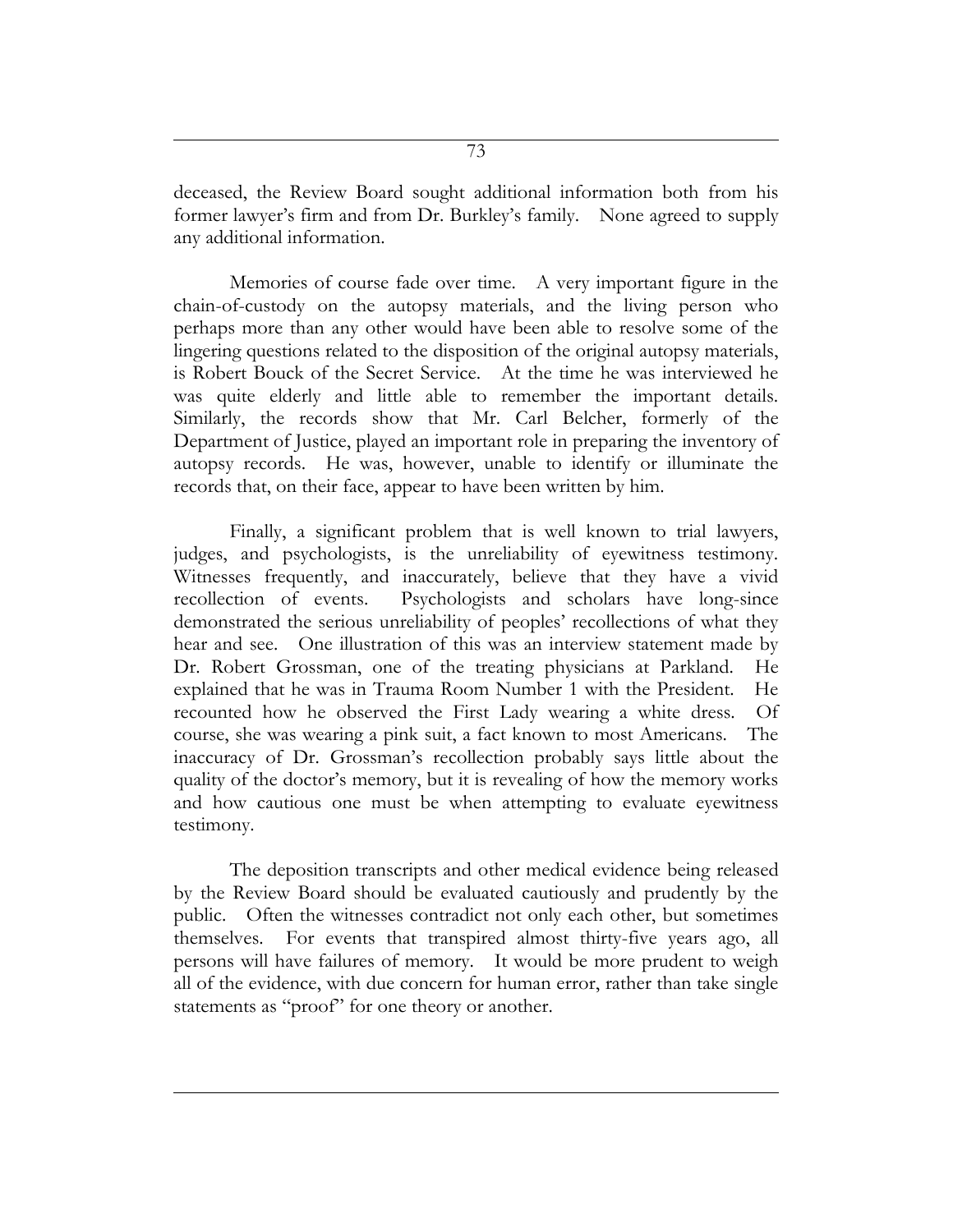## **2. Autopsy records**

Numerous leads were received from members of the public quite knowledgeable of the assassination's medical issues, regarding possible sources of additional autopsy records beyond those already produced by the Navy and the U.S. Secret Service. Some of the results of the Review Board's attempts to pursue these leads are provided below.

*a. Interviews with the children of Dr. George Burkley.* The Review Board staff contacted the children of deceased Vice-Admiral George G. Burkley, MC, USN, former military White House physician to Presidents Kennedy and Johnson, in an attempt to find out whether their late father had deposited his papers at any institution, or whether they themselves were in possession of any assassination records. They said he left no papers, and they were not in possession of any assassination records. The Review Board staff attempted to get the late Admiral's daughter, the executrix of his estate, to sign a waiver allowing access to any attorney-client privileged papers that may presently be in the possession of the law firm of Mr. Illig, formerly George Burkley's personal attorney, who is also now deceased. Unfortunately, she refused. [HSCA files indicate Mr. Illig had approached the House Select Committee on Assassinations and said that his client, Vice-Admiral Burkley (retired), was of the belief that there was a conspiracy to kill President Kennedy, and wanted to discuss it with the HSCA. This was the reason for the Review Board staff's interest.]

*b. Dr. Janet Travell.* Before her death, the Review Board staff contacted Dr. Janet Travell, formerly the private White House physician to President Kennedy, to ascertain whether she had any knowledge of, or connection with, President Kennedy's autopsy--or any knowledge as to disposition of autopsy materials that are presently missing. She said she had no involvement with the autopsy whatsoever, and had no knowledge about disposition of autopsy materials that were previously inventoried, but are presently unlocated.

*c. Interview with Mrs. Marion Ebersole.* The ARRB staff contacted the widow of Dr. John J. Ebersole, the Navy radiologist who, although not board-certified at the time, was on duty the night of President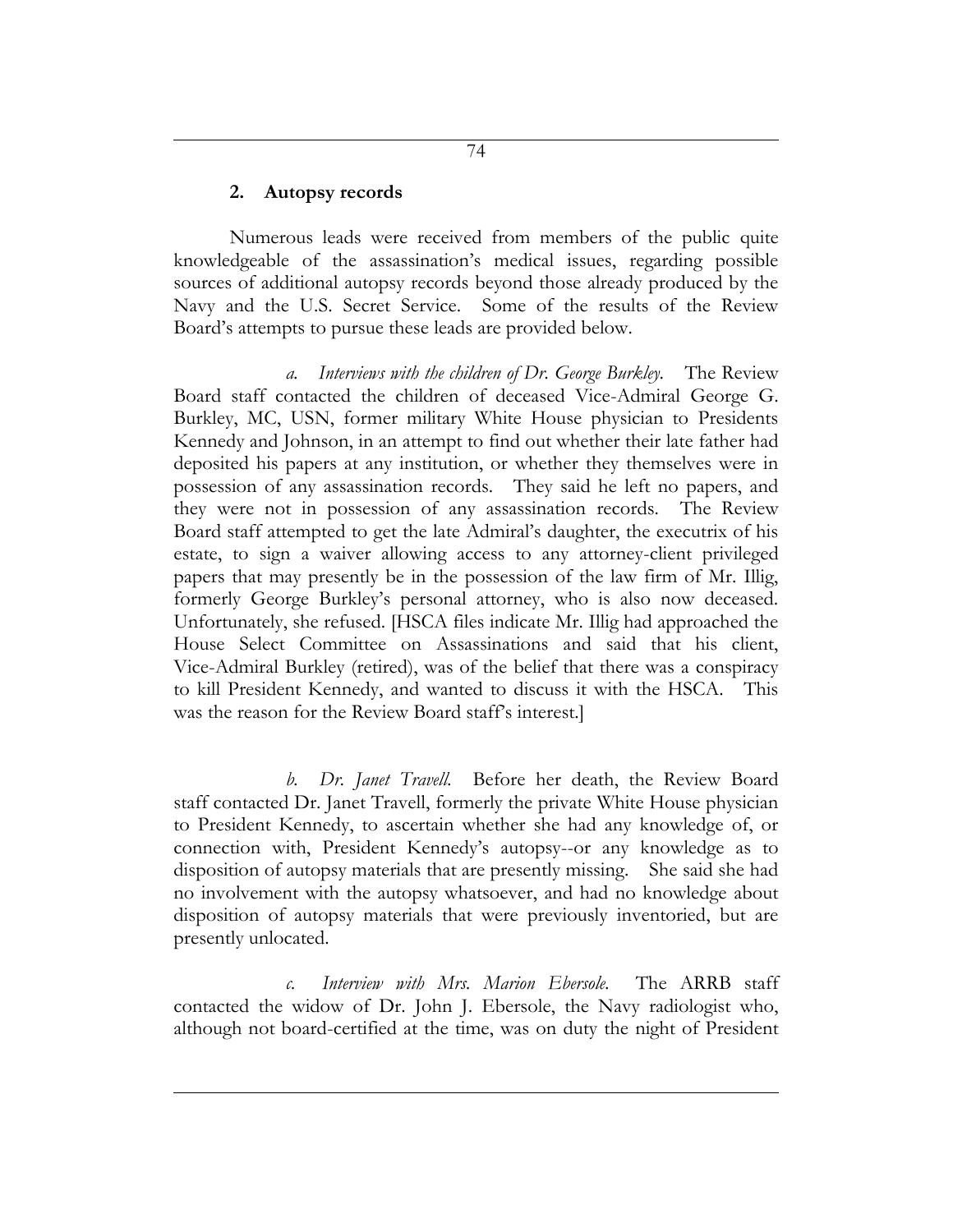Kennedy's autopsy at Bethesda NNMC, and served as consulting radiologist during that procedure. She said she had neither any personal papers of Dr. Ebersole, nor assassination records.

*d. Gerald Posner.* In an exchange of letters with the Review Board's General Counsel, Mr. Posner was asked if he would donate to the JFK Collection his notes and tape recordings (if there were extant tape recordings) of interviews he claims to have conducted with Drs. Humes and Boswell, the 2 Navy prosectors, while researching his book *Case Closed.* [Mr. Posner, while under oath before the Legislation and National Security Subcommittee of the House Committee on Government Operations on November 17, 1993, had stated that both Navy autopsy prosectors--Drs. Humes and Boswell--had reversed their original Warren Commission opinions on the location of the entry wound in President Kennedy's cranium while before the HSCA forensic pathology panel, from a "low" entry wound to one 4 inches higher, and had verified that reversal to him during his interviews of them. When asked by another witness, Mr. James Lesar, whether he would donate his notes of those interviews to the JFK Collection at the National Archives, and whether he had any audiotapes of those interviews, Mr. Posner responded--see pages 112-113 of subject hearing--"I would be happy, Mr. Chairman, to ask Drs. Humes and Boswell if they would agree for their notes to be released to the National Archives."] Mr. Posner declined the Review Board's first attempt to get him to donate his notes of these interviews to the ARRB for placement in the JFK Collection, and never responded to the Review Board's second letter.

*e. Gary Aguilar.* Dr. Gary Aguilar of San Francisco was kind enough to provide an audiotape of his 1994 telephonic interviews with Dr. James J. Humes and Dr. "J" Thornton Boswell, the two Navy prosectors at President Kennedy's autopsy. He also provided suggested lines of questioning to the Review Board staff prior to its depositions of the Bethesda prosectors.

*f. David Mantik.*Dr. David Mantik of Rancho Mirage, CA provided extensive information to the Review Board staff regarding his study of the President Kennedy's cranial x-rays. In addition, he also provided proposed questions in advance of depositions of the Bethesda prosectors.